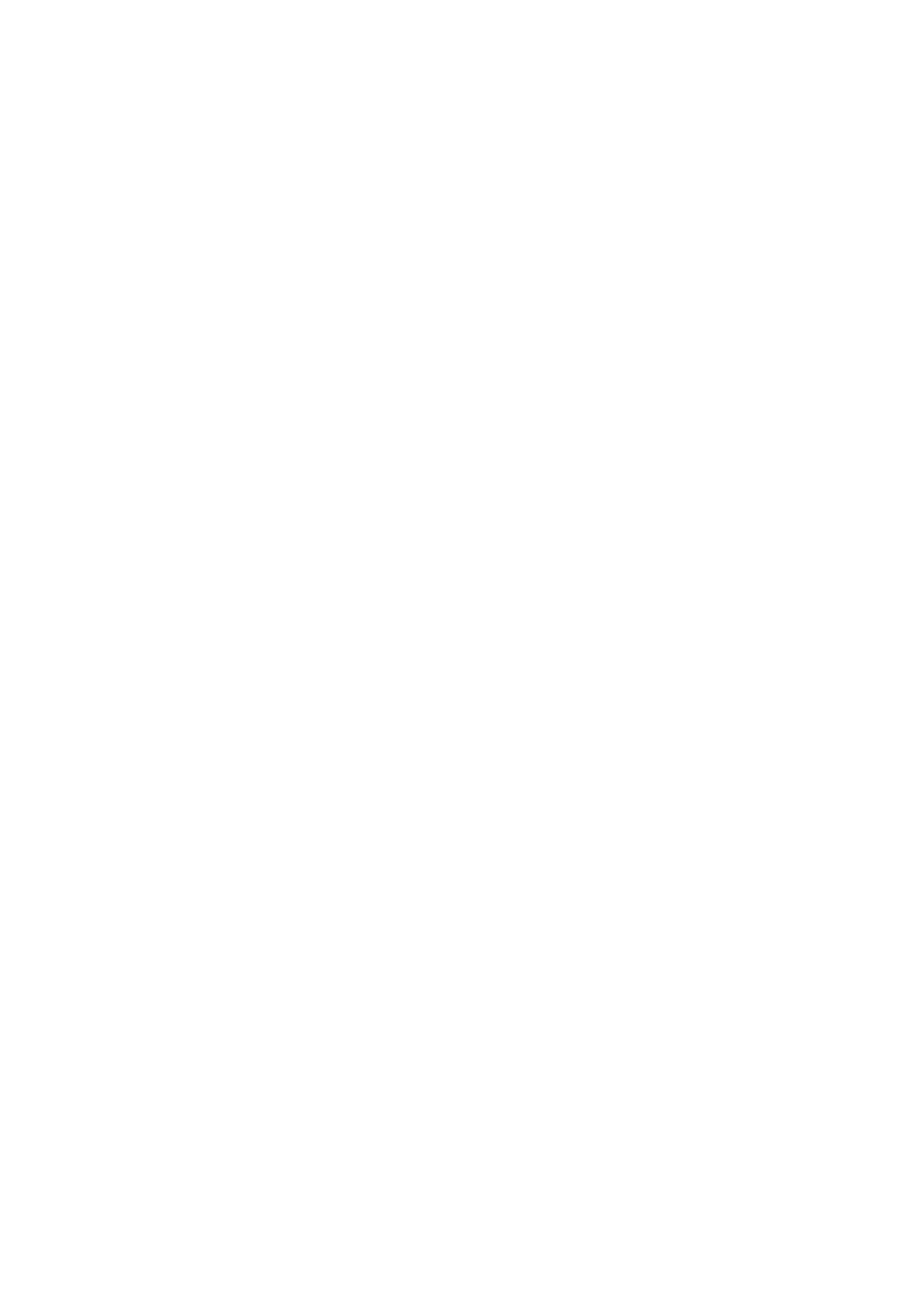

# House of Commons Levelling Up, Housing and Communities Committee

# **Building Safety: Remediation and Funding**

### **Seventh Report of Session 2021–22**

*Report, together with formal minutes relating to the report*

*Ordered by the House of Commons to be printed 7 March 2022*

> **HC 1063** Published on 11 March 2022 by authority of the House of Commons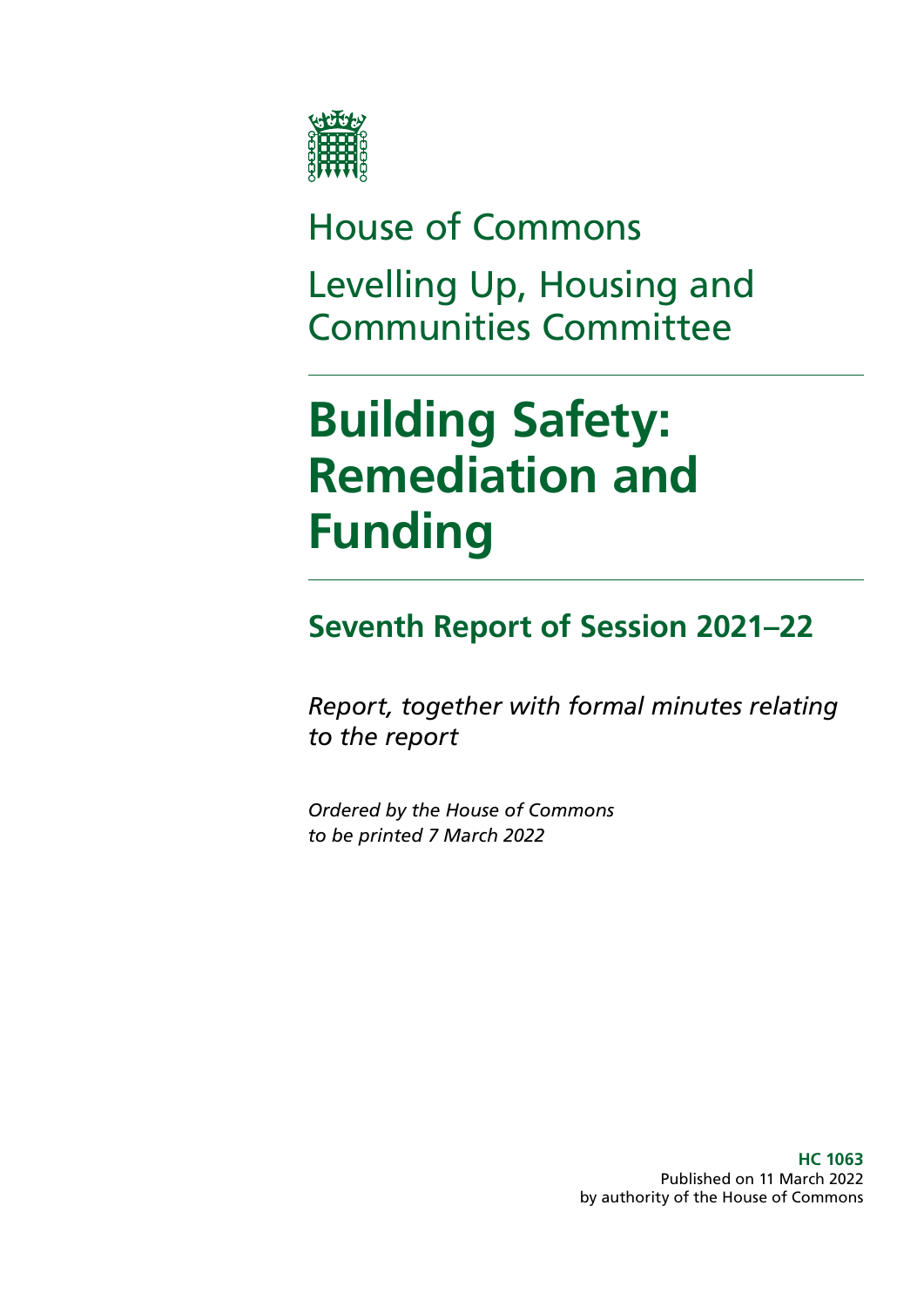#### **Levelling Up, Housing and Communities Committee**

The Levelling Up, Housing and Communities Committee is appointed by the House of Commons to examine the expenditure, administration, and policy of the Department for Levelling Up, Housing and Communities.

#### **Current membership**

[Mr Clive Betts MP](https://www.parliament.uk/biographies/commons/mr-clive-betts/394) *(Labour, Sheffield South East)* (Chair) [Bob Blackman MP](https://www.parliament.uk/biographies/commons/bob-blackman/4005) *(Conservative, Harrow East)* [Ian Byrne MP](https://members.parliament.uk/member/4831/contact) *(Labour, Liverpool, West Derby)* [Brendan Clarke-Smith MP](https://members.parliament.uk/member/4756/contact) *(Conservative, Bassetlaw)* [Florence Eshalomi MP](https://members.parliament.uk/member/4870/contact) *(Labour, Vauxhall)* [Ben Everitt MP](https://members.parliament.uk/member/4836/contact) *(Conservative, Milton Keynes North)* [Kate Hollern MP](https://members.parliament.uk/member/4363/contact) (*Labour, Blackburn*) [Andrew Lewer MP](https://members.parliament.uk/member/4659/contact) (*Conservative, Northampton South*) [Mary Robinson MP](https://www.parliament.uk/biographies/commons/mary-robinson/4406) *(Conservative, Cheadle)* [Matt Vickers MP](https://members.parliament.uk/member/4844/contact) (*Conservative, Stockton South*) [Mohammad Yasin MP](https://members.parliament.uk/member/4598/contact) *(Labour, Bedford)*

#### **Powers**

The Committee is one of the departmental select committees, the powers of which are set out in House of Commons Standing Orders, principally in SO No 152. These are available on the internet via [www.parliament.uk.](http://www.parliament.uk)

#### **Publication**

© Parliamentary Copyright House of Commons 2022. This publication may be reproduced under the terms of the Open Parliament Licence, which is published at <www.parliament.uk/site-information/copyright-parliament/>

Committee's reports are published on the Committee's website at [www.parliament.uk/hclg](https://committees.parliament.uk/committee/17/housing-communities-and-local-government-committee/) and in print by Order of the House.

#### **Committee staff**

The current staff of the Committee are Gary Calder (Media and Communications Manager), John-Paul Flaherty (Clerk), Eldon Gallagher (Committee Operations Officer), Edward Hicks (Committee Specialist), Whitley Lane (Committee Operations Manager), Rebecca Lees (Second Clerk), and Paul Owen (Committee Specialist).

#### **Contacts**

All correspondence should be addressed to the Clerk of the Levelling Up, Housing and Communities Committee, House of Commons, London SW1A 0AA. The telephone number for general enquiries is 020 7219 6930; the Committee's email address is [luhccom@parliament.uk.](mailto:luhccom@parliament.uk)

You can follow the Committee on Twitter using [@CommonsLUHC](https://twitter.com/CommonsLUHC)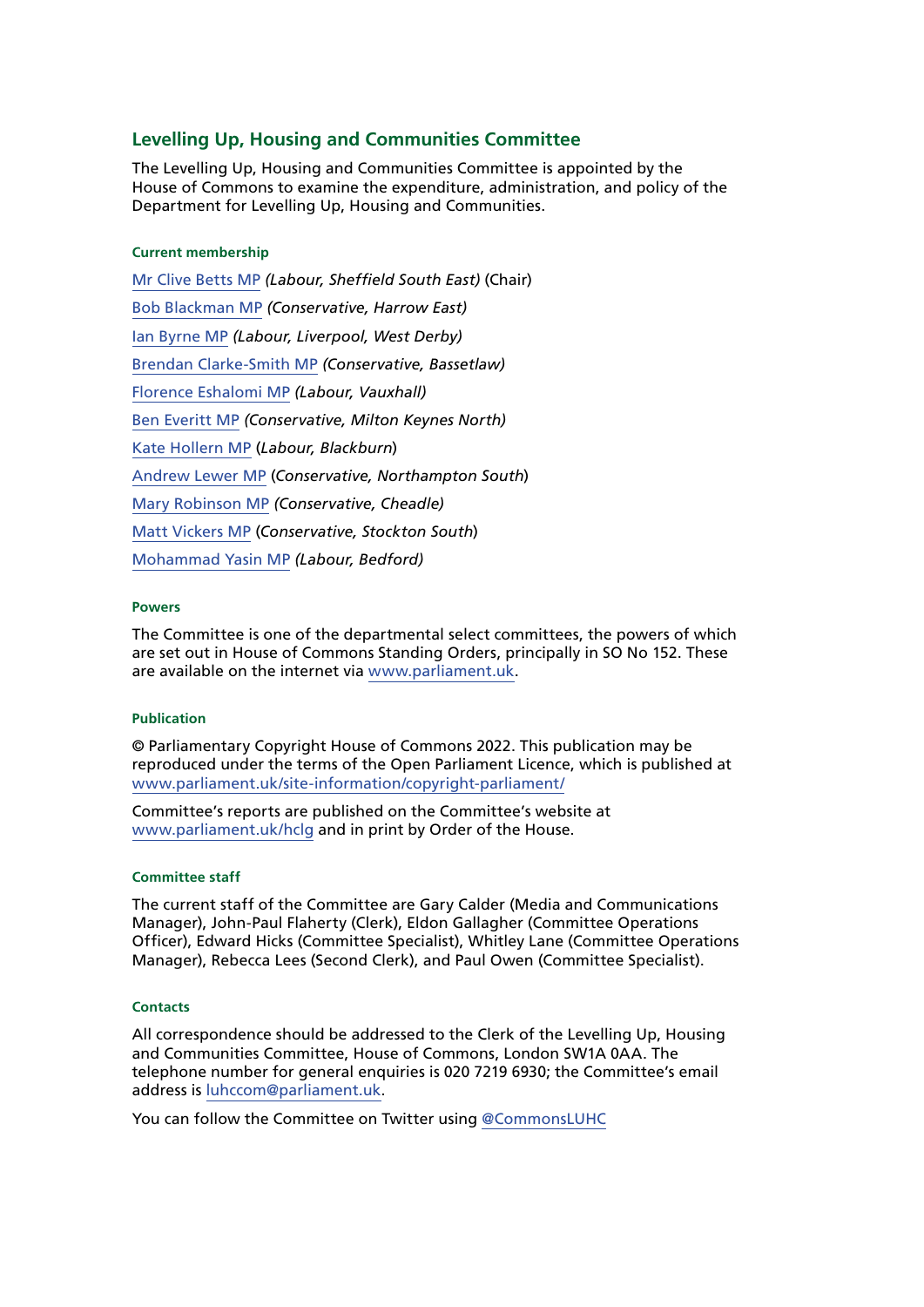### **Contents**

|   | <b>Summary</b>                                      | 3  |
|---|-----------------------------------------------------|----|
| 1 | <b>Introduction</b>                                 | 7  |
| 2 | <b>Protecting leaseholders from future costs</b>    | 9  |
|   | The position before 10 January 2022                 | 9  |
|   | Gaps in the Government's proposals                  | 9  |
|   | Non-cladding costs                                  | 9  |
|   | <b>Buy-to-let landlords</b>                         | 10 |
|   | <b>Buildings below 11m</b>                          | 11 |
| 3 | <b>Data</b>                                         | 13 |
| 4 | Who should pay?                                     | 15 |
|   | Polluter pays                                       | 15 |
|   | Multiple polluters                                  | 15 |
|   | Untraceable polluters                               | 17 |
|   | Collective responsibility                           | 17 |
|   | Government responsibility                           | 18 |
| 5 | <b>Costs already paid out</b>                       | 20 |
|   | Leaseholders who have already paid                  | 20 |
|   | Shared owners                                       | 21 |
|   | Leaseholders who have not yet been billed           | 21 |
|   | The Government's proposed cap on non-cladding costs | 21 |
| 6 | <b>Impact on social housing</b>                     | 23 |
|   | Leaseholders vs. tenants                            | 23 |
|   | Impact on planned developments                      | 23 |
|   | Impact on existing homes                            | 24 |
|   | <b>Building safety levy</b>                         | 24 |
|   | Housing associations as developers                  | 24 |
|   | Affordable Homes Programme                          | 25 |
| 7 | <b>Guidance on building safety</b>                  | 27 |
|   | Withdrawal of consolidated advice note              | 27 |
|   | Decision-making                                     | 29 |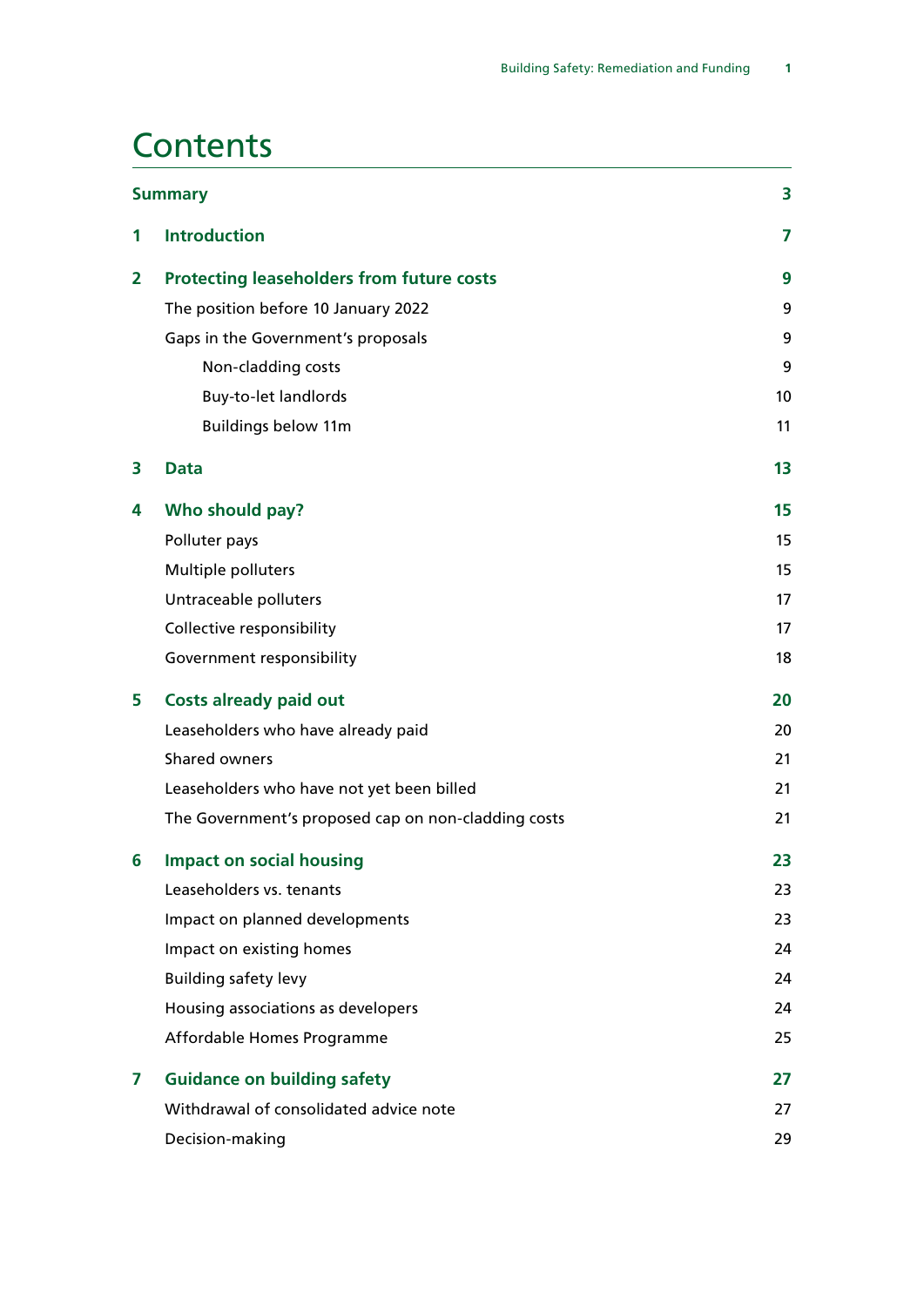| <b>Conclusions and recommendations</b>                           |    |
|------------------------------------------------------------------|----|
| <b>Formal minutes</b>                                            | 36 |
| <b>Witnesses</b>                                                 | 38 |
| <b>Published written evidence</b>                                | 39 |
| List of Reports from the Committee during the current Parliament | 43 |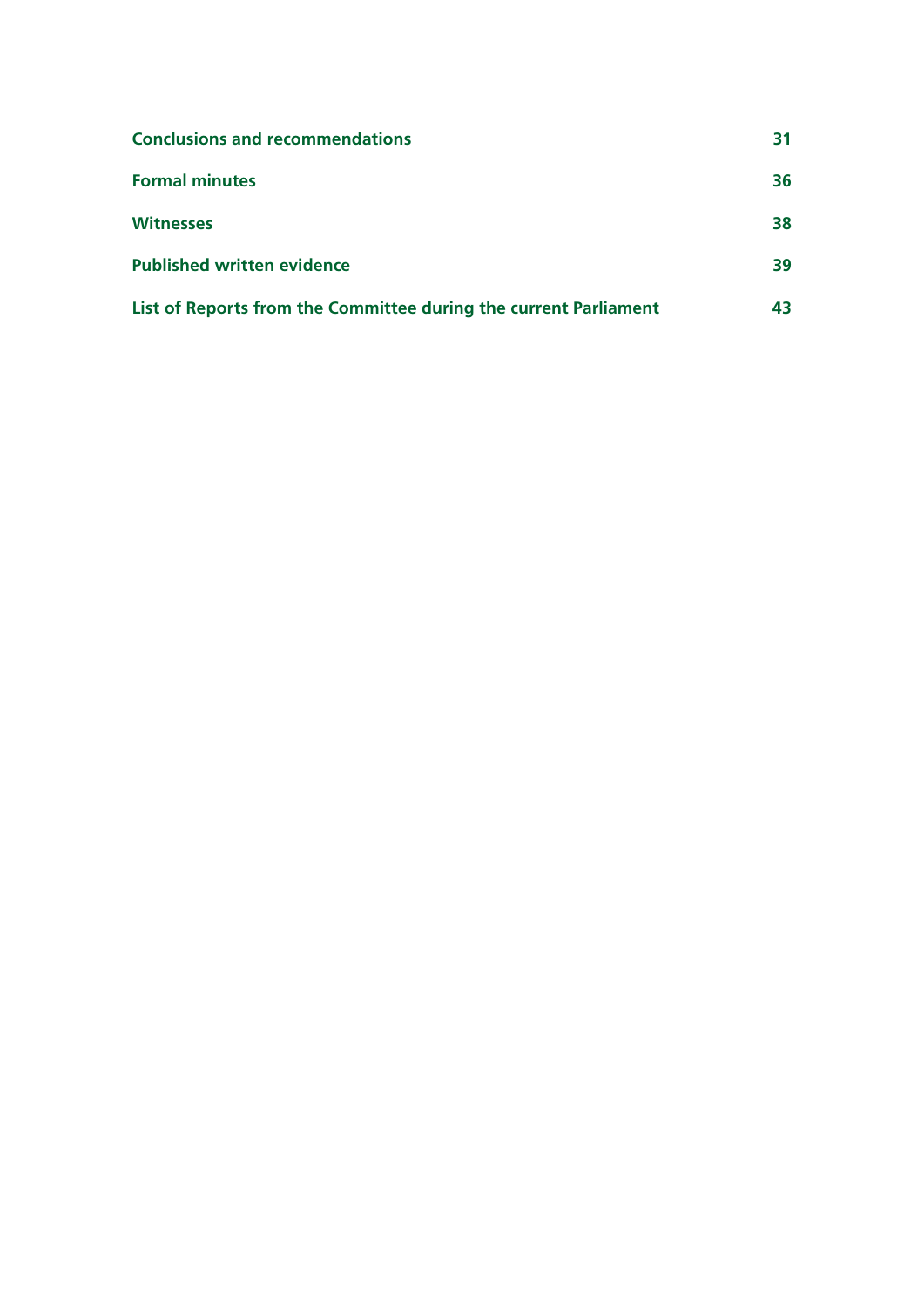### <span id="page-6-0"></span>Summary

On 10 January 2022 the Secretary of State for Levelling Up, Housing and Communities announced that the Government would protect leaseholders from the costs of building safety remediation. Instead, the Government would make the industry pay for any remaining faults. The Secretary of State has since asked residential property developers and construction product manufacturers to contribute to a fund for remediating faulty cladding on buildings 11–18m high. He has also asked developers to fund and undertake remediation works on buildings they played a part in developing. On 14 February the Government, through proposed amendments to the Building Safety Bill, set out how it would enshrine in law its protections for leaseholders and its powers to penalise industry players who do not cooperate. The Government's proposals would exclude landlords from the protections for leaseholders, except those who only own one other property besides their residence. They would also introduce of a cap on costs for leaseholders for remediating non-cladding defects of £10,000 (£15,000 within London).

It has always been this Committee's position that leaseholders should not pay a penny to rectify faults not of their doing and to make their homes safe. We have previously called on the Government for a Comprehensive Building Safety Fund that would cover all costs for all fire safety remediation in buildings of any height. **The Secretary of State said the Government would protect leaseholders from remediation costs, but too many leaseholders will fall through the cracks of the Government's piecemeal measures. Leaseholders are no more to blame for non-cladding defects than they are for faulty cladding on homes they bought in good faith. Buy-to-let landlords are no more to blame than other leaseholders for historic building safety defects, and landing them with potentially unaffordable bills will only slow down or prevent works to make buildings safe. Leaseholders of buildings under 11m in height are no more to blame than other leaseholders.**

- *The Government should scrap the cap on non-cladding costs for leaseholders.*
- *Instead of its piecemeal method of funding remediation according to building height and type of defect, the Government should implement our previously recommended Comprehensive Building Safety Fund. The fund should cover the costs of remediating all building safety defects on buildings of any height where the original "polluter(s)" cannot be traced.*

As we have emphasised in previous reports, in order to know how much money needs to be raised to fund remediation, the Government needs to know how many buildings are affected and the types of defects they have. The Government's publicly available data on building safety provides, at best, a partial picture: it covers only cladding defects and only on buildings 18m and above, and it does not capture any buildings for which an application is not made, for example because the original developer has chosen to take on the costs of remediation. The Government has now asked the industry to provide comprehensive information on the buildings for which they are responsible. It has estimated that it will cost £5.1 billion to remediate cladding on buildings 18m and above, and £4 billion to remediate cladding on buildings 11–18m high. We are baffled, then, that hardly anyone seems to be able to share with us the calculations that they have made of the number of buildings affected, or by building height or type of defect.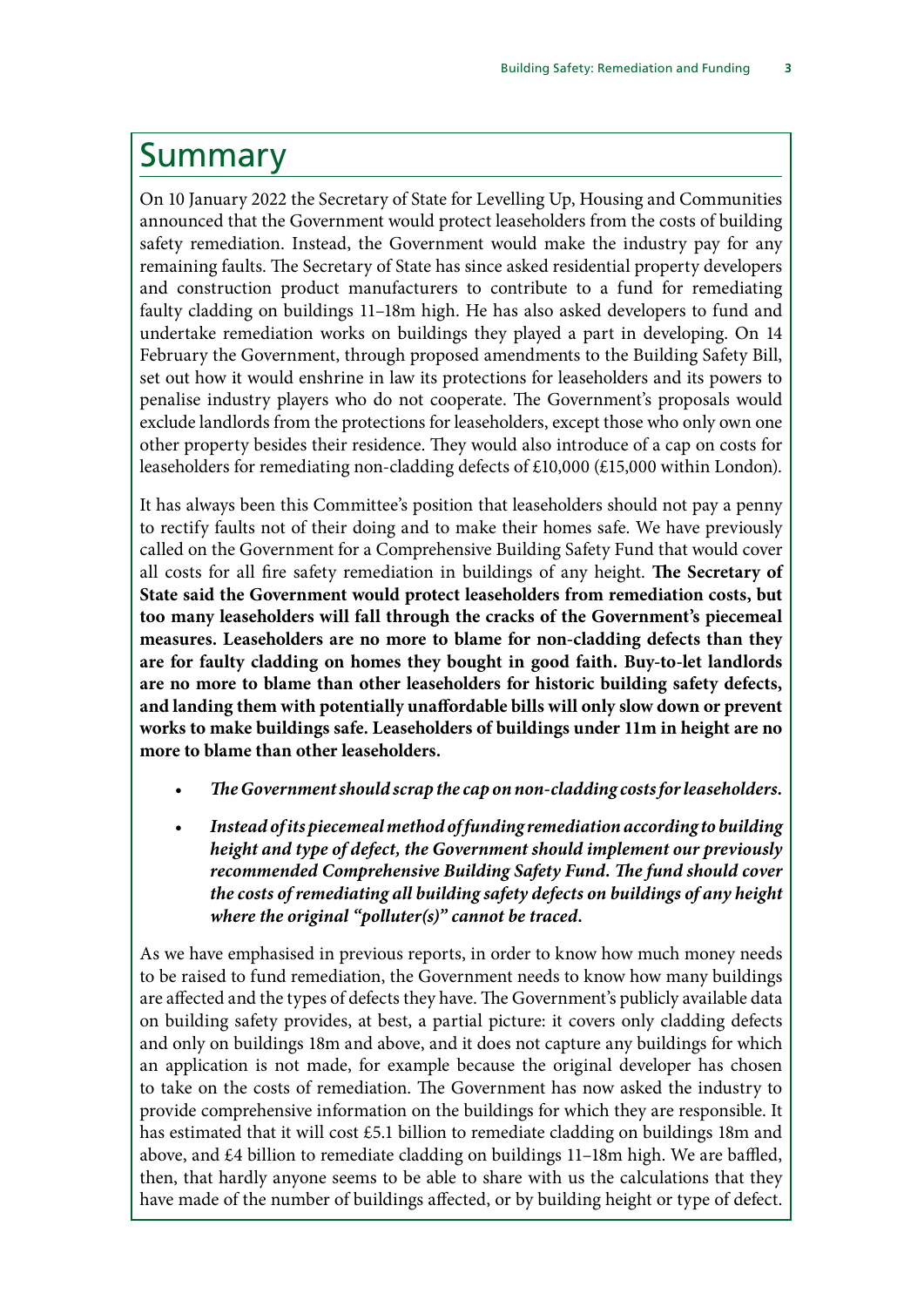**It is completely unacceptable that, nearly five years after the Grenfell tragedy, the Government still does not seem to know how many buildings have unsafe cladding or other historic building safety defects.**

• *The Government must publish, within two months, all available data on the number of buildings of all heights with historic building safety defects cladding and non-cladding—including data it has received from developers and manufacturers.*

The Secretary of State endorsed the "polluter pays" principle in the House of Commons Chamber. Through our inquiry, we learnt that developers and manufacturers are not the only sectors that contributed to the building safety crisis. In addition there are difficulties in holding some responsible companies to account as they are based overseas. Governments also share responsibility for the building safety crisis on account of their regulatory failings.

- *The Government should identify all relevant parties who played a role in the building safety crisis, such as product suppliers, installers, contractors, and subcontractors. It should legally require them, as it has done for developers, to (i) contribute payment to put right any individual faults in which they played a part and (ii) contribute to collective funding for building safety remediation—ideally our recommended Comprehensive Building Safety Fund. So that efforts to identify responsible parties do not delay remediation works, the Government should, where necessary, fund works upfront and recoup its costs.*
- *The Government should remove VAT on building safety activity.*
- *Insurers should be required to contribute to funds for remediation as they covered the actions of developers who failed to comply with building safety and have since received increased premiums despite remediation works being undertaken.*
- *The Government must take steps to hold overseas developers and other relevant foreign firms to account. When it is appropriate to do so, the Government should set out the actions it has taken.*

**While the Secretary of State has committed to protecting leaseholders of buildings 11m and above from future costs of cladding remediation, he has not committed that leaseholders who have already paid will be compensated. The Government has said that any costs paid so far would count towards its proposed cap on non-cladding costs, including waking watch, but has not indicated that increases in insurance premiums would count. As they stand, the Government's proposals create a bizarre lucky dip in which some leaseholders may see their costs capped at £10,000 (£15,000 in London); some, because they have not yet paid for cladding remediation, may pay nothing at all; and others, who have already paid for cladding remediation, will have paid well in excess of the proposed non-cladding cap.**

• *The Government should table new amendments to the Building Safety Bill to ensure that, where the "polluter(s)" still exist, industry players*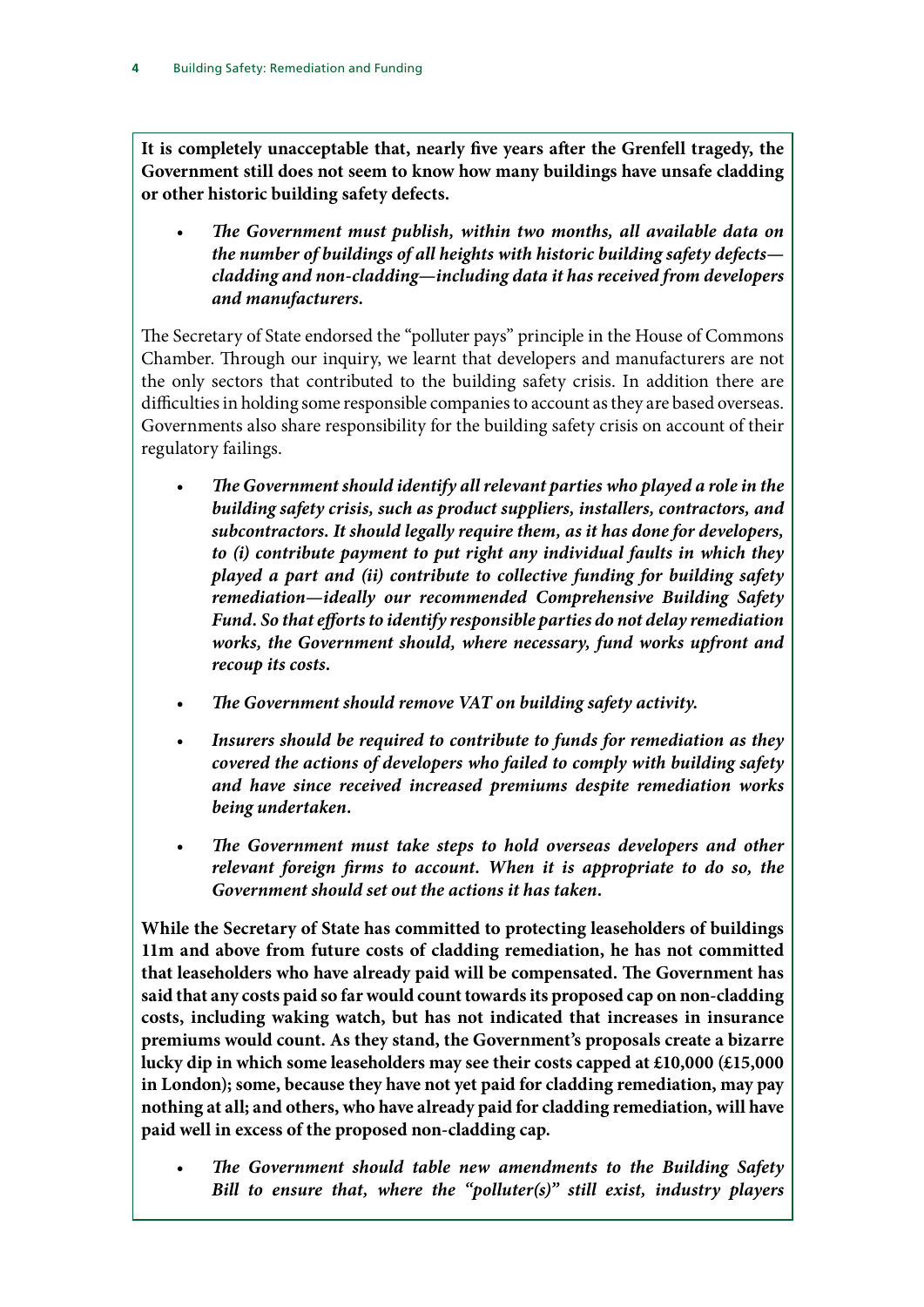*must compensate leaseholders for remediation and interim costs already paid out and must pay for works that have been started or specified. In line with principles already set out by Government, where the original polluter no longer exists or cannot be identified, funding for building safety remediation—ideally our recommended Comprehensive Building Safety Fund—should cover the costs of compensating leaseholders for costs already paid out, including interim measures and exorbitant rises in insurance premiums.*

Social housing providers can only access funds for building safety where they would otherwise pass on the costs to leaseholders (with the exception of the original fund for remediating aluminium composite material cladding). Renters see their rent payments diverted to building safety remediation, away from upgrades to their homes. We also heard that one in 10 planned new affordable homes have been axed to pay for building safety works. We have previously called on the Government to include social landlords within eligibility criteria for building safety funds. Instead, the Government has put further pressure on social housing budgets by making the Department's budget the backstop if a funding arrangement with industry is not reached. **The Government must stop pitting the building safety crisis against the housing crisis. Without access to funds for remediation where social tenants live, residents of social housing are paying the price through the diversion of funds from maintaining their homes and other vital services provided by housing associations and councils. Those on waiting lists and those who are homeless are paying the price through the decimation of planned new builds for affordable homes, with one in 10 planned developments axed. The principle that a leaseholder should be protected from costs, while a tenant, perhaps a neighbour in the same block, should contribute through their rent, is deeply unfair.**

- *Social landlords must have full access to funds for building safety remediation—ideally our recommended Comprehensive Building Safety Fund.*
- *The Government must commit to protecting the Affordable Homes Programme at its current level should it fail to recover sufficient funds from industry.*

Uncertainty around building safety has had a significant impact on the housing market. Lenders have often asked for external wall safety assessments—known as the EWS1 process—for buildings of any height, not just those over 18m, for which the EWS1 form was designed. A lack of qualified professionals and difficulty obtaining professional indemnity insurance has caused lengthy delays, trapping people in homes they wish to sell. The Government has now introduced "new, proportionate guidance" known as PAS 9980. It has also promised to launch a professional indemnity insurance scheme for those conducting external wall safety assessments. We heard that since the PAS 9980 process is a broader, lengthier assessment, lenders were likely to continue to require EWS1 forms. **Given that the introduction of the PAS 9980 will not result in the elimination of EWS1 forms, we remain concerned that uncertainty will remain about the safety of buildings and will continue to stymie those trying to sell their homes.**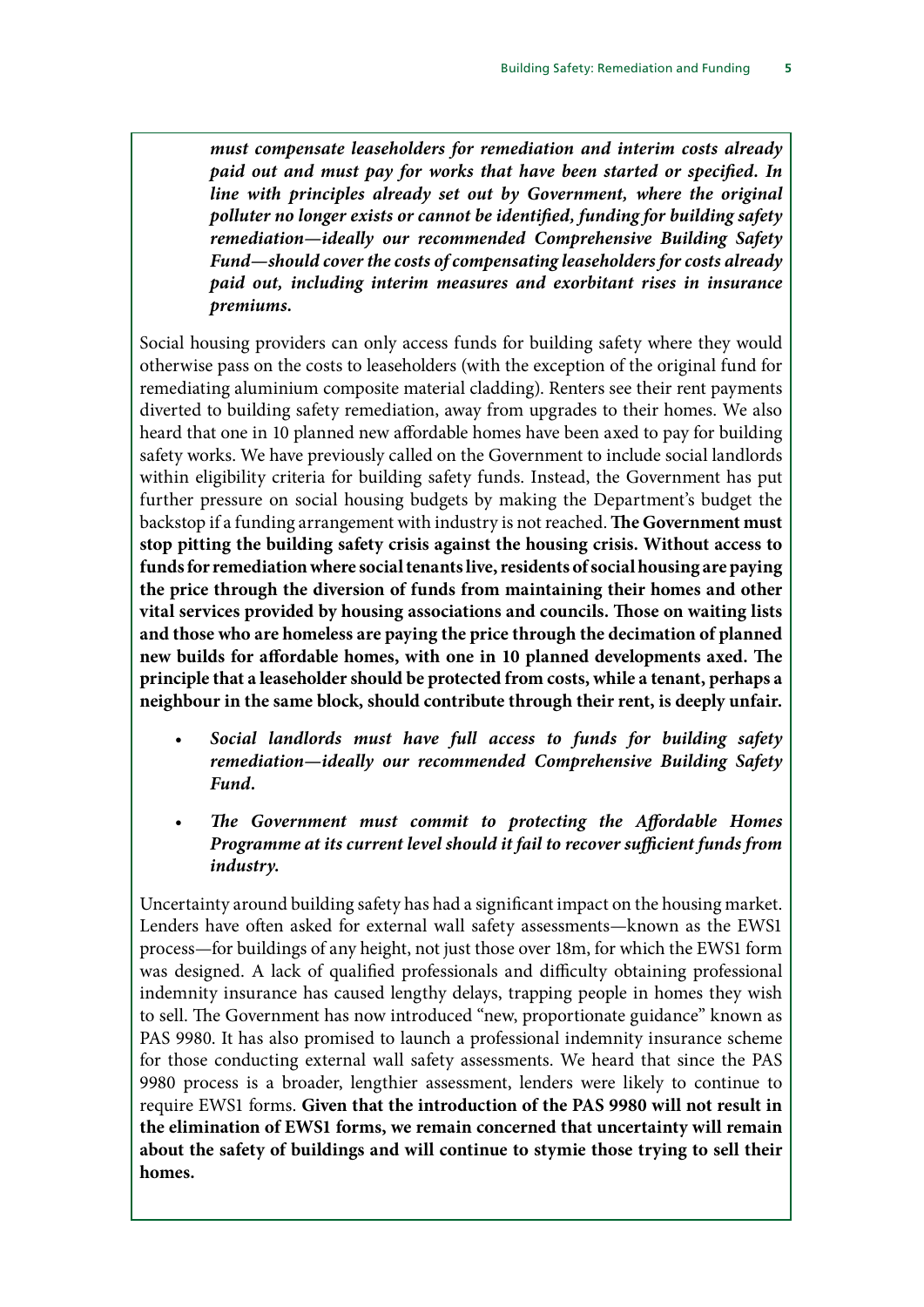- *The Government must ensure that there is professional indemnity insurance cover for those conducting PAS 9980 assessments—whether as an extension of the scheme for external wall assessors or as a separate scheme. We ask the Government to monitor and report back to this Committee with its assessment of the impact of the introduction of PAS 9980 on the numbers of buildings that need to be inspected and remediated. We also ask the Government to report back to the Committee with its estimate of the number of currently qualified fire risk assessors and how this will increase in the coming months.*
- *The evidence we received clearly indicates that it should be the regulator and not building owners—who decides whether a building needs a fire risk assessment. As such, we recommend that the Building Safety Regulator decides whether a building needs a fire risk assessment; sets the standard that a building need to meet; sets out the methodology for undertaking assessments; and provides a review process which enables consistency of decisions.*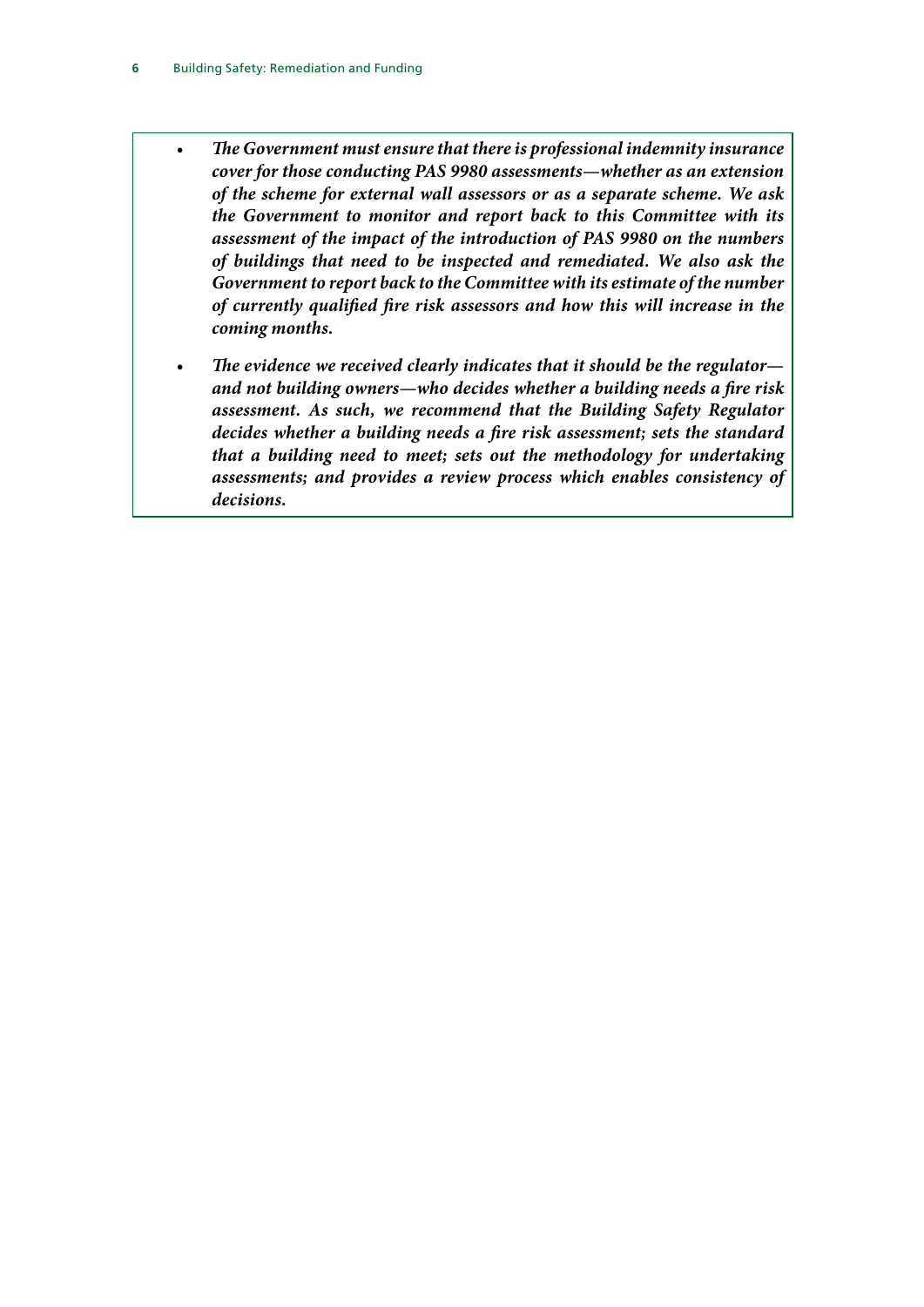## <span id="page-10-0"></span>**1** Introduction

1. On 10 January 2022, the Secretary of State for Levelling Up, Housing and Communities, the Rt Hon Michael Gove MP, made a series of announcements relating to building safety.<sup>1</sup> He announced that "no leaseholder living in a building above 11 metres will ever face any costs for fixing dangerous cladding", scrapping the Government's proposed loan scheme for leaseholders of flats in blocks 11–18m high. He added that the Government "will make industry pay to fix all of the remaining problems and help to cover the range of costs facing leaseholders". The Secretary of State promised to return to the House of Commons before Easter with a funding arrangement agreed with developers and cladding manufacturers. He also said that the Government would: withdraw its consolidated advice note and replace it with "new, proportionate guidance" for building safety assessors, since published as the PAS 9980 guidance; "extend the right of leaseholders to challenge those who cause defects in premises for up to 30 years retrospectively"; provide £27 million for new fire alarms to end the use of waking watches; and introduce before Easter a professional indemnity insurance scheme for those assessing external walls, among other details.<sup>2</sup>

2. Since the announcement, the Secretary of State has written to and met with representatives of the residential property development and manufacturing industries.<sup>3</sup> He has called for developers to "[a]gree to make financial contributions this year and in subsequent years to a dedicated fund to cover the full outstanding cost to remediate unsafe cladding on 11–18m buildings, estimated currently to be £4bn", and to "fund and undertake all necessary remediation of buildings over 11m that [they] have played a role in developing" (reducing the amount to be contributed to the fund).<sup>4</sup> He has asked manufacturers of unsafe cladding to contribute a "significant portion of the total remediation costs".<sup>5</sup> The Secretary of State has asked both developers and manufacturers to provide "comprehensive information on all buildings over 11m which have historic firesafety defects" which they played a role in developing or providing materials or services  $\mathrm{to}$ . $\mathrm{^6}$ 

3. Due to the significance of the Secretary of State's announcements and the speed with which he intends to return to the House, we decided to launch a short inquiry to offer recommendations to the Government on its proposals. We received over 100 written submissions and would like to thank all those who took the time to contribute to our inquiry, particularly given the quick turnaround times. We held three oral evidence sessions. On 31 January, we took evidence from: David O'Leary, Policy Director, Home Builders Federation; Peter Caplehorn, CEO, Construction Products Association; John Mulryan, Group Managing Director, Ballymore; Liam Spender, representing the UK Cladding Action Group; Andrew Bulmer, CEO, Institute of Residential Property Managers; and Ben Beadle, CEO, National Residential Landlords Association. On 2 February, we took evidence from: Kate Henderson, CEO, National Housing Federation; Cllr Rachel Blake, Community Wellbeing Board, Local Government Association; Geeta Nanda, Chief

<sup>1</sup> HC Deb, 10 January 2022, [cols 283–](https://hansard.parliament.uk/Commons/2022-01-10/debates/2B1490CB-A149-4E31-866E-B2C7DA5EE2F8/BuildingSafety)286 [Commons Chamber]

<sup>2</sup> HC Deb, 10 January 2022, [cols 283–](https://hansard.parliament.uk/Commons/2022-01-10/debates/2B1490CB-A149-4E31-866E-B2C7DA5EE2F8/BuildingSafety)286 [Commons Chamber]

<sup>3</sup> [Letter from Secretary of State to Residential Property Developer Industry, dated 10 January 2022;](https://assets.publishing.service.gov.uk/government/uploads/system/uploads/attachment_data/file/1045412/Letter_to_Residential_Property_Developer_Industry.pdf) [Letter from](https://assets.publishing.service.gov.uk/government/uploads/system/uploads/attachment_data/file/1049251/22-01-22_Letter_to_CPA_from_DLUHC_SoS.pdf)  [Secretary of State to Construction Products Association, dated 22 January 2022](https://assets.publishing.service.gov.uk/government/uploads/system/uploads/attachment_data/file/1049251/22-01-22_Letter_to_CPA_from_DLUHC_SoS.pdf)

<sup>4</sup> [Letter from Secretary of State to Residential Property Developer Industry, dated 10 January 2022](https://assets.publishing.service.gov.uk/government/uploads/system/uploads/attachment_data/file/1045412/Letter_to_Residential_Property_Developer_Industry.pdf)

<sup>5</sup> [Letter from Secretary of State to Construction Products Association, dated 22 January 2022](https://assets.publishing.service.gov.uk/government/uploads/system/uploads/attachment_data/file/1049251/22-01-22_Letter_to_CPA_from_DLUHC_SoS.pdf)

<sup>6</sup> [Letter from Secretary of State to Residential Property Developer Industry, dated 10 January 2022;](https://assets.publishing.service.gov.uk/government/uploads/system/uploads/attachment_data/file/1045412/Letter_to_Residential_Property_Developer_Industry.pdf) [Letter from](https://assets.publishing.service.gov.uk/government/uploads/system/uploads/attachment_data/file/1049251/22-01-22_Letter_to_CPA_from_DLUHC_SoS.pdf)  [Secretary of State to Construction Products Association, dated 22 January 2022](https://assets.publishing.service.gov.uk/government/uploads/system/uploads/attachment_data/file/1049251/22-01-22_Letter_to_CPA_from_DLUHC_SoS.pdf)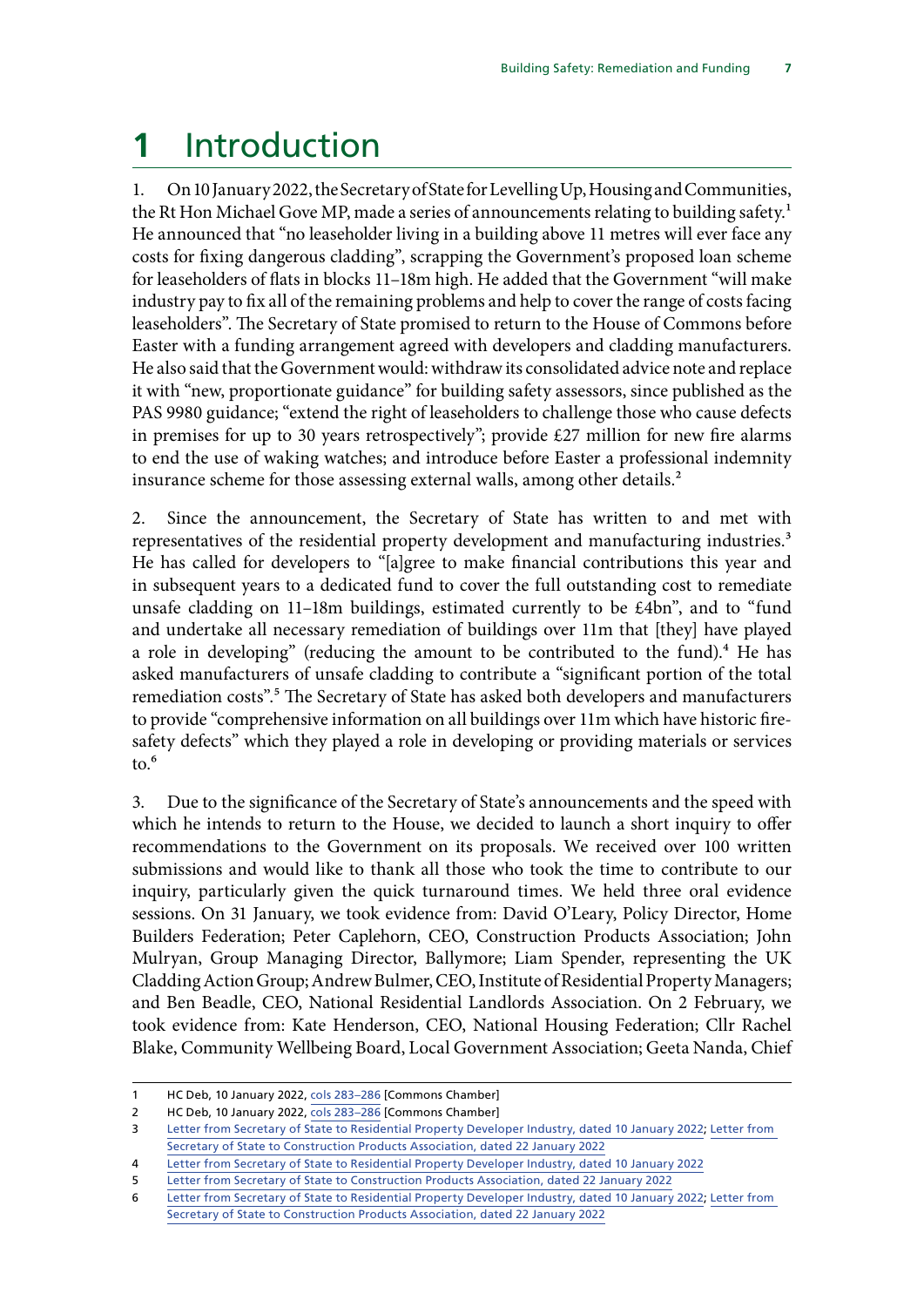Executive, Metropolitan Thames Valley Housing and Chair, G15; Richard Collins, interim CEO, Royal Institution of Chartered Surveyors; Charles Roe, Director of Mortgages, UK Finance; and James Dalton, Director of General Insurance Policy, Association of British Insurers. On 21 February we took evidence from the Secretary of State for Levelling Up, Housing and Communities. We would like to thank all our witnesses for their time and assistance with our inquiry.

4. On 14 February 2022 the Government tabled the amendments to the Building Safety Bill that, if enacted, would enshrine in law its protections for leaseholders and powers to penalise industry players who do not cooperate.<sup>7</sup> These amendments include the introduction of a cap on non-cladding costs for leaseholders of £10,000 outside London and £15,000 within London.

5. Despite these steps, nearly five years after the tragic Grenfell fire, there has been no resolution for those living in and responsible for affected flats. It is clear that the mental health toll on these people has only worsened, while the Government has offered no more in the way of mental health support since we last called for specific measures nearly a year ago.8 *We repeat our previous calls for further mental health support for those affected by the building safety crisis.*

<span id="page-11-1"></span><span id="page-11-0"></span>6. We understand that PAS-79 guidance from the British Standards Institute as well as guidance from the Local Government Association have been withdrawn due to concerns about their advice regarding disabled residents.<sup>9</sup> We are also disappointed that the Government has not yet reported the outcome of its consultation on Personal Emergency Evacuation Plans (PEEPS), regarding the Grenfell Tower Inquiry Phase 1 recommendation that the owner and manager of every high-rise residential building should be required by law to prepare PEEPs for all residents whose ability to self-evacuate may be compromised. The consultation closed in July 2021. *In the absence of PAS-79 guidance which was withdrawn in August 2021, it is imperative that the British Standards Institute publish its new standard as soon as possible. We urge the Government to report on its consultation on Personal Emergency Evacuation Plans at the earliest opportunity.*

<sup>7</sup> DLUHC, [Government to protect leaseholders with new laws to make industry pay for building safety,](https://www.gov.uk/government/news/government-to-protect-leaseholders-with-new-laws-to-make-industry-pay-for-building-safety) 14 February 2022

<sup>8</sup> [Qq95–96](https://committees.parliament.uk/oralevidence/3354/html/); Gavin Thompson, and Avery [\(BRF 010](https://committees.parliament.uk/writtenevidence/43188/html/)); Mr P Bullock ([BRF 033\)](https://committees.parliament.uk/writtenevidence/43770/html/); Miss Alison Hills ([BRF 049\)](https://committees.parliament.uk/writtenevidence/81548/html/); Wharf Block A Tenants Association ([BRF 057\)](https://committees.parliament.uk/writtenevidence/86083/html/); Mayor of London ([BRF 077\)](https://committees.parliament.uk/writtenevidence/106240/html/); Housing Safety and Wellbeing Taskforce [\(BRF 116\)](https://committees.parliament.uk/writtenevidence/106368/html/)

<sup>9</sup> [Letter from the British Standards Institution dated 2 March 2022 concerning the Committee's inquiry into](https://committees.parliament.uk/publications/9178/documents/159742/default/)  [Building Safety: Remediation and Funding;](https://committees.parliament.uk/publications/9178/documents/159742/default/) [Q200](https://committees.parliament.uk/oralevidence/3448/html/)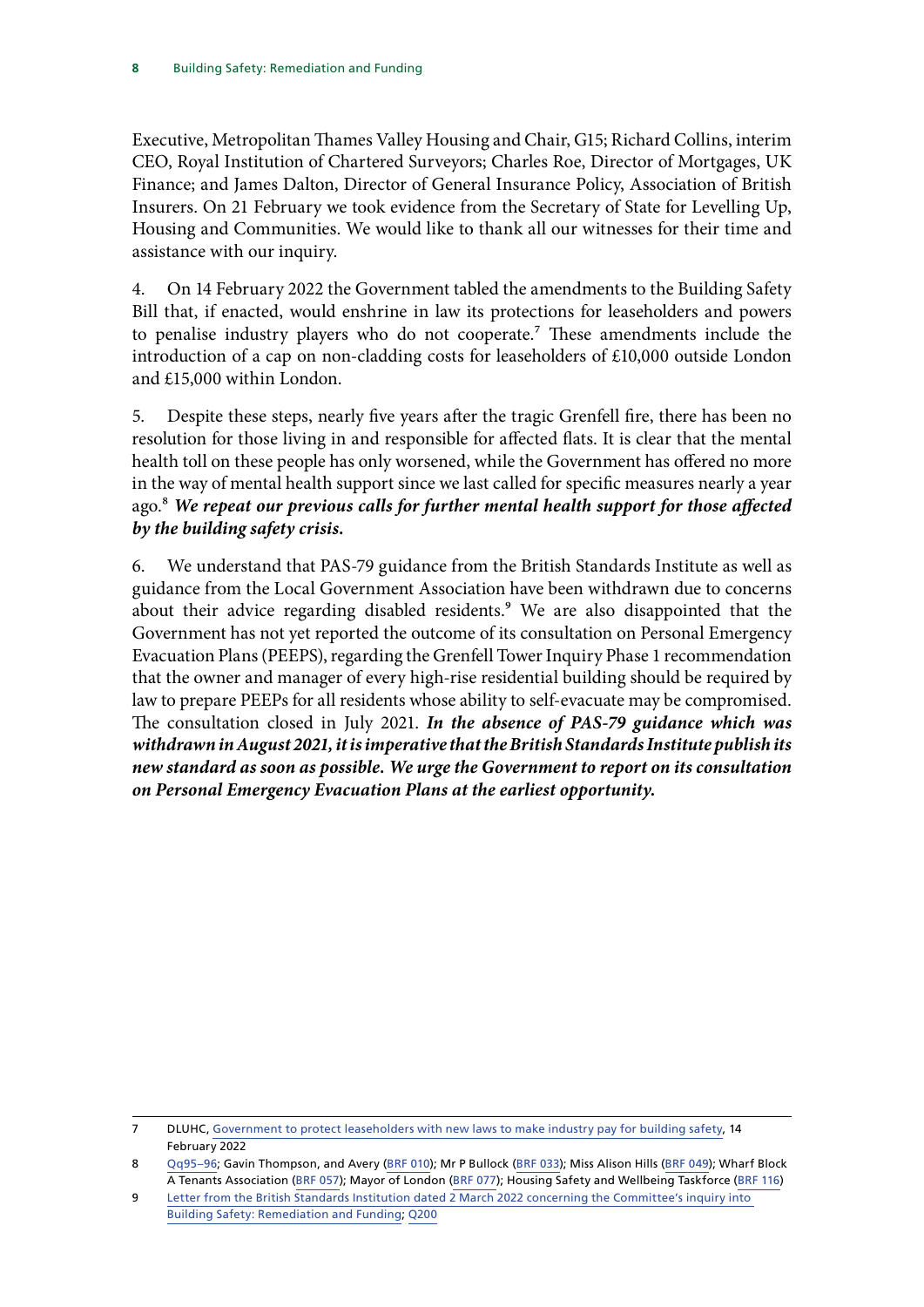### <span id="page-12-0"></span>**2** Protecting leaseholders from future costs

#### **The position before 10 January 2022**

7. Currently, flats with historic building safety defects are eligible for public funds to remediate those defects only where the defect is unsafe cladding and the building's height is 18m and above. Those buildings are eligible for the £5.1 billion Building Safety Fund, which is funded by a combination of additional funds allocated to the Department from the Treasury and a new tax and levy on residential property developers announced last year.<sup>10</sup> As is now well-known, historic building defects are not limited to dangerous cladding and a host of other issues have been discovered such as missing fire breaks and faulty compartmentation. All bills for remediating non-cladding fire safety defects in buildings of any height or cladding defects in buildings below 18m can be passed onto leaseholders. In February 2021 the then Secretary of State for Housing, Communities and Local Government announced that the Government would introduce a loan scheme for leaseholders of buildings 11–18m high to cap their monthly costs for remediating unsafe cladding. $^{11}$ 

#### **Gaps in the Government's proposals**

#### *Non-cladding costs*

8. It has always been this Committee's position that leaseholders should not pay a penny to rectify faults not of their doing and to make their homes safe. We have previously called on the Government for a Comprehensive Building Safety Fund that would cover all costs for all fire safety remediation in buildings of any height.<sup>12</sup> Therefore we, like many of those who gave evidence to us, welcome the Government's abandonment of its proposed loan scheme. We also welcome the Secretary of State's commitment to protecting leaseholders in law from future costs, but we are concerned about gaps in his proposals. The first area witnesses sought clarification on was whether non-cladding costs would be covered as well as cladding costs,<sup>13</sup> and the vast majority of our written evidence called for non-cladding costs to be covered too.<sup>14</sup> We heard once again that the non-cladding expenses represent at least half of total bills for building safety remediation.<sup>15</sup> We heard about one block facing  $£100,000$  of non-cladding costs per flat.<sup>16</sup> We now know that the fund, as proposed in the Government's amendments to the Building Safety Bill, will only cover cladding costs. Where developers, landlords linked to the original developer, and building owners do not have the resources to fund non-cladding remediation in buildings above 11m, the Government proposes to cap costs for leaseholders at £10,000 outside London and £15,000

<sup>10</sup> HC Deb, 10 February 2021, [col 329](https://hansard.parliament.uk/commons/2021-02-10/debates/010B9751-BCBE-48F5-AEEC-6F3416777D73/BuildingSafety) [Commons Chamber]

<sup>11</sup> HC Deb, 10 February 2021, [col 329](https://hansard.parliament.uk/commons/2021-02-10/debates/010B9751-BCBE-48F5-AEEC-6F3416777D73/BuildingSafety) [Commons Chamber]

<sup>12</sup> HCLG Committee, Seventh Report of Session 2019–21, [Cladding remediation—follow-up,](https://publications.parliament.uk/pa/cm5801/cmselect/cmcomloc/1249/124902.htm) HC 1249, para 20

<sup>13</sup> [Q82](https://committees.parliament.uk/oralevidence/3354/html/); [Q111](https://committees.parliament.uk/oralevidence/3363/html/); [Q125](https://committees.parliament.uk/oralevidence/3363/html/); [Q129;](https://committees.parliament.uk/oralevidence/3363/html/) [Q133](https://committees.parliament.uk/oralevidence/3363/html/)

<sup>14</sup> This point was made by almost all who submitted written evidence, including numerous affected leaseholders. We have not cited them all, but see for example Mayor of London ([BRF 077\)](https://committees.parliament.uk/writtenevidence/106240/html/); End Our Cladding Scandal ([BRF](https://committees.parliament.uk/writtenevidence/106474/html/)  [119\)](https://committees.parliament.uk/writtenevidence/106474/html/); and Local Government Association ([BRF 121\)](https://committees.parliament.uk/writtenevidence/106486/html/).

<sup>15</sup> [Q111;](https://committees.parliament.uk/oralevidence/3363/html/) [Q125;](https://committees.parliament.uk/oralevidence/3363/html/) [Q131](https://committees.parliament.uk/oralevidence/3363/html/)

<sup>16</sup> Mr Richard Nicholson ([BRF 007\)](https://committees.parliament.uk/writtenevidence/43116/html/)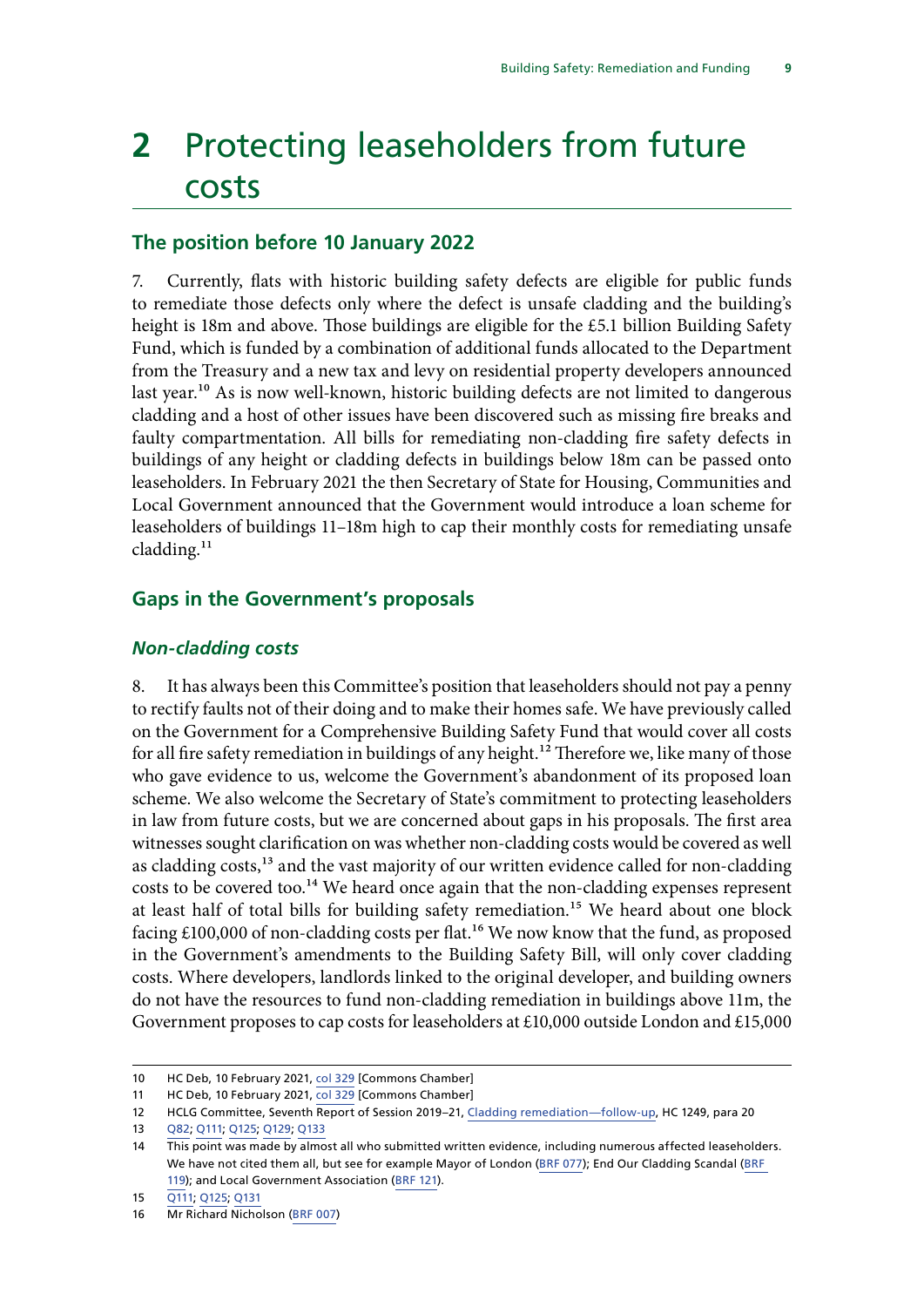<span id="page-13-0"></span>within London.<sup>17</sup> The Secretary of State explained to us that one of the justifications for this decision is legal advice given to the Department that "if a building owner were to challenge our legislation and we had not shown that we were taking a proportionate approach, they might have more of a chance of potentially shielding themselves from these consequences".18 However, he did not have an estimate of how many leaseholders would be in scope of the cap or how much on average an individual leaseholder would have to pay.<sup>19</sup> He also said that, where the contributions of developers, freeholders and leaseholders were insufficient to cover the costs for remediating non-cladding defects, "the taxpayer is the backstop".20

#### *Buy-to-let landlords*

9. The second area we heard concerns about was the Government's confirmation, in the form of its amendments to the Building Safety Bill, that only buy-to-let landlords with one other property would be included in the statutory protections for leaseholders. Ben Beadle, CEO of the National Residential Landlords Association, said that some landlords were facing costs of  $£65,000$  per property.<sup>21</sup> The Secretary of State explained that the Government was trying to avoid "subsidising people who were of significant means".<sup>22</sup> We heard from landlords who find themselves outside of the scope of the protections, who invested in properties to support their children, to provide income after being made redundant, to help pay for the costs of caring for relatives, or to provide for their retirement, now facing bills they cannot afford.<sup>23</sup> One contributor told us they had invested in flats using compensation from the Criminal Injuries Compensation Authority "after the murder of my husband in the 7/7 atrocity" and now faces "vast bills".<sup>24</sup> Following the Secretary of State's oral evidence, Ben Beadle, CEO of the National Residential Landlords Association, wrote to us to point out that owner-occupiers of luxury apartments worth millions may have more significant means than a pensioner renting out two or three properties, and that 70% of landlords are basic rate income taxpayers.<sup>25</sup> Reporting by The Telegraph points out that while portfolio landlords are excluded, overseas landlords who own one or two properties in the UK would be covered in the legislation.<sup>26</sup>

10. As well as the fact that many landlords cannot afford remediation costs and are no more responsible for historic faults than other leaseholders, we heard of wider negative consequences. The Wharf Block A Tenants Association suggested that the exclusion of portfolio landlords from measures could hinder the Department's objective to provide affordable quality housing, since the lack of protections for landlords would "naturally

<sup>17</sup> DLUHC, [Government to protect leaseholders with new laws to make industry pay for building safety,](https://www.gov.uk/government/news/government-to-protect-leaseholders-with-new-laws-to-make-industry-pay-for-building-safety) 14 February 2022

<sup>18</sup> [Q192](https://committees.parliament.uk/oralevidence/3448/html/)

<sup>19</sup> [Q193](https://committees.parliament.uk/oralevidence/3448/html/)

<sup>20</sup> [Q194](https://committees.parliament.uk/oralevidence/3448/html/)

<sup>21</sup>  $\overline{O84}$ 

<sup>22</sup> [Q190](https://committees.parliament.uk/oralevidence/3448/html/)

<sup>23</sup> Mr Marc Gayer [\(BRF 002](https://committees.parliament.uk/writtenevidence/42993/html/)); Gavin Thompson, and Avery [\(BRF 010\)](https://committees.parliament.uk/writtenevidence/43188/html/); Mr Mark Wittcomb ([BRF 013](https://committees.parliament.uk/writtenevidence/43340/html/)); Mr Steve Anderson Dixon [\(BRF 020](https://committees.parliament.uk/writtenevidence/43560/html/)); Mr Kulwinder Hothi ([BRF 051\)](https://committees.parliament.uk/writtenevidence/86069/html/); Ms Pauline McMillan ([BRF 055\)](https://committees.parliament.uk/writtenevidence/86072/html/); Mr Colin Spilling [\(BRF](https://committees.parliament.uk/writtenevidence/90500/html/)  [058\)](https://committees.parliament.uk/writtenevidence/90500/html/); Mrs Jing Wang ([BRF 061](https://committees.parliament.uk/writtenevidence/106206/html/)); Mr Paul Farmery [\(BRF 080\)](https://committees.parliament.uk/writtenevidence/106243/html/); Mountfield ([BRF 089\)](https://committees.parliament.uk/writtenevidence/106259/html/)

<sup>24</sup> Ros Morley ([BRF 070\)](https://committees.parliament.uk/writtenevidence/106219/html/)

<sup>25</sup> [Letter to Chair from the National Residential Landlords Association to the Chair dated 22 February 2022](https://committees.parliament.uk/publications/9036/documents/159154/default/)  [concerning Building Safety: Remediation and Funding](https://committees.parliament.uk/publications/9036/documents/159154/default/)

<sup>26</sup> ["Landlord exclusion from cladding fix makes flats unsellable and blocks repairs",](https://www.telegraph.co.uk/property/uk/excluding-landlords-cladding-fix-will-block-building-repairs/?utm_source=HOC+Library+-+Current+awareness+bulletins&utm_campaign=19b9035ddc-Current_Awareness_Social_Policy_E_17-02-2022&utm_medium=email&utm_term=0_f325cdbfdc-19b9035ddc-103933201&mc_cid=19b9035ddc&mc_eid=1a1093be63) The Telegraph, 16 February 2022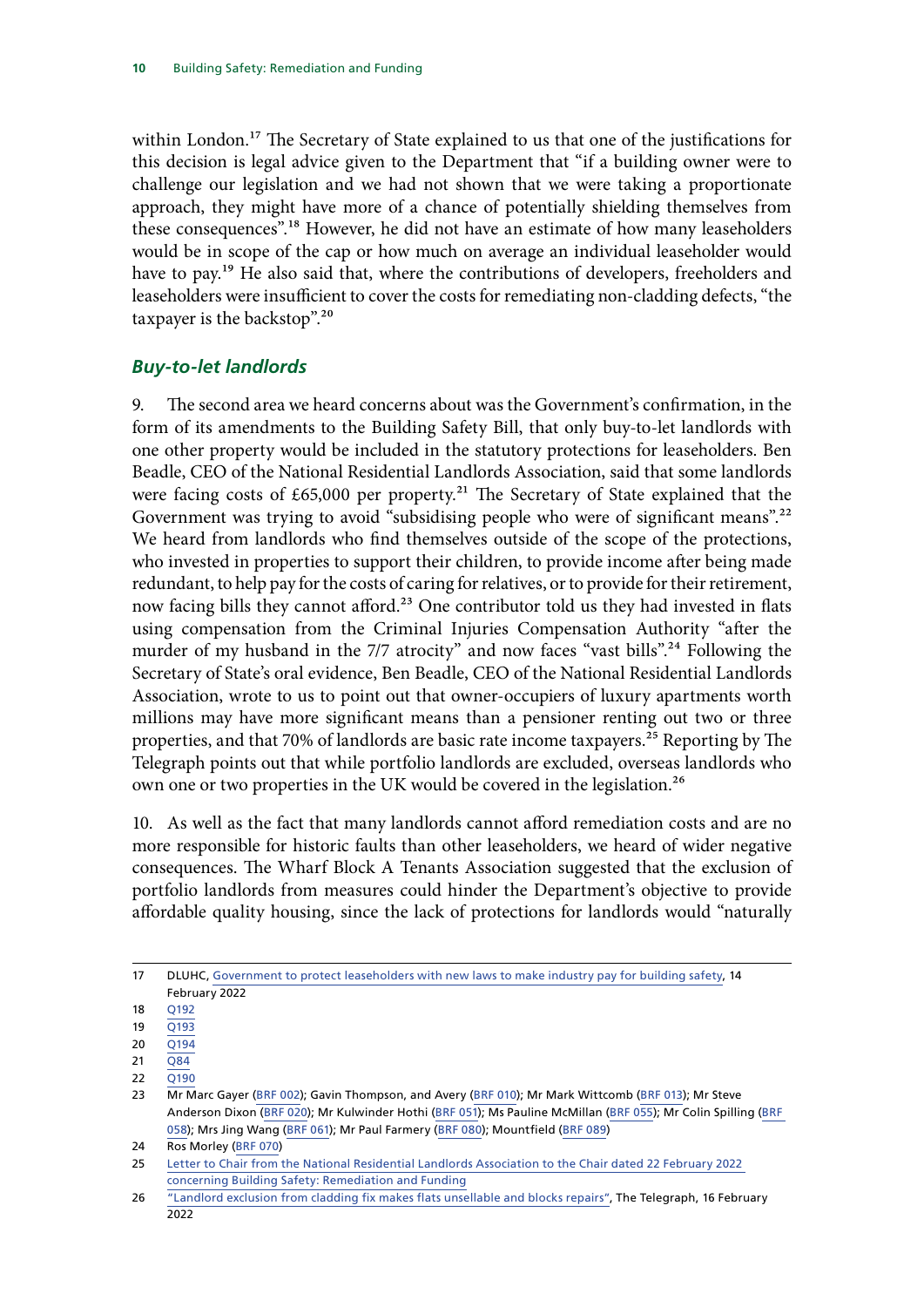<span id="page-14-0"></span>drive rental property prices higher".<sup>27</sup> Furthermore, the Government's exclusion may only delay or prevent making safe the homes of the leaseholders it is trying to protect, as funding would need to be secured for the whole block before works can begin.<sup>28</sup> When we put these concerns to the Secretary of State, he said "we will look sympathetically at any amendments that help to capture people".29

#### *Buildings below 11m*

11. Thirdly, we received concerns about there being no funds and no proposed statutory protections for leaseholders of buildings below 11m in height.<sup>30</sup> Charles Roe, Director of Mortgages at UK Finance, said:

> The fund that was announced by Secretary of State Gove in January talked about buildings above 11 metres. However, from the discussions my team and I have been having with leaseholders, we know that there are a number of leaseholders in buildings below 11 metres who are impacted and are facing significant costs to correct those building defects.<sup>31</sup>

<span id="page-14-1"></span>12. **The Secretary of State said the Government would protect leaseholders from remediation costs, but too many leaseholders will fall through the cracks of the Government's piecemeal measures. As the Government's proposals currently stand, the only leaseholders who will not pay for building safety remediation are those who have already not paid anything, who either live in their flats or only own one other property, whose flats do not also have any non-cladding defects, and whose flats are in blocks at least 11m high.**

<span id="page-14-2"></span>13. **Leaseholders are no more to blame for non-cladding defects than they are for faulty cladding on homes they bought in good faith. Buy-to-let landlords are no more to blame than other leaseholders for historic building safety defects, and landing them with potentially unaffordable bills will only slow down or prevent works to make buildings safe. Leaseholders of buildings under 11m in height are no more to blame than other leaseholders.**

<span id="page-14-3"></span>14. **Our longstanding view is that leaseholders should not pay a penny to rectify faults not of their doing and to make their homes safe. The amendments tabled to the Building Safety Bill show that the Government does not share that view.** *The Government should scrap the cap on non-cladding costs for leaseholders.*

<span id="page-14-4"></span>15. *We do not agree with the Government's proposal that only buy-to-let landlords with one other property should be included in the statutory protections for leaseholders.*  Should the Government continue to treat buy-to-let landlords differently to other

<sup>27</sup> Wharf Block A Tenants Association ([BRF 057\)](https://committees.parliament.uk/writtenevidence/86083/html/)

<sup>28</sup> Juliet Morris ([BRF 004](https://committees.parliament.uk/writtenevidence/43075/html/)); Gavin Thompson, and Avery ([BRF 010\)](https://committees.parliament.uk/writtenevidence/43188/html/); Association of Residential Managing Agents ([BRF](https://committees.parliament.uk/writtenevidence/43789/html/)  [035](https://committees.parliament.uk/writtenevidence/43789/html/)); Heritage Court (Warstone) RTM Company [\(BRF 040\)](https://committees.parliament.uk/writtenevidence/58209/html/); Mr Nigel Billen ([BRF 075\)](https://committees.parliament.uk/writtenevidence/106233/html/); Mr Peter Mengerink and Ms Jane Randle ([BRF 076](https://committees.parliament.uk/writtenevidence/106239/html/)); Emily Tomlinson [\(BRF 099](https://committees.parliament.uk/writtenevidence/106271/html/)); Spectrum Residents' Association ([BRF 100](https://committees.parliament.uk/writtenevidence/106272/html/)); UK Cladding Action Group [\(BRF 117\)](https://committees.parliament.uk/writtenevidence/106472/html/); ["Landlord exclusion from cladding fix makes flats unsellable and blocks repairs"](https://www.telegraph.co.uk/property/uk/excluding-landlords-cladding-fix-will-block-building-repairs/?utm_source=HOC+Library+-+Current+awareness+bulletins&utm_campaign=19b9035ddc-Current_Awareness_Social_Policy_E_17-02-2022&utm_medium=email&utm_term=0_f325cdbfdc-19b9035ddc-103933201&mc_cid=19b9035ddc&mc_eid=1a1093be63), The Telegraph, 16 February 2022

<sup>29</sup> [Q190](https://committees.parliament.uk/oralevidence/3448/html/)

<sup>30</sup> [Q82](https://committees.parliament.uk/oralevidence/3354/html/) [Andrew Bulmer]; Karbon Homes ([BRF 034](https://committees.parliament.uk/writtenevidence/43771/html/)); Mr Joe Jenkins ([BRF 041](https://committees.parliament.uk/writtenevidence/58211/html/)); Mr and Mrs Christine Valerie and Gian-Pietro Untersander ([BRF 050](https://committees.parliament.uk/writtenevidence/86064/html/)); Mr Mark Berentzen [\(BRF 054](https://committees.parliament.uk/writtenevidence/86071/html/)); Chartered Institute of Housing [\(BRF 086\)](https://committees.parliament.uk/writtenevidence/106255/html/); Liverpool City Region Housing Associations ([BRF 092](https://committees.parliament.uk/writtenevidence/106263/html/)); Ipswich Cladiators, and Mr Chu Man ([BRF 094](https://committees.parliament.uk/writtenevidence/106266/html/)); Miss Steph Pike ([BRF 102\)](https://committees.parliament.uk/writtenevidence/106274/html/); Ms Janeczko ([BRF 106\)](https://committees.parliament.uk/writtenevidence/106278/html/); UK Cladding Action Group ([BRF 117\)](https://committees.parliament.uk/writtenevidence/106472/html/); End Our Cladding Scandal ([BRF 119\)](https://committees.parliament.uk/writtenevidence/106474/html/)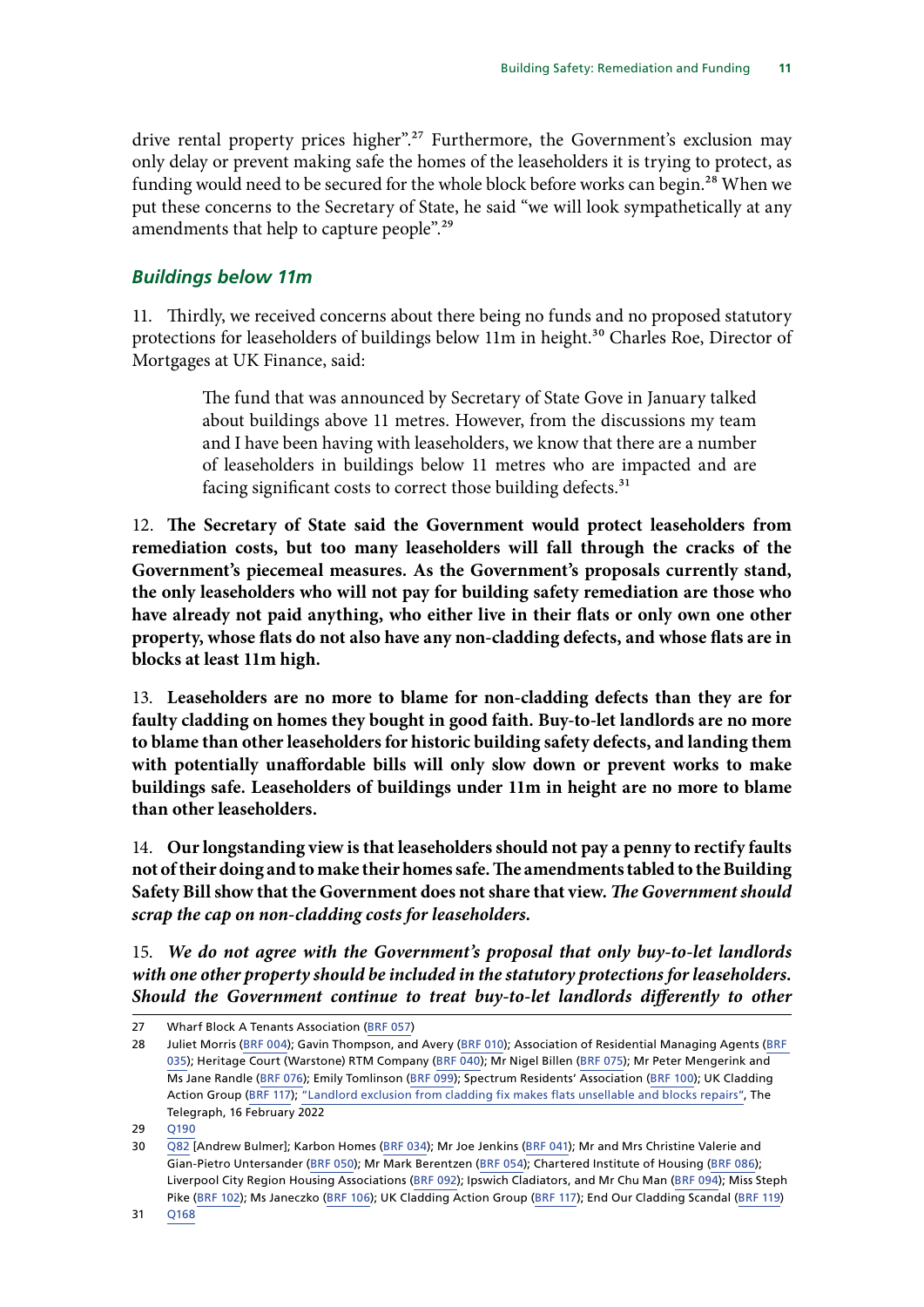*leaseholders there are other options available to exclude wealthy property tycoons from the protections without making landlords of more modest means liable, such as basing eligibility on the value of the company that owns the properties, or on the landlord owning a higher number of rental properties. We recommend that the Government publish an impact assessment of these options before undertaking a course of action. The Government should also publish an impact assessment on how its current proposals to exclude buy-to-let landlords with fewer than one other property could affect the progress of remediation.*

<span id="page-15-0"></span>16. *Our preferred option would be for the Government to table amendments to the Building Safety Bill to ensure that all leaseholders in buildings of any height have statutory protection from future costs for remediating historic building safety defects, both cladding and non-cladding.*

<span id="page-15-1"></span>17. *Instead of its piecemeal method of funding remediation according to building height and type of defect, the Government should implement our previously recommended Comprehensive Building Safety Fund. The fund should cover the costs of remediating all building safety defects on buildings of any height where the original "polluter(s)" cannot be traced. Overseas owners of affected properties should not be eligible for any funds for remediation.*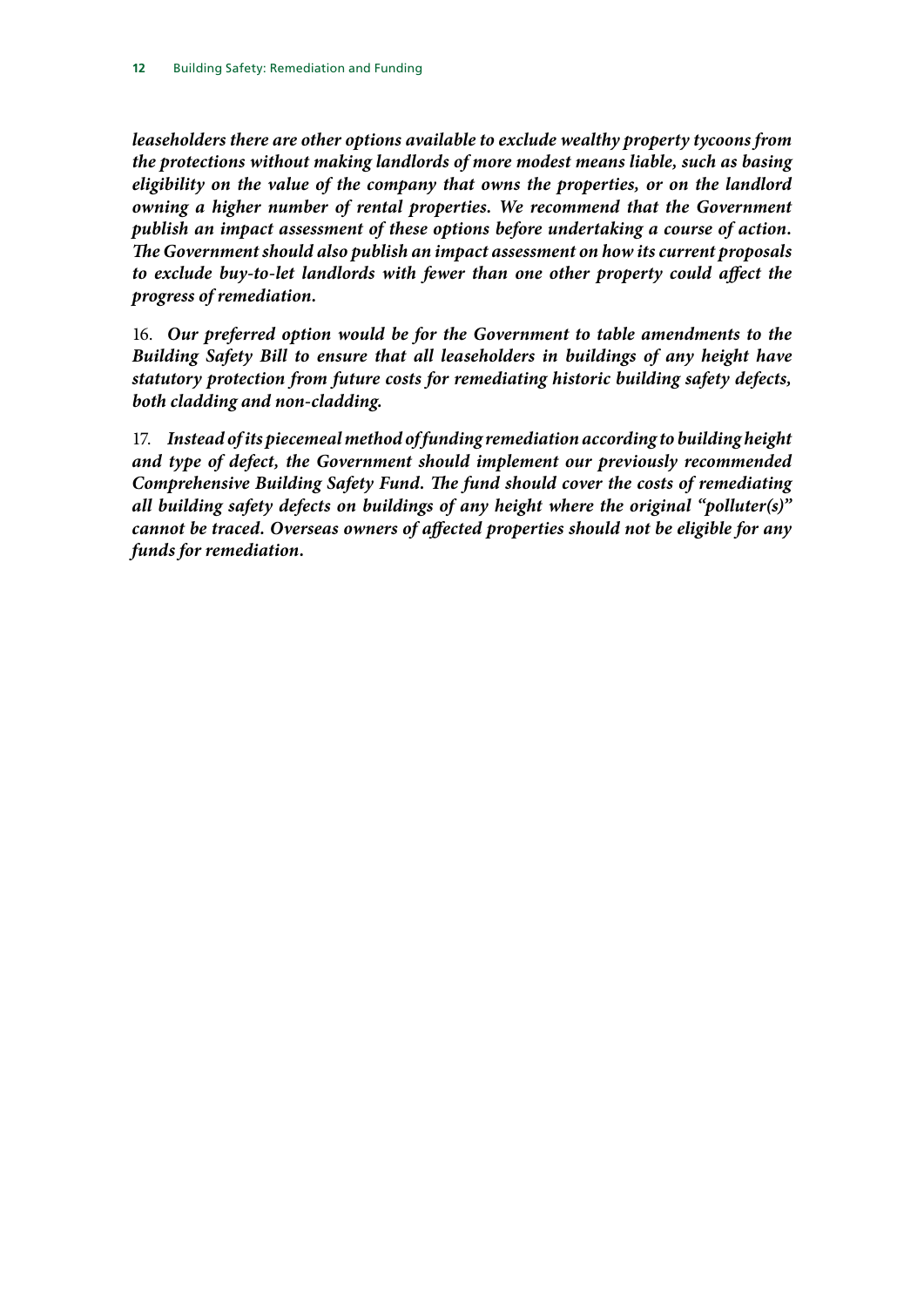# <span id="page-16-0"></span>**3** Data

18. As we have emphasised in previous reports, in order to know how much money needs to be raised to fund remediation, the Government needs to know how many buildings are affected and the types of defects they have.<sup>32</sup> The Government publishes a monthly data release in connection with the Building Safety Fund, which monitors applications to the fund, successful registrations, and the amount paid out.<sup>33</sup> The Government's publicly available data on building safety therefore provides, at best, a partial picture: it covers only cladding defects and only on buildings 18m and above, and it does not capture any buildings for which an application is not made, for example because the original developer has chosen to take on the costs of remediation. There is no publicly available record of the total number of buildings affected by the building safety crisis, let alone a picture disaggregated by height of building or cladding and non-cladding faults. One leaseholder told us they were not surprised that the Government's proposals "will not solve the issues we are all facing…because their starting point is without actual evidence of how many buildings are affected [and] how they are affected".<sup>34</sup>

19. In December 2021 the Secretary of State promised to share with us the information that the Department has on affected buildings.<sup>35</sup> In January 2022 he wrote to developers and manufacturers instructing them to share with the Department "comprehensive information on all buildings over 11m which have historic fire safety defects" which their companies played a role in constructing or in providing products or services.<sup>36</sup> On 31 January, John Mulryan, Group Managing Director at Ballymore said the deadline for the data return was that day,<sup>37</sup> while David O'Leary, Policy Director at Home Builders Federation, told us the Government was "targeting some time this week" to assimilate the information.<sup>38</sup> Three days later the Department wrote again to developers asking for "a fuller return with all 11m+ buildings that you have developed so that we can match these against our database of buildings that need remediation where we do not have developer information", giving a deadline of 7 February; the Home Builders Federation replied it would aim for 25 February.<sup>39</sup>

20. We welcome the fact that this data gathering exercise has finally begun and appreciate that the process is time-consuming, with tight timescales imposed by Government.<sup>40</sup> We also appreciate that the Government's new "proportionate" approach to risk will affect the specification of works that need to be carried out.<sup>41</sup> However, we are baffled that hardly anyone seems to be able to share the calculations they have. The only calculations we received were estimates from the G15, the group of London's largest not-for-profit housing

<sup>32</sup> HCLG Committee, Second Report of Session 2019-21[, Cladding: progress of remediation](https://committees.parliament.uk/publications/5702/documents/56234/default/), HC 172, para 56; HCLG Committee, Seventh Report of Session 2019–21, [Cladding remediation—follow-up](https://publications.parliament.uk/pa/cm5801/cmselect/cmcomloc/1249/124902.htm), HC 1249, paras 5–10

<sup>33</sup> DLUHC, [Building Safety Programme: monthly data release - January 2022,](https://www.gov.uk/government/publications/building-safety-programme-monthly-data-release-january-2022) 17 February 2022

<sup>34</sup> Ms Denise Steadman [\(BRF 066\)](https://committees.parliament.uk/writtenevidence/106211/html/)

<sup>35</sup> [Letter from the Secretary of State to the Chair following his appearance before the Committee on 8 November](https://committees.parliament.uk/publications/8208/documents/84140/default/)  [2021, dated 9 December 2021](https://committees.parliament.uk/publications/8208/documents/84140/default/)

<sup>36</sup> [Letter from Secretary of State to Residential Property Developer Industry, dated 10 January 2022;](https://assets.publishing.service.gov.uk/government/uploads/system/uploads/attachment_data/file/1045412/Letter_to_Residential_Property_Developer_Industry.pdf) [Letter from](https://assets.publishing.service.gov.uk/government/uploads/system/uploads/attachment_data/file/1049251/22-01-22_Letter_to_CPA_from_DLUHC_SoS.pdf)  [Secretary of State to Construction Products Association, dated 22 January 2022](https://assets.publishing.service.gov.uk/government/uploads/system/uploads/attachment_data/file/1049251/22-01-22_Letter_to_CPA_from_DLUHC_SoS.pdf)

<sup>37</sup>  $\overline{O41}$ 

<sup>38</sup> [Q13](https://committees.parliament.uk/oralevidence/3354/html/)

<sup>39</sup> [Letter from Richard Goodman to Residential Property Developer Industry, dated 3 February 2022](https://assets.publishing.service.gov.uk/government/uploads/system/uploads/attachment_data/file/1052494/Letter_to_Developers.pdf); [Letter from](https://www.hbf.co.uk/documents/11571/9_February_2022_Richard_Goodman_DLUHC_pLmLBWR.pdf)  [Stewart Baseley to Richard Goodman, dated 9 February 2022](https://www.hbf.co.uk/documents/11571/9_February_2022_Richard_Goodman_DLUHC_pLmLBWR.pdf)

<sup>40</sup> [Q49](https://committees.parliament.uk/oralevidence/3354/html/) [David O'Leary]; [Letter from Stewart Baseley to Richard Goodman dated 9 February 2022](https://www.hbf.co.uk/documents/11571/9_February_2022_Richard_Goodman_DLUHC_pLmLBWR.pdf)

<sup>41</sup> [Q19](https://committees.parliament.uk/oralevidence/3354/html/) [John Mulyran]; [Q155](https://committees.parliament.uk/oralevidence/3363/html/) [Kate Henderson]; [Letter from Ballymore to the Committee dated 11 February 2022](https://committees.parliament.uk/publications/8927/documents/152346/default/)  [concerning evidence given before the Committee on 31 January on Building Safety](https://committees.parliament.uk/publications/8927/documents/152346/default/)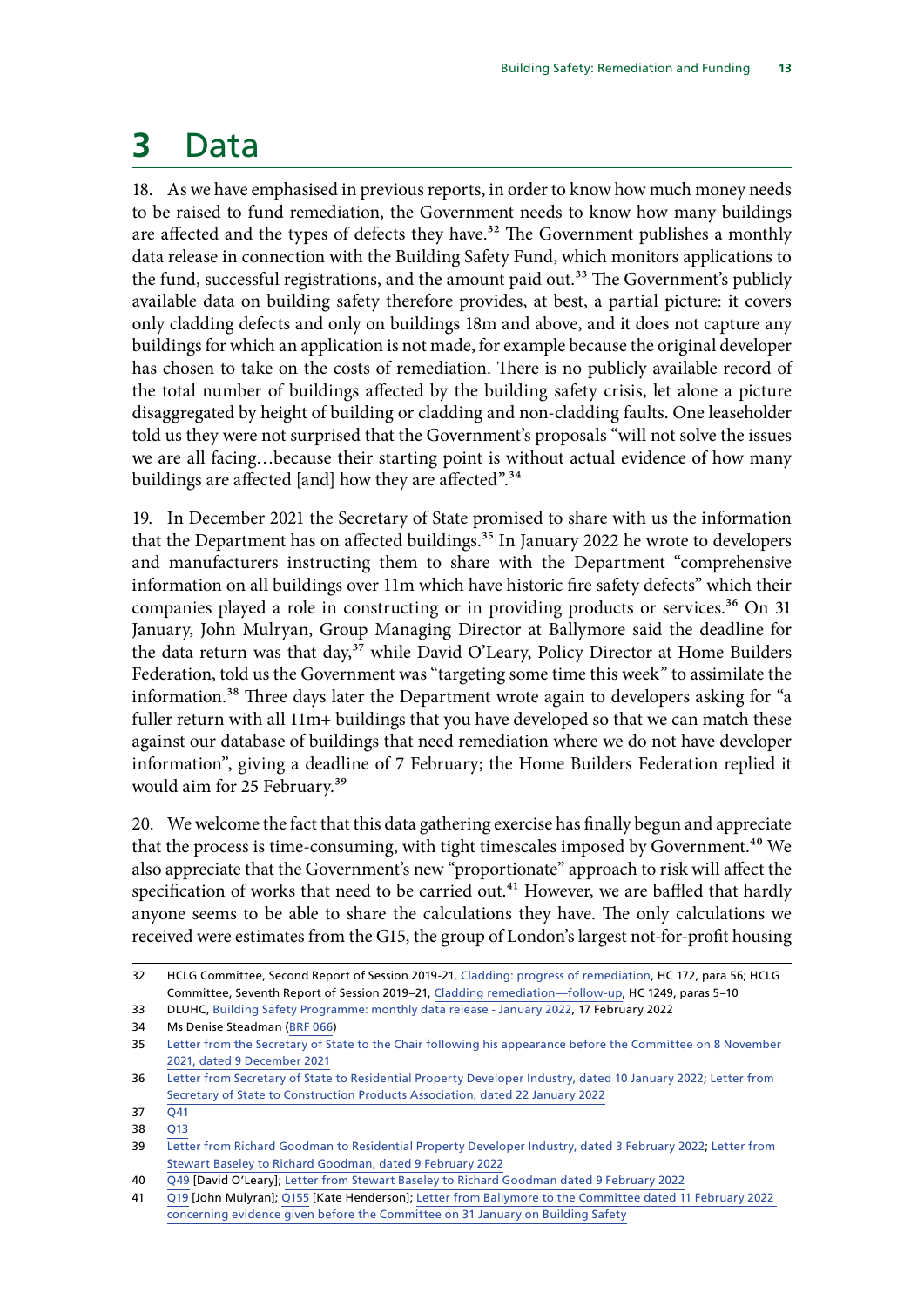associations. They are forecasting to spend £3.6 billion on building safety works from  $2021-2036<sup>42</sup>$  This relates to a total of approximately 4,208 buildings, 688 of which are above 18m and 3,260 are below 18m (one member was unable to provide information on the number of buildings).<sup>43</sup> Over half (55%) relates to non-cladding works.<sup>44</sup> When we asked the Secretary of State during oral evidence for the data, he recited statistics from the Government's monthly data release.<sup>45</sup> He said that the £5.1 billion estimate for cladding remediation on buildings above 18m was reached by "a team within the Department and consultants from outside",<sup>46</sup> but their workings have not been published. The Department has estimated that the total cost of remediating cladding on buildings 11–18m is £4 billion, but, despite our questions, has provided no evidence or methodology to support that estimate.47 The Home Builders Federation deems £4 billion an overestimate, yet despite preparing information from its members for the Government—information we repeatedly asked for—the Home Builders Federation has not shown us its calculations to demonstrate why £4 billion is asking too much.<sup>48</sup> The Construction Products Association could not estimate the cost to its members of correcting their own faults.<sup>49</sup> The National Housing Federation estimates the total cost of remediating homes in the social sector at  $\pm 6$ billion, and possibly over £10 billion taking into account buildings 11–18m high and the new proportionate approach to risk, but is unable to break this figure down by building height, type of defect, or the number of buildings.<sup>50</sup> In the absence of further calculations being provided to us, it is impossible for us to assess whether the Government is asking industry for too much, or too little.

<span id="page-17-0"></span>21. **It is completely unacceptable that, nearly five years after the Grenfell tragedy, the Government still does not seem to know how many buildings have unsafe cladding or other historic building safety defects. We commend the Secretary of State for finally seeking information from developers and manufacturers, and commend industry for now working at pace to provide this information.** *The Government must publish, within two months, all available data on the number of buildings of all heights with historic building safety defects—cladding and non-cladding—including data it has received from developers and manufacturers.*

<sup>42</sup> G15, and MTVH [\(BRF 029](https://committees.parliament.uk/writtenevidence/43731/html/))

<sup>43</sup> [Letter from G15 to the Chair dated 4 March 2022 following up evidence given before the Committee on 2](https://committees.parliament.uk/publications/9177/documents/159741/default/)  [February concerning Building Safety](https://committees.parliament.uk/publications/9177/documents/159741/default/)

<sup>44</sup> G15, and MTVH [\(BRF 029](https://committees.parliament.uk/writtenevidence/43731/html/))

<sup>45</sup> [Q201](https://committees.parliament.uk/oralevidence/3448/html/)

<sup>46</sup>  $\overline{O204}$ 

<sup>47</sup> [Qq202–203](https://committees.parliament.uk/oralevidence/3448/html/)

<sup>48</sup> [Qq3–4](https://committees.parliament.uk/oralevidence/3354/html/); [Q14;](https://committees.parliament.uk/oralevidence/3354/html/) [Letter from Home Builders Federation to the Chair dated 16 February 2022 concerning evidence](https://committees.parliament.uk/publications/8915/documents/152324/default/)  [given before the Committee on 31 January on Building Safety;](https://committees.parliament.uk/publications/8915/documents/152324/default/) Home Builders Federation [\(BRF 112](https://committees.parliament.uk/writtenevidence/106349/html/))

<sup>49</sup> [Letter from the Construction Products Association to the Chair dated 17 February 2022 following up evidence](https://committees.parliament.uk/publications/9035/documents/159153/default/)  [given before the Committee on 31 January concerning Building Safety](https://committees.parliament.uk/publications/9035/documents/159153/default/)

<sup>50</sup> [Q115](https://committees.parliament.uk/oralevidence/3363/html/); National Housing Federation [\(BRF 085](https://committees.parliament.uk/writtenevidence/106253/html/))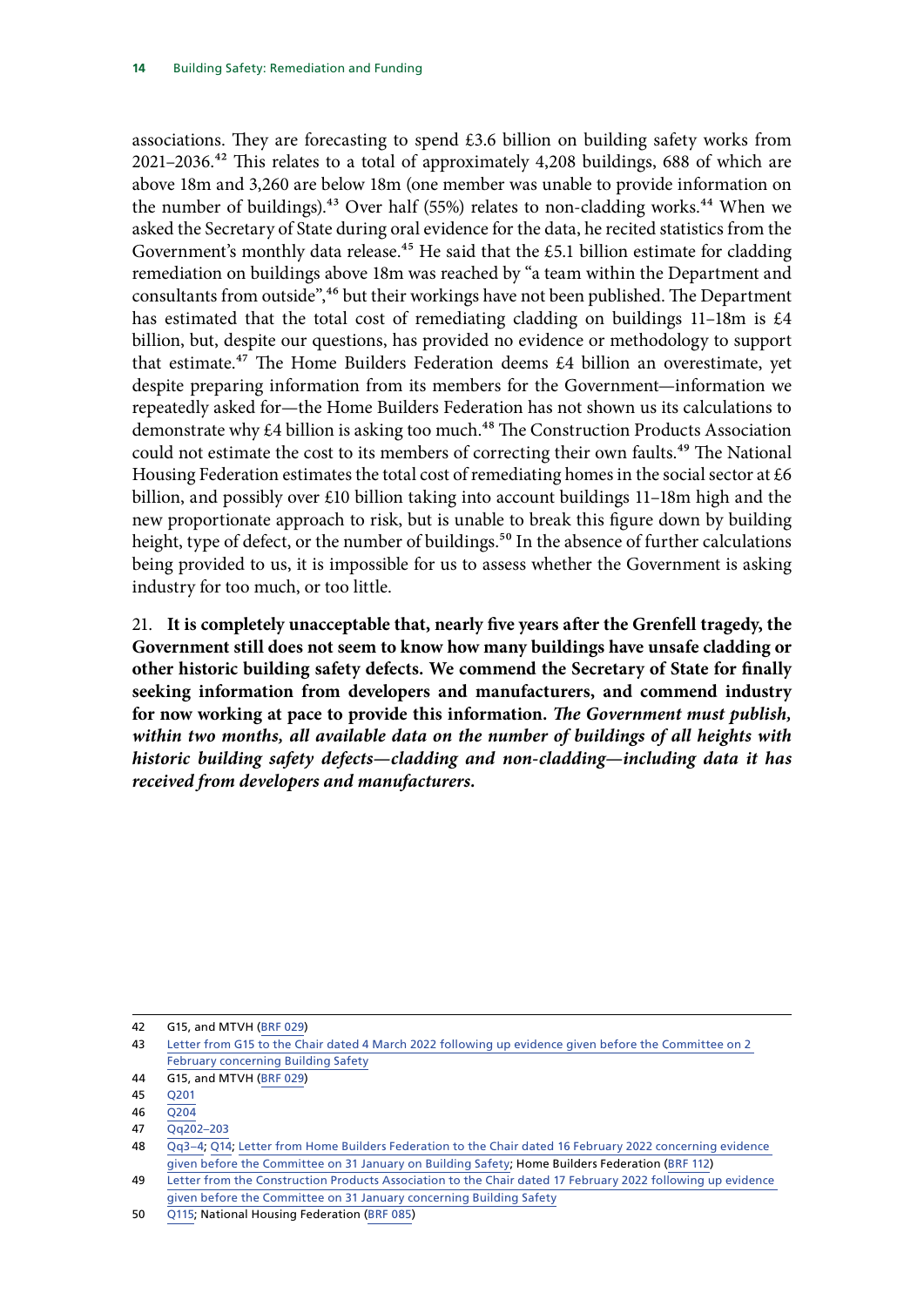# <span id="page-18-0"></span>**4** Who should pay?

#### **Polluter pays**

22. We have always said that leaseholders should not be liable for remediation costs, which our witnesses wholeheartedly agreed with.<sup>51</sup> Where there was less consensus, however, was on the question of who should be paying instead of leaseholders. The "polluter pays" principle has often been cited in this debate, and the Secretary of State signed up to this principle in the House of Commons Chamber.<sup>52</sup> As well as requiring developers to fund and undertake all necessary remediation on buildings they played a role in developing, the Government has tabled amendments to the Building Safety Bill to extend the rights of leaseholders to challenge those who cause defects in premises for up to 30 years retrospectively (although we heard that there will be challenges with implementation and insurance and this extension may not help many leaseholders in practical terms).<sup>53</sup> Putting aside the argument that many developers were complying with the regulations of the time, there are two challenges with the "polluter pays" principle: multiple polluters, and untraceable polluters.

#### **Multiple polluters**

23. Taylor Wimpey pointed out that before 10 January, developers were the only sector that had been required to contribute to public funds for building safety.<sup>54</sup> Developers have also voluntarily funded remediation works to the tune of  $£1$  billion.<sup>55</sup> It is only developers that the Secretary of State has asked to commit to funding and undertaking remediation of faults of their own doing.<sup>56</sup> While manufacturers have been put on notice to contribute to the new fund, provide data on their contribution to building safety defects, and, if the Government's amendments to the Building Safety Bill pass, to have Cost Contribution Orders placed on them where they have successfully been prosecuted under construction products regulations,<sup>57</sup> manufacturers have not been asked to proactively fund and undertake remediation where they produced a faulty product. Our evidence pointed out that there are many other parties who contributed to the crisis, such as product suppliers,<sup>58</sup> installers who may have installed products incorrectly,<sup>59</sup> contractors,<sup>60</sup> subcontractors,<sup>61</sup>

61  $\overline{Q9}$  $\overline{Q9}$  $\overline{Q9}$ 

<sup>51</sup> [Q2](https://committees.parliament.uk/oralevidence/3354/html/) [David O'Leary]; [Q5](https://committees.parliament.uk/oralevidence/3354/html/) [Peter Caplehorn]; [Q7](https://committees.parliament.uk/oralevidence/3354/html/) [John Mulryan]; [Q69](https://committees.parliament.uk/oralevidence/3354/html/) [Ben Beadle]; [Qq71–3](https://committees.parliament.uk/oralevidence/3354/html/) [Andrew Bulmer]; [Q75](https://committees.parliament.uk/oralevidence/3354/html/) [Liam Spender]; [Q111](https://committees.parliament.uk/oralevidence/3363/html/) [Kate Henderson; Geeta Nanda]; [Q133](https://committees.parliament.uk/oralevidence/3363/html/) [Charles Roe; Richard Collins]

<sup>52</sup> HC Deb, 10 January 2022, [col 300](https://hansard.parliament.uk/Commons/2022-01-10/debates/2B1490CB-A149-4E31-866E-B2C7DA5EE2F8/BuildingSafety) [Commons Chamber]

<sup>53</sup> [Q56; Qq97–98](https://committees.parliament.uk/oralevidence/3354/html/); Anonymous ([BRF 001](https://committees.parliament.uk/writtenevidence/42859/html/)); Mr P Bullock ([BRF 033\)](https://committees.parliament.uk/writtenevidence/43770/html/); Mr David Parker ([BRF 042\)](https://committees.parliament.uk/writtenevidence/58220/html/); Miss Alison Hills [\(BRF 049](https://committees.parliament.uk/writtenevidence/81548/html/)); Richard Price ([BRF 053\)](https://committees.parliament.uk/writtenevidence/86070/html/); Mr James Brenan ([BRF 062](https://committees.parliament.uk/writtenevidence/106207/html/)); Royal Institute of British Architects [\(BRF 063\)](https://committees.parliament.uk/writtenevidence/106208/html/); Angela Levitsky ([BRF 068\)](https://committees.parliament.uk/writtenevidence/106217/html/); London Councils [\(BRF 072\)](https://committees.parliament.uk/writtenevidence/106227/html/); FirstPort ([BRF 073](https://committees.parliament.uk/writtenevidence/106230/html/)); GMV Management Ltd [\(BRF 074\)](https://committees.parliament.uk/writtenevidence/106231/html/); International Underwriting Association ([BRF 084](https://committees.parliament.uk/writtenevidence/106251/html/)); Professor Sarah Lupton [\(BRF 087\)](https://committees.parliament.uk/writtenevidence/106256/html/); British Insurance Brokers' Association [\(BRF 088\)](https://committees.parliament.uk/writtenevidence/106257/html/); Association of British Insurers [\(BRF 091\)](https://committees.parliament.uk/writtenevidence/106262/html/); Mr Anthony Speaight QC ([BRF 101](https://committees.parliament.uk/writtenevidence/106273/html/)); Chartered Institute of Architectural Technologists ([BRF 108\)](https://committees.parliament.uk/writtenevidence/106281/html/); Construction Industry Council [\(BRF 110](https://committees.parliament.uk/writtenevidence/106288/html/))

<sup>54</sup> Taylor Wimpey [\(BRF 114\)](https://committees.parliament.uk/writtenevidence/106351/html/)

<sup>55</sup> [Q2](https://committees.parliament.uk/oralevidence/3354/html/) [David O'Leary]; [Letter from David O'Leary to the Chair dated 16 February 2022 concerning evidence given](https://committees.parliament.uk/publications/8915/documents/152324/default/)  [before the Committee on 31 January on Building Safety](https://committees.parliament.uk/publications/8915/documents/152324/default/); Home Builders Federation ([BRF 112\)](https://committees.parliament.uk/writtenevidence/106349/html/)

<sup>56</sup> [Letter from Secretary of State to Residential Property Developer Industry, dated 10 January 2022](https://assets.publishing.service.gov.uk/government/uploads/system/uploads/attachment_data/file/1045412/Letter_to_Residential_Property_Developer_Industry.pdf)

<sup>57</sup> [Letter from Secretary of State to Construction Products Association, dated 22 January 2022](https://assets.publishing.service.gov.uk/government/uploads/system/uploads/attachment_data/file/1049251/22-01-22_Letter_to_CPA_from_DLUHC_SoS.pdf); DLUHC,

[Government to protect leaseholders with new laws to make industry pay for building safety](https://www.gov.uk/government/news/government-to-protect-leaseholders-with-new-laws-to-make-industry-pay-for-building-safety), 14 February 2022 58 [Q71](https://committees.parliament.uk/oralevidence/3354/html/); [Q114](https://committees.parliament.uk/oralevidence/3363/html/); Taylor Wimpey ([BRF 114\)](https://committees.parliament.uk/writtenevidence/106351/html/)

<sup>59</sup> [Q9](https://committees.parliament.uk/oralevidence/3354/html/)

<sup>60</sup> [Q9,](https://committees.parliament.uk/oralevidence/3354/html/) [Q114;](https://committees.parliament.uk/oralevidence/3363/html/) Taylor Wimpey ([BRF 114\)](https://committees.parliament.uk/writtenevidence/106351/html/)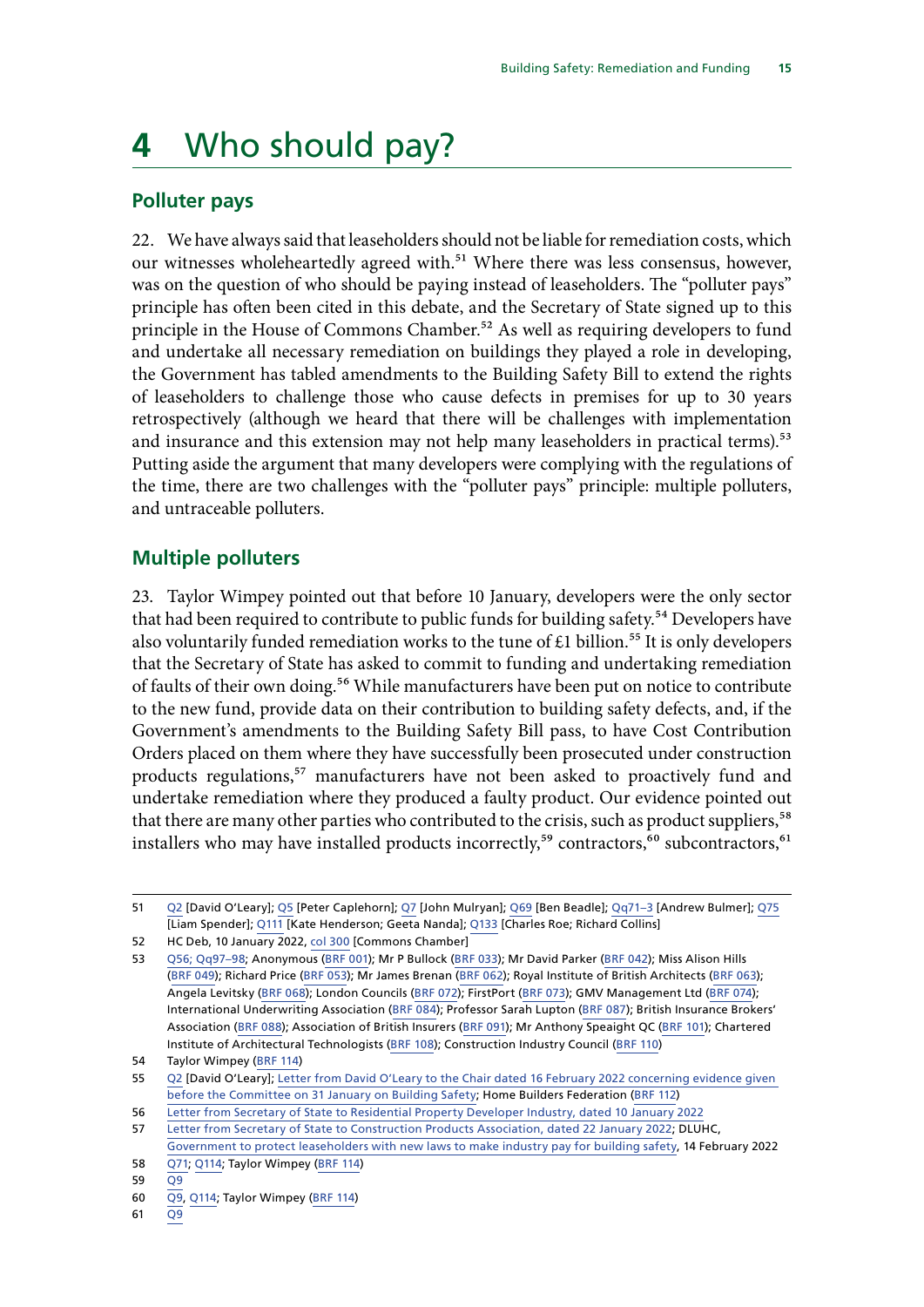architects,<sup>62</sup> building control,<sup>63</sup> and the redevelopment industry.<sup>64</sup> Governments, through their oversight of the regulatory framework, also share responsibility for the building safety crisis. For example, this was a regulatory framework which resulted in the construction industry not being alerted about unsafe cladding materials—for which the Building Research Establishment has recently been heavily criticised.<sup>65</sup>

24. Some suggested that the insurance industry should also be included in the funding arrangement.<sup>66</sup> We have received evidence of building insurance premiums being increased by 500%, 600%, 700%, 1,400%, and 2,000%.<sup>67</sup> Unsurprisingly, James Dalton, Director of General Insurance Policy at the Association of British Insurers (ABI), resisted this suggestion on the basis that insurers did not build any of the buildings in question.<sup>68</sup> In written evidence the ABI added that levying the insurance industry could lead to insurers increasing their premiums "for a wide number of policyholders".<sup>69</sup> James Dalton conceded that there might be a conversation worth having about the providers of warranties on such buildings,<sup>70</sup> but the ABI subsequently wrote to downplay that suggestion, saying:

> New home warranty insurers, like other insurers, are not responsible for the quality of the build of homes. A new build warranty is designed to provide cover for latent defects, usually within ten years of the build being completed. A new build warranty is not a guarantee that a home complies with Building Regulations, the responsibility for which (as recognised in statute and in Government guidance) rests with those carrying out the work.<sup>71</sup>

James Dalton agreed to write to us with the level of pay-outs on medium and high-rise buildings since the Grenfell fire, so that we could compare these to the levels of premiums that have been charged.<sup>72</sup> In written evidence, the ABI stated that in 2019 its members paid out £1.2 billion in response to 54,000 domestic and commercial fire claims—which does not address in detail the issues concerned in this inquiry, though we understand there are challenges in obtaining data on payouts for fire safety claims in medium and high-rise buildings due to the way this data is collected by different insurance companies.<sup>73</sup> While the ABI sought to impress upon us that insurers face requirements on the level of capital which firms must hold, we think it is important that there is transparency about whether the insurance industry has profited excessively from the building safety crisis.<sup>74</sup>

25. When we put these suggestions about other sectors to the Secretary of State, he placed developers at "the apex of the system" and explained that they were "first in line" in negotiations because "[u]ltimately, the developer, the building owner, is responsible

68 [Q135;](https://committees.parliament.uk/oralevidence/3363/html/) See also International Underwriting Association ([BRF 084](https://committees.parliament.uk/writtenevidence/106251/html/))

<sup>62</sup> Liverpool City Region Housing Associations ([BRF 092](https://committees.parliament.uk/writtenevidence/106263/html/))

<sup>63</sup> Liverpool City Region Housing Associations ([BRF 092](https://committees.parliament.uk/writtenevidence/106263/html/))

<sup>64</sup> [Q134](https://committees.parliament.uk/oralevidence/3363/html/)

<sup>65</sup> [Q183; Q200](https://committees.parliament.uk/oralevidence/3448/html/)

<sup>66</sup> [Q114](https://committees.parliament.uk/oralevidence/3363/html/); Mr P Bullock [\(BRF 033](https://committees.parliament.uk/writtenevidence/43770/html/))

<sup>67</sup> Mr Jonathan Campkin [\(BRF 003\)](https://committees.parliament.uk/writtenevidence/43034/html/); Juliet Morris [\(BRF 004\)](https://committees.parliament.uk/writtenevidence/43075/html/); Miss Alison Hills ([BRF 049\)](https://committees.parliament.uk/writtenevidence/81548/html/); Ms Denise Steadman ([BRF](https://committees.parliament.uk/writtenevidence/106211/html/)  [066\)](https://committees.parliament.uk/writtenevidence/106211/html/); Mr Joseph Douglas ([BRF 081\)](https://committees.parliament.uk/writtenevidence/106245/html/); A Fidler [\(BRF 109](https://committees.parliament.uk/writtenevidence/106282/html/))

<sup>69</sup> Association of British Insurers ([BRF 091](https://committees.parliament.uk/writtenevidence/106262/html/))

<sup>70</sup> [Q138](https://committees.parliament.uk/oralevidence/3363/html/)

<sup>71</sup> Association of British Insurers ([BRF 091](https://committees.parliament.uk/writtenevidence/106262/html/))

<sup>72</sup> [Qq149–153](https://committees.parliament.uk/oralevidence/3363/html/)

<sup>73</sup> Association of British Insurers ([BRF 091](https://committees.parliament.uk/writtenevidence/106262/html/))

<sup>74</sup> [Qq149–151](https://committees.parliament.uk/oralevidence/3363/html/); Association of British Insurers [\(BRF 091](https://committees.parliament.uk/writtenevidence/106262/html/))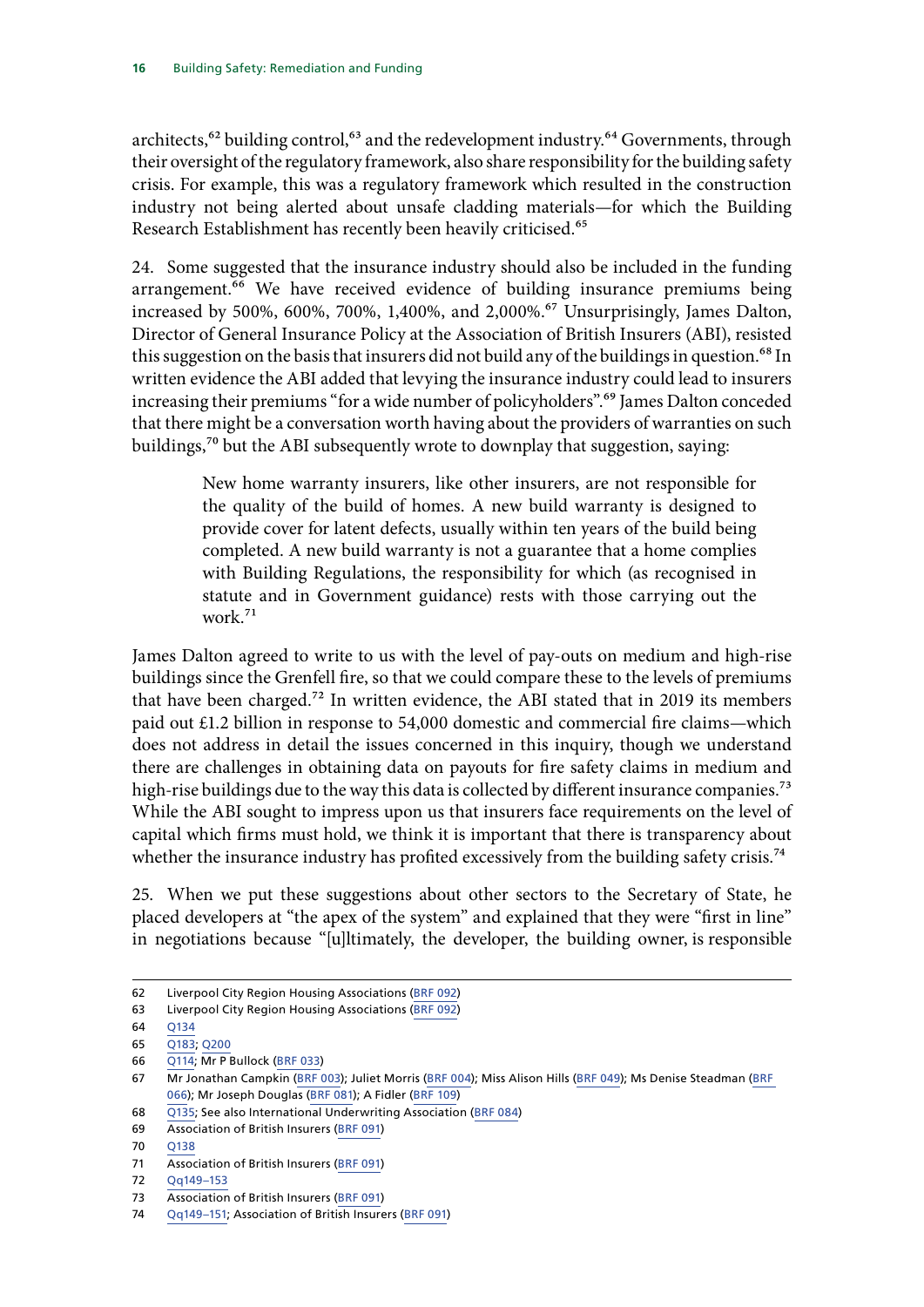<span id="page-20-0"></span>for every aspect of building control and development".<sup>75</sup> He added: "If it is the case that either contractors or insurers have a responsibility that we have not correctly and properly apportioned and identified, let us discuss what it is that we can do";<sup>76</sup> on the subject of warranty providers contributing to a scheme, he said the Government was "not ruling anything out at this stage".77

#### **Untraceable polluters**

26. The Government has taken welcome action to hold some untraceable developers accountable, by tabling amendments to the Building Safety Bill that would give courts "new powers to allow developers to be sued where they have used shell companies to manage specific developments, so they can avoid taking responsibility for their actions".<sup>78</sup> However, this alone cannot hold all original developers accountable, since many who were responsible for buildings with historic defects have since gone out of business.<sup>79</sup> Some are overseas companies.<sup>80</sup> David O'Leary, Policy Director at Home Builders Federation, described as unfair the Government's plans to tax UK homebuilders and product manufacturers and not their international counterparts:

> [I]n a year's time, we do not want to be in a position where the UK based homebuilders are subject to a new tax but international developers can come in from outside and not pay any new tax or not be subject to any sanctions. That does not feel like a fair outcome. Peter [Caplehorn, CEO of Construction Products Association] has the same issue. A large number of those companies are international firms. Putting the focus on UK based homebuilders does not seem entirely fair.<sup>81</sup>

When pressed on what the Government could do to ensure that overseas developers are made to pay their fair share, the Secretary of State said the Government has "a range of levers".82 He did not provide more detail on the basis that "when we are dealing with some determined actors that want to do everything possible to evade their responsibility, we do not necessarily want to show every bit of our hand there".<sup>83</sup>

#### **Collective responsibility**

27. If the polluter is to pay, then all polluters should share responsibility. Indeed, requiring stakeholders such as suppliers, installers, contractors, subcontractors, redevelopers, and insurers to pay into public funds could help to raise funds to pay for non-cladding defects. We appreciate that some sectors, or some individual organisations within those sectors, may feel indignation at being lumped together with "polluters" when they feel they

83 [Q177](https://committees.parliament.uk/oralevidence/3448/html/)

<sup>75</sup> [Q175;](https://committees.parliament.uk/oralevidence/3448/html/) [Q178;](https://committees.parliament.uk/oralevidence/3448/html/) [Q182](https://committees.parliament.uk/oralevidence/3448/html/); [Q235](https://committees.parliament.uk/oralevidence/3448/html/)

<sup>76</sup> [Q182](https://committees.parliament.uk/oralevidence/3448/html/)

<sup>77</sup> [Q181](https://committees.parliament.uk/oralevidence/3448/html/)

<sup>78</sup> DLUHC, [Government to protect leaseholders with new laws to make industry pay for building safety,](https://www.gov.uk/government/news/government-to-protect-leaseholders-with-new-laws-to-make-industry-pay-for-building-safety) 14 February 2022

<sup>79</sup> [Q14;](https://committees.parliament.uk/oralevidence/3354/html/) Gavin Thompson, and Avery ([BRF 010\)](https://committees.parliament.uk/writtenevidence/43188/html/); Evolution Cove Residents Association [\(BRF 014\)](https://committees.parliament.uk/writtenevidence/43355/html/); Miss Sophie Bichener ([BRF 047\)](https://committees.parliament.uk/writtenevidence/64325/html/); Mr Kulwinder Hothi [\(BRF 051\)](https://committees.parliament.uk/writtenevidence/86069/html/); Mr Colin Spilling ([BRF 058\)](https://committees.parliament.uk/writtenevidence/90500/html/); Ipswich Cladiators, and Mr Chu Man [\(BRF 094\)](https://committees.parliament.uk/writtenevidence/106266/html/); Home Builders Federation ([BRF 112\)](https://committees.parliament.uk/writtenevidence/106349/html/)

<sup>80</sup> [Q9; Q14;](https://committees.parliament.uk/oralevidence/3354/html/) Home Builders Federation ([BRF 112\)](https://committees.parliament.uk/writtenevidence/106349/html/)

<sup>81</sup> [Q55](https://committees.parliament.uk/oralevidence/3354/html/)

<sup>82</sup> [Q176](https://committees.parliament.uk/oralevidence/3448/html/)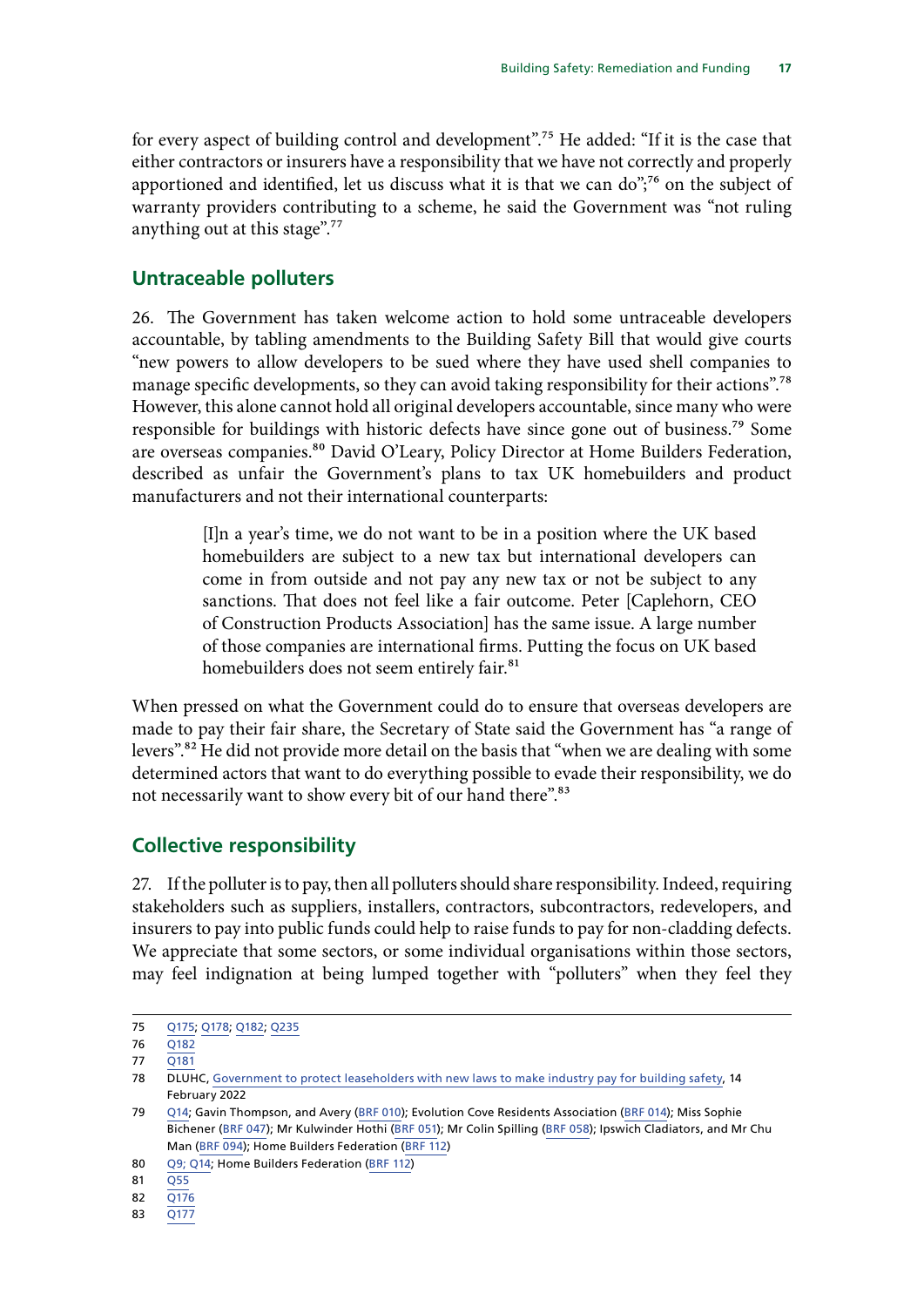<span id="page-21-0"></span>played a lesser or limited role in the crisis. But unless the wider industry takes collective responsibility the crisis will not be solved. Liam Spender from the UK Cladding Action Group put it thus:

> I do not think we should get into there being innocent industry players and not innocent industry players. They were all in the same industry. What is coming out of the Grenfell Tower inquiry is the high degree of knowledge within the industry about what was going on. In our view, the ones who stayed silent are exactly as culpable as the ones who built shoddy buildings.<sup>84</sup>

#### **Government responsibility**

28. A key concern about the funding arrangement was the length of time it would take to gather funds from all the relevant parties and distribute funds from the collective pot where the original polluter cannot be traced. This time-consuming process will affect how quickly works can be carried out. To avert this delay, several contributors suggested that Government should fund the works upfront and recover the funds afterwards.<sup>85</sup> Another way in which Government could speed up works, by releasing more funds while at the same time reducing the overall financial burden by industry, is to remove VAT on building safety activity. This suggestion received support in evidence.<sup>86</sup>

<span id="page-21-1"></span>29. **We commend the Government for finally taking action to require industry players to remediate and pay for faults of their own doing, and we commend those organisations who have already done so. However, developers and manufacturers are not the only sectors that contributed to the building safety crisis, and we appreciate the Secretary of State's openness to pursuing other sectors. The whole industry must take collective responsibility for remediation funding: while some organisations may feel they are more innocent than others, no party in this crisis is more innocent than the leaseholders whom such funding is supposed to protect.** *Government should identify all relevant parties who played a role in the building safety crisis, such as product suppliers, installers, contractors, and subcontractors. It should legally require them, as it has done for developers, to (i) contribute payment to put right any individual faults in which they played a part and (ii) contribute to collective funding for building safety remediation—ideally our recommended Comprehensive Building Safety Fund. So that efforts to identify responsible parties do not delay remediation works, the Government should, where necessary, fund works upfront and recoup its costs.*

<span id="page-21-2"></span>30. **Governments share responsibility for the building safety crisis on account of their regulatory failings. Everyone involved would instantly have more funds to spend on remediation if the Government played its part by removing VAT on building safety activity, which would enable homes to be made safer.** *The Government should remove VAT on building safety activity.*

31. **While insurance premiums for leaseholders have gone up, buildings have become** 

<sup>84</sup> [Q75](https://committees.parliament.uk/oralevidence/3354/html/)

<sup>85</sup> New Providence Wharf Leasehold and Residents Association [\(BRF 043\)](https://committees.parliament.uk/writtenevidence/58225/html/); Dukes Palace Wharf (Norwich) Management Company [\(BRF 056](https://committees.parliament.uk/writtenevidence/86076/html/)); Mr Reece Lipman [\(BRF 079](https://committees.parliament.uk/writtenevidence/106242/html/)); Kirsty Walsh ([BRF 104\)](https://committees.parliament.uk/writtenevidence/106276/html/); A Fidler [\(BRF 109](https://committees.parliament.uk/writtenevidence/106282/html/)); Bristol City Council ([BRF 113\)](https://committees.parliament.uk/writtenevidence/106350/html/); UK Cladding Action Group ([BRF 117\)](https://committees.parliament.uk/writtenevidence/106472/html/); End Our Cladding Scandal ([BRF 119\)](https://committees.parliament.uk/writtenevidence/106474/html/)

<sup>86</sup> [Q124](https://committees.parliament.uk/oralevidence/3363/html/) [Geeta Nanda]; G15, and MTVH [\(BRF 029](https://committees.parliament.uk/writtenevidence/43731/html/)); New Providence Wharf Leasehold and Residents Association [\(BRF 043](https://committees.parliament.uk/writtenevidence/58225/html/)); Miss Alison Hills [\(BRF 049\)](https://committees.parliament.uk/writtenevidence/81548/html/); Ms Pauline McMillan ([BRF 055\)](https://committees.parliament.uk/writtenevidence/86072/html/); Chartered Institute of Housing [\(BRF 086\)](https://committees.parliament.uk/writtenevidence/106255/html/); Anonymous ([BRF 098](https://committees.parliament.uk/writtenevidence/106270/html/)); Marc Duschenes [\(BRF 107](https://committees.parliament.uk/writtenevidence/106279/html/)); A Fidler ([BRF 109\)](https://committees.parliament.uk/writtenevidence/106282/html/)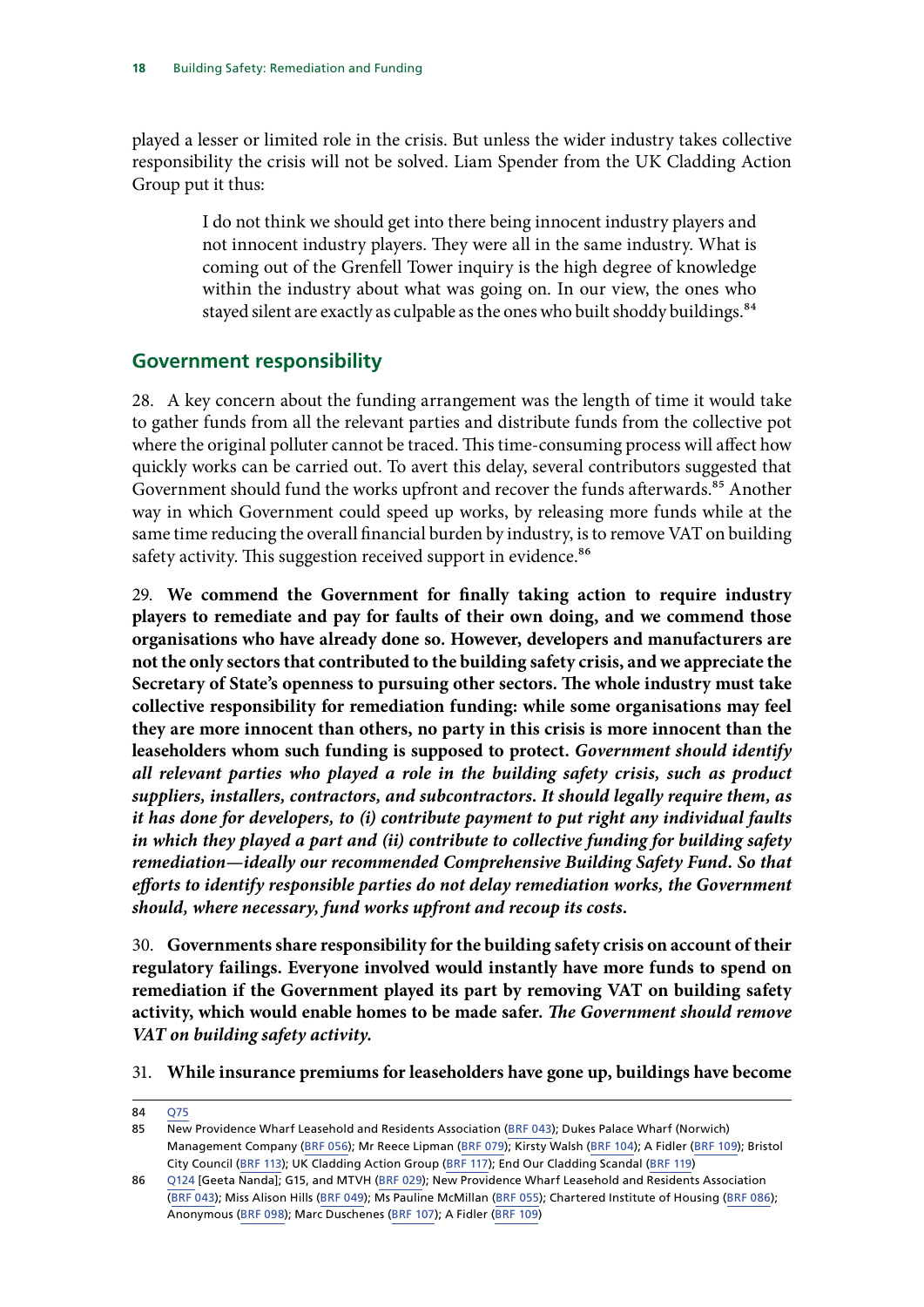<span id="page-22-0"></span>**safer as a result of remediation works that have been carried out. The risk to insurers has reduced as a result.** *Insurers should be required to contribute to funds for remediation as they covered the actions of developers who failed to comply with building safety and have since received increased premiums despite remediation works being undertaken. The Government should ask the Financial Conduct Authority to publish an analysis to illustrate on an annual basis since the Grenfell fire how the level of pay-outs by insurers for fire safety claims in medium and high-rise buildings compares with the increase in premiums for buildings insurance for medium and high-rise buildings.*

<span id="page-22-1"></span>32. *Product manufacturers found to have been criminally responsible for defective products extending back 30 years must be legally required to automatically replace faulty materials free of charge, including compensating others who have already paid to replace the materials in question.*

<span id="page-22-2"></span>33. **The Government rightly proposes to take strong action against UK firms, however its options against overseas firms who have also contributed to the building safety crisis are more limited. The Secretary of State told us that to reveal its options would be showing too much of the Government's hand.** *The Government must take steps to hold overseas developers and other relevant foreign firms to account. When it is appropriate to do so, the Government should set out the actions it has taken.*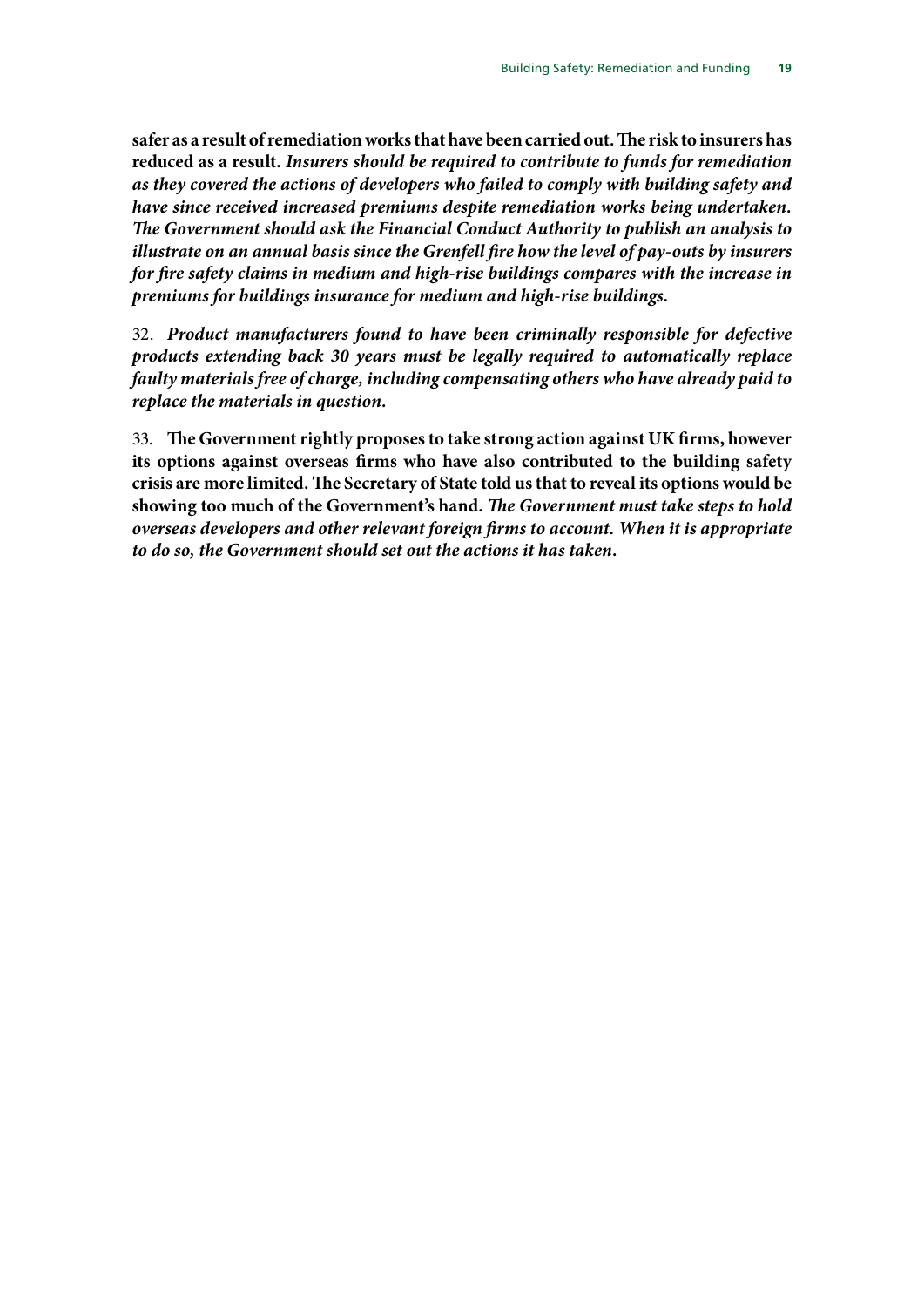# <span id="page-23-0"></span>**5** Costs already paid out

#### **Leaseholders who have already paid**

34. When the Secretary of State made his statement on 10 January, he was asked—since leaseholders will now be protected in law from cladding remediation costs—whether leaseholders who have already paid for remediation would be compensated.<sup>87</sup> He replied: "I cannot…say that we will be in a position to compensate those who have already contributed".<sup>88</sup> Our witnesses said this was "unjust" and other contributors were equally concerned.89 Andrew Bulmer, CEO of Institute of Residential Property Managers, said:

> It is very simple: it is unjust. You have people who have been trying to do the right thing, often working with their team, their building manager, perhaps their landlord, whoever, but they have tried to do the right thing. The right thing, of course, is to get the building safe as quickly as possible. For them to be penalised for that at high levels seems to be unjust. If the polluter is to pay, it would suggest that, if we are not to pursue the polluter for those where the leaseholders have already paid, that is throwing those leaseholders under a bus. I feel that that would be unjust.<sup>90</sup>

35. As we have said more than once, leaseholders have not just paid for remediation works.<sup>91</sup> They have also paid eye-watering bills on interim costs such as waking watches and sky-rocketing insurance premiums (as noted above, we received evidence of increases of 500%, 600%, 700%, 1,400%, and 2,000%).<sup>92</sup> While the Government has taken some action to minimise future interim costs, first with a waking watch relief fund, $93$  and now with a waking watch replacement fund,<sup>94</sup> and also by asking the Financial Conduct Authority and Competition and Markets Authority to look into the issue of insurance premiums,<sup>95</sup> according to the Government's proposals the money that has already been spent is money these leaseholders will never get back. We asked the Secretary of State if the Department had tried to calculate how much leaseholders have already paid for this crisis, and he replied that the figures the Department had were "more about mitigating a future wave of costs than dealing with a significant amount that has already been paid".<sup>96</sup>

<sup>87</sup> HC Deb, 10 January 2022, [col 294](https://hansard.parliament.uk/Commons/2022-01-10/debates/2B1490CB-A149-4E31-866E-B2C7DA5EE2F8/BuildingSafety) [Commons Chamber]

<sup>88</sup> HC Deb, 10 January 2022, [col 294](https://hansard.parliament.uk/Commons/2022-01-10/debates/2B1490CB-A149-4E31-866E-B2C7DA5EE2F8/BuildingSafety) [Commons Chamber]

<sup>89</sup> [Qq83–84](https://committees.parliament.uk/oralevidence/3354/html/); Mr Jonathan Campkin [\(BRF 003](about:blank)); Mr Paul Durston ([BRF 016\)](https://committees.parliament.uk/writtenevidence/43478/html/); Mr Nigel Campkin ([BRF 021\)](https://committees.parliament.uk/writtenevidence/43584/html/); Mr Malcolm Bruce [\(BRF 023](https://committees.parliament.uk/writtenevidence/43682/html/)); R Bint ([BRF 030\)](https://committees.parliament.uk/writtenevidence/43734/html/); Mr P Bullock [\(BRF 033](https://committees.parliament.uk/writtenevidence/43770/html/)); Mr Joe Jenkins ([BRF 041](https://committees.parliament.uk/writtenevidence/58211/html/)); London Councils ([BRF 072](https://committees.parliament.uk/writtenevidence/106227/html/)); FirstPort ([BRF 073\)](https://committees.parliament.uk/writtenevidence/106230/html/); Mayor of London ([BRF 077\)](https://committees.parliament.uk/writtenevidence/106240/html/); Bristol City Council [\(BRF 113](https://committees.parliament.uk/writtenevidence/106350/html/)); UK Cladding Action Group [\(BRF](https://committees.parliament.uk/writtenevidence/106472/html/)  [117\)](https://committees.parliament.uk/writtenevidence/106472/html/)

<sup>90</sup> [Q83](https://committees.parliament.uk/oralevidence/3354/html/)

<sup>91</sup> HCLG Committee, Second Report of Session 2019–21, [Cladding: progress of remediation](https://committees.parliament.uk/publications/5702/documents/56234/default/), HC 172, paras 67–80; HCLG Committee, Seventh Report of Session 2019–21, [Cladding remediation—follow-up,](https://publications.parliament.uk/pa/cm5801/cmselect/cmcomloc/1249/124902.htm) HC 1249, paras 34–40

<sup>92</sup> [Q83](https://committees.parliament.uk/oralevidence/3354/html/), [Qq85–87;](https://committees.parliament.uk/oralevidence/3354/html/) [Q140](https://committees.parliament.uk/oralevidence/3363/html/); [Q143;](https://committees.parliament.uk/oralevidence/3363/html/) Mr Jonathan Campkin ([BRF 003\)](https://committees.parliament.uk/writtenevidence/43034/html/); Juliet Morris [\(BRF 004\)](https://committees.parliament.uk/writtenevidence/43075/html/); Miss Alison Hills ([BRF 049\)](https://committees.parliament.uk/writtenevidence/81548/html/); Ms Denise Steadman [\(BRF 066\)](https://committees.parliament.uk/writtenevidence/106211/html/); Mr Joseph Douglas ([BRF 081](https://committees.parliament.uk/writtenevidence/106245/html/)); A Fidler [\(BRF 109](https://committees.parliament.uk/writtenevidence/106282/html/))

<sup>93</sup> DLUHC, [Waking Watch Relief Fund](https://www.gov.uk/guidance/waking-watch-relief-fund)

<sup>94</sup> DLUHC, [Waking Watch Replacement Fund opens for applications,](https://www.gov.uk/government/news/waking-watch-replacement-fund-opens-for-applications) 27 January 2022

<sup>95</sup> [Letter from the Secretary of State to the Financial Conduct Authority and the Competition and Markets](https://assets.publishing.service.gov.uk/government/uploads/system/uploads/attachment_data/file/1050940/28-01-22_Letter_from_DLUHC_SoS_to_CMA__FCA_Chief_Executives.pdf)  [Authority, dated 28 January 2022](https://assets.publishing.service.gov.uk/government/uploads/system/uploads/attachment_data/file/1050940/28-01-22_Letter_from_DLUHC_SoS_to_CMA__FCA_Chief_Executives.pdf)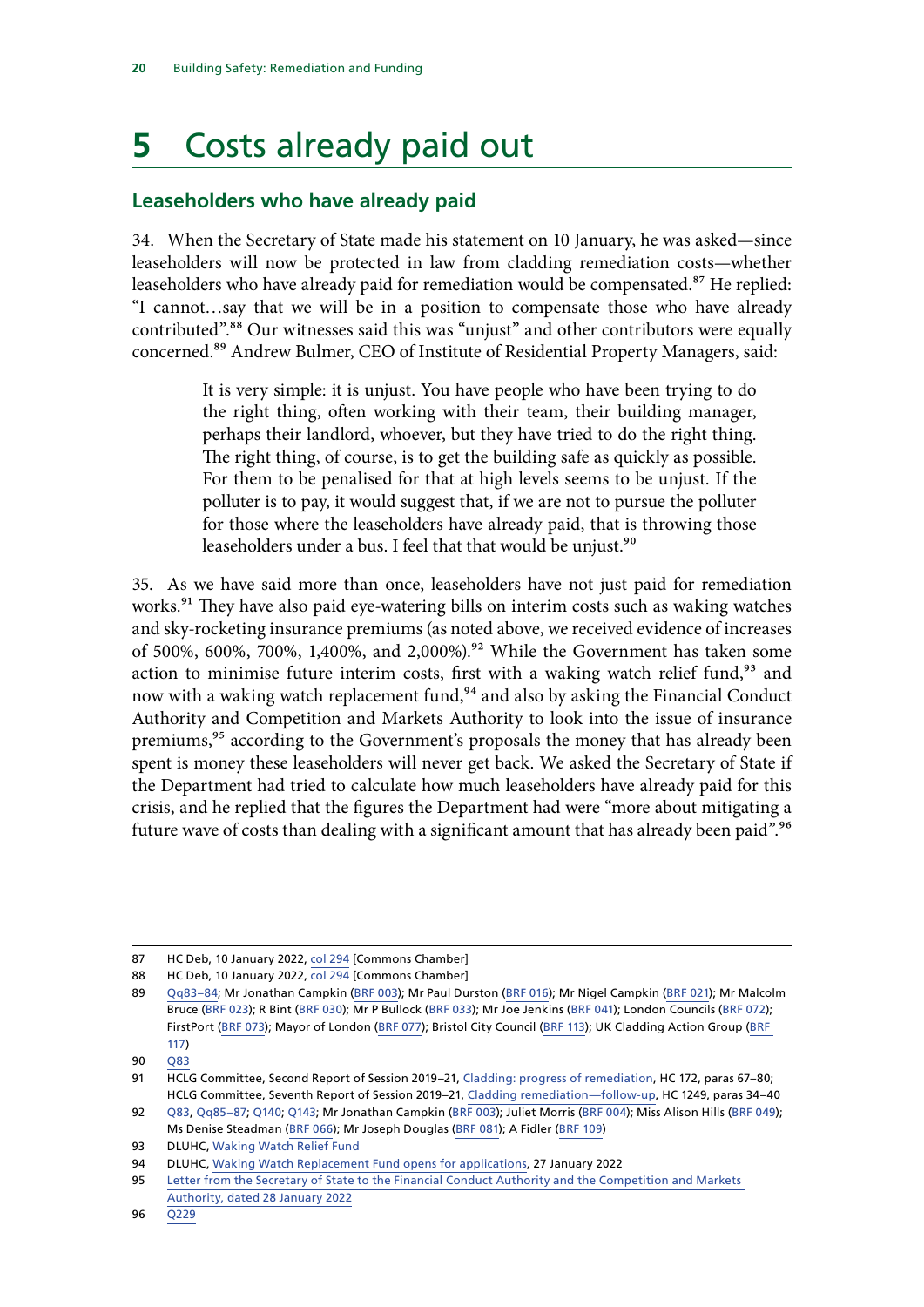#### <span id="page-24-0"></span>**Shared owners**

36. Shared owners, who have been landed with 100% of bills despite not owning 100% of their property, also stand to receive no compensation.<sup>97</sup> The Government has taken some steps to address the burden on shared owners. It has made it easier for shared owners to sub-let—although, as one shared owner pointed out to us, shared owners may not wish to pass on the fire risk to a renter, sub-letting may not help to recoup the full costs, and not all shared owners have somewhere else to live.<sup>98</sup> The Government has also proposed that shared owners' cap on non-cladding costs be proportional to their share of their property.<sup>99</sup> But, like other leaseholders, shared owners are not expected to recoup anything they have already spent.

#### **Leaseholders who have not yet been billed**

37. We are also concerned about cladding remediation works for which leaseholders have not yet been billed, either because they have not finished or because they have been specified but not started. Without a retrospective date on the Government's amendments to the Building Safety Bill, these leaseholders may not benefit from the new statutory protections. We were struck that the Secretary of State's advice to leaseholders who receive a bill ahead of passage of the Building Safety Bill was effectively to refuse to pay, saying:

> [I]f I were advising a leaseholder I would say to the freeholder, "I am terribly sorry; it is your responsibility to deal with this. That is what the Government have spelt out. We are not going to acquiesce to your demands when there is this legislation before the House of Lords that is explicitly intended to support us and that has been brought forward by the Government and backed by the House of Commons.<sup>100</sup>

It is very concerning that companies could rush to invoice leaseholders before the Building Safety Bill receives Royal Assent, and the Government is doing nothing more to support people in this position than advising them to withhold payment.

#### **The Government's proposed cap on non-cladding costs**

38. With regards to its proposed cap on non-cladding costs, the Government has indicated that "[a]ny costs paid out by leaseholders over the past 5 years will count towards the cap, meaning some leaseholders will pay nothing more".<sup>101</sup> It also states that waking watch charges will count towards the cap; when questioned, the Secretary of State did not confirm whether exorbitant rises in insurance premiums would be included in the cap, leading us to believe that they would not be included.<sup>102</sup> When we asked the Secretary of State whether the costs counting towards the cap include both cladding and non-cladding costs, he replied "yes", and when we asked whether the difference would be reimbursed

<sup>97</sup> [Qq93–4](https://committees.parliament.uk/oralevidence/3354/html/)

<sup>98</sup> HC Deb, 10 January 2022, [col 285](https://hansard.parliament.uk/Commons/2022-01-10/debates/2B1490CB-A149-4E31-866E-B2C7DA5EE2F8/BuildingSafety) [Commons Chamber]; Anna Vaughan ([BRF 015\)](https://committees.parliament.uk/writtenevidence/43476/html/)

<sup>99</sup> DLUHC, [Government to protect leaseholders with new laws to make industry pay for building safety,](https://www.gov.uk/government/news/government-to-protect-leaseholders-with-new-laws-to-make-industry-pay-for-building-safety) 14 February 2022

<sup>100</sup> [Q212](https://committees.parliament.uk/oralevidence/3448/html/)

<sup>101</sup> DLUHC, [Government to protect leaseholders with new laws to make industry pay for building safety,](https://www.gov.uk/government/news/government-to-protect-leaseholders-with-new-laws-to-make-industry-pay-for-building-safety) 14 February 2022

<sup>102</sup> [Q231](https://committees.parliament.uk/oralevidence/3448/html/)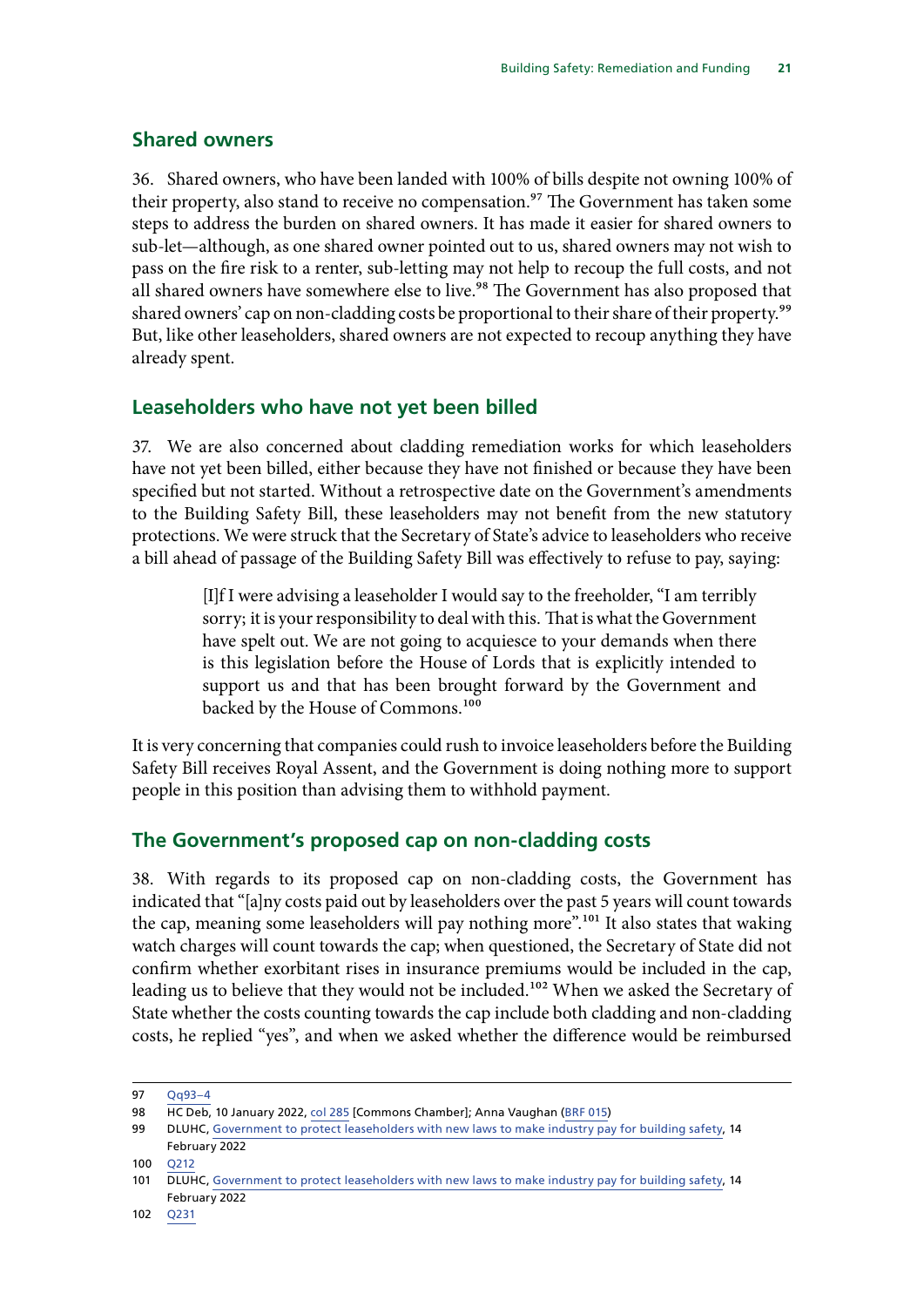if they had already paid in excess of the cap he replied: "That is the aim".103 While those measures would put some limits on the total spent by leaseholders, it still creates an unfair situation whereby some leaseholders will have paid while others will not.

<span id="page-25-0"></span>39. **As they stand, the Government's proposals create a bizarre lucky dip in which some leaseholders may see their costs capped at £10,000 (£15,000 in London); some, because they have not yet paid for cladding remediation, may pay nothing at all; and others, who have already paid for cladding remediation, will have paid well in excess of the proposed non-cladding cap. Leaseholders who have already paid for remediation and other interim measures to make their homes safe are no more responsible for the crisis than leaseholders who will now be protected in law from such costs.** *The Government should collect and publish data on the costs paid out by leaseholders since the Grenfell fire and the costs that leaseholders have not yet been billed for. It would have had to collect data on the amount paid out for its proposed cap on non-cladding costs, so the administrative burden is not a reason not to.*

<span id="page-25-1"></span>40. *The Government should table new amendments to the Building Safety Bill to ensure that, where the "polluter(s)" still exist, industry players must compensate leaseholders for remediation and interim costs already paid out and must pay for works that have been started or specified. In line with principles already set out by Government, where the original polluter no longer exists or cannot be identified, funding for building safety remediation—ideally our recommended Comprehensive Building Safety Fund—should cover the costs of compensating leaseholders for costs already paid out, including interim measures and exorbitant rises in insurance premiums.* **The additional costs for leaseholders generated by increases in insurance premiums are another reason why insurers should be required to contribute to funds for building safety remediation.**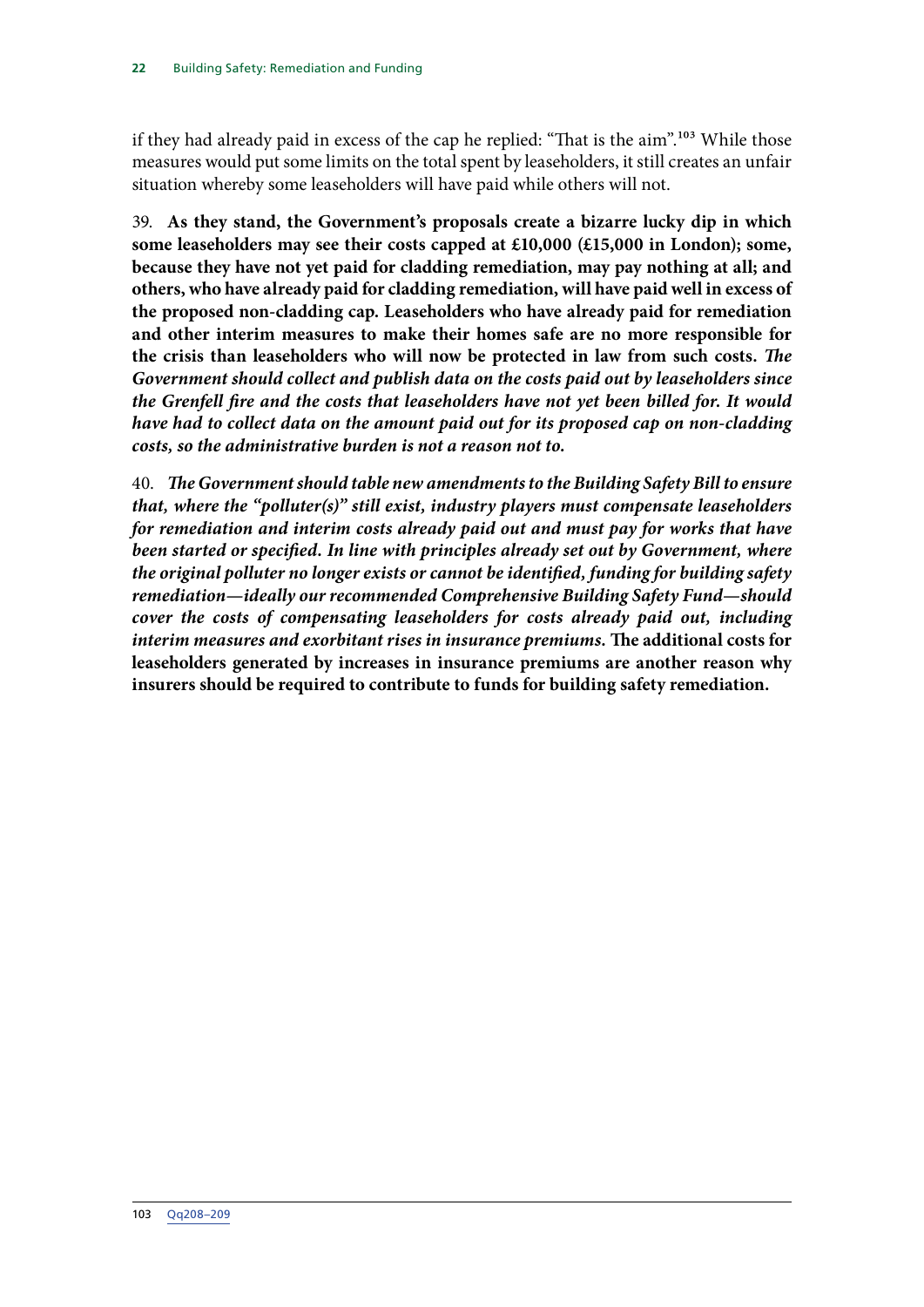### <span id="page-26-0"></span>**6** Impact on social housing

41. We have long expressed our concerns about the impact of the building safety crisis on the quality and quantity of social homes.<sup>104</sup> As the crisis continues, the true impact on those living in social housing, waiting to be accommodated and currently homeless, is being revealed. We heard that the Government is "playing building safety off against the wider housing crisis".<sup>105</sup>

#### **Leaseholders vs. tenants**

42. To date, social housing providers have only been able to apply to Government funds for remediation and waking watches where they would otherwise have passed on the costs to leaseholders (with the exception of the original £400 million allocated for ACM cladding announced in May 2018).<sup>106</sup> Consequently, social renters are not protected. As Geeta Nanda, Chair of G15 and CEO of Metropolitan Thames Valley Housing, told us: "Currently, private landlords can access the fund for renters and we can't access the fund for our renters".<sup>107</sup> She and Cllr Rachel Blake explained that social landlords pay for the works using "rents that are coming into business plans", so that, in an "indirect" way, social tenants are contributing to the costs of remediation.<sup>108</sup> We already knew that this situation resulted in funds being diverted from carrying out upgrades and maintenance work on existing stock as well as from developing new homes.<sup>109</sup> During this inquiry we received some shocking figures that reveal the consequences of the Government excluding social landlords from building safety funds.

#### **Impact on planned developments**

43. According to a survey of more than 100 housing associations, one in 10 planned new affordable homes have been scrapped because of funds being diverted to building safety remediation.<sup>110</sup> G15, which represents the largest housing associations in London, wrote: "The investment G15 members are making in tackling building safety issues is equivalent to the housing association investment required to build approximately 72,000 new affordable homes. Some G15 members are already reducing their development pipelines by between 20–40%".<sup>111</sup> Some housing associations wrote to us to say their development pipeline was also affected.<sup>112</sup> Kate Henderson, CEO of the National Housing Federation, described what this means in human terms with this example:

> I recently visited Evolve Housing. It is a housing association that provides housing and support in Croydon to 1,300 people who have experienced, or are experiencing, homelessness. It is building Alexandra House—an 80 bed, supported housing service for vulnerable homeless people. In effect,

<sup>104</sup> HCLG Committee, Second Report of Session 2019–21, [Cladding: progress of remediation,](https://committees.parliament.uk/publications/5702/documents/56234/default/) HC 172, paras 18–19, 25; HCLG Committee, Seventh Report of Session 2019–21, [Cladding remediation—follow-up,](https://publications.parliament.uk/pa/cm5801/cmselect/cmcomloc/1249/124902.htm) HC 1249, paras 45–47

<sup>105</sup> [Q124](https://committees.parliament.uk/oralevidence/3363/html/) [Kate Henderson]

<sup>106</sup> MHCLG and HM Treasury, ["Government announces it will fully fund unsafe cladding removal in social housing",](https://www.gov.uk/government/news/government-announces-it-will-fully-fund-unsafe-cladding-removal-in-social-housing) 16 May 2018

<sup>107</sup> [Q125](https://committees.parliament.uk/oralevidence/3363/html/)

<sup>108</sup> [Qq125–128](https://committees.parliament.uk/oralevidence/3363/html/)

<sup>109</sup> HCLG Committee, Seventh Report of Session 2019–21, [Cladding remediation—follow-up,](https://publications.parliament.uk/pa/cm5801/cmselect/cmcomloc/1249/124902.htm) HC 1249, paras 45–47

<sup>110</sup> [Q125](https://committees.parliament.uk/oralevidence/3363/html/)

<sup>111</sup> G15, and MTVH [\(BRF 029](https://committees.parliament.uk/writtenevidence/43731/html/))

<sup>112</sup> Midland Heart [\(BRF 026](https://committees.parliament.uk/writtenevidence/43718/html/)); Moat Homes [\(BRF 060\)](https://committees.parliament.uk/writtenevidence/106204/html/)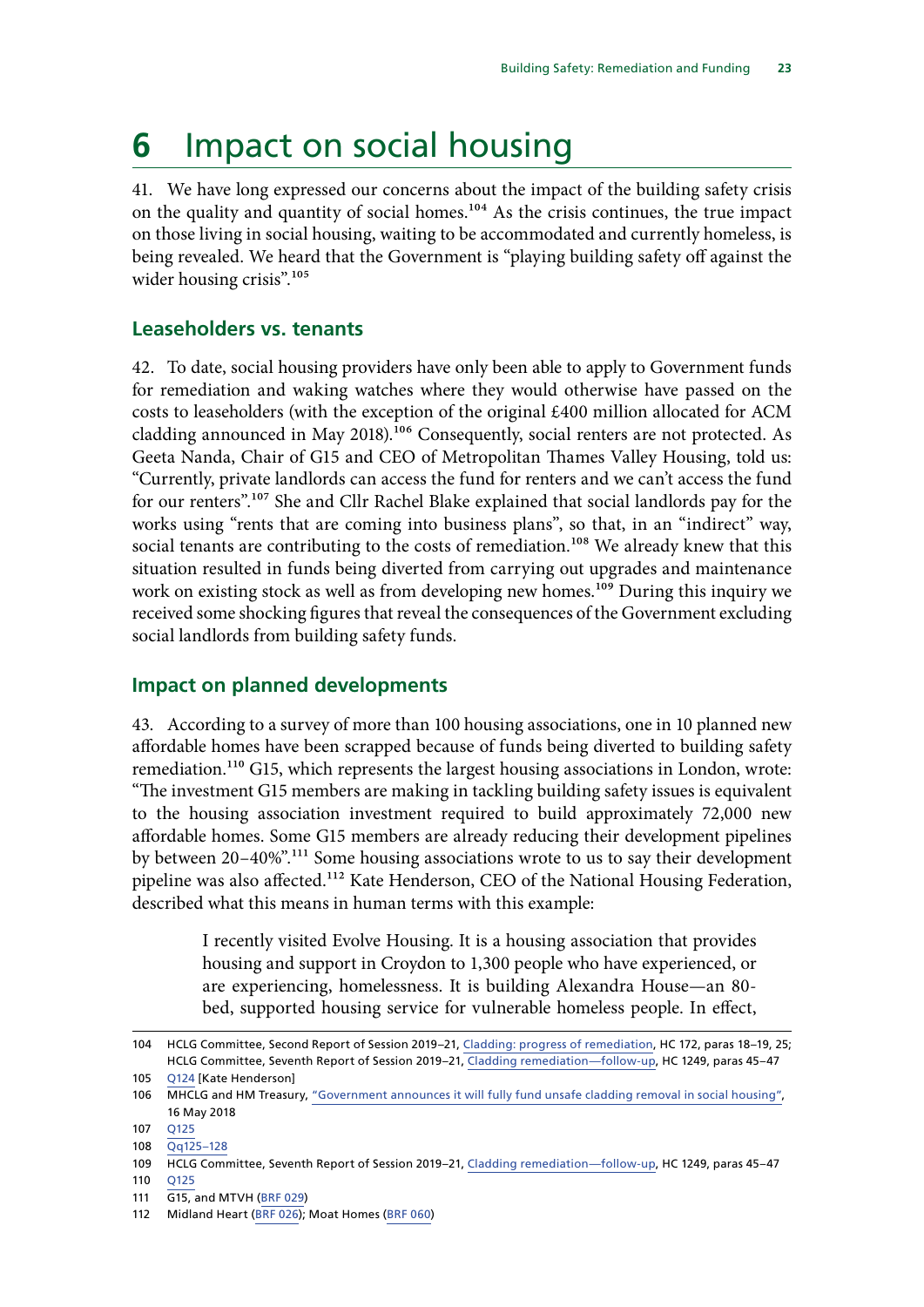<span id="page-27-0"></span>it is having to be rebuilt because of building safety defects. That is costing around  $£2.5$  million. Currently, Evolve is having to cover those costs itself, with money that it planned to use to build a new development for vulnerable homeless people.<sup>113</sup>

#### **Impact on existing homes**

44. As for the impact on maintaining existing stock, the same survey of housing associations revealed that £730 million was being diverted from routine improvement works such as upgrading bathrooms and kitchens.<sup>114</sup> Kate Henderson explained that the impact of the diversion of this funding would be felt by residents not only in terms of bricks and mortar but also in terms of the important services that housing associations provide:

> We are absolutely committed to ensuring that all residents have a good quality of service. However, without additional funding for the remediation of social homes, we will have to find that money from elsewhere, and that may well be diverting money away. That is not just from planned longerterm investments. Housing associations don't just do bricks and mortar. They support people with education and training; they provide welfare advice; they support people with their physical and mental health; they provide after-school clubs and holiday camps. They do a whole range of other activities.115

#### **Building safety levy**

45. We were concerned to hear that social housing providers are not exempt from the Building Safety Levy, and see that as another pressure on budgets for affordable housing.<sup>116</sup> Cllr Rachel Blake told us:

> Social housing providers are not exempt from the building safety levy, which was out for consultation until the end of last year. The Local Government Association has a real concern about the impact that that will have on social housing providers, should they be eligible for it…There is concern about the negotiations; about the impact of the building safety levy on the supply of genuinely affordable homes; and about how the levy interacts with the viability system in planning applications, because developers come forward with an application, and payment of the building safety levy is part of the viability assessment. There is a real risk that that comes off the affordable, and that is a really serious issue to consider in depth.<sup>117</sup>

#### **Housing associations as developers**

46. Another concern of housing associations was whether, for the purposes of identifying responsible parties for remediation, housing associations would be considered "developer

117 [Q121](https://committees.parliament.uk/oralevidence/3363/html/)

<sup>113</sup> [Q115](https://committees.parliament.uk/oralevidence/3363/html/)

<sup>114</sup>  $\overline{O119}$ 

<sup>115</sup> [Q126](https://committees.parliament.uk/oralevidence/3363/html/)

<sup>116</sup> London Councils [\(BRF 072\)](https://committees.parliament.uk/writtenevidence/106227/html/); Local Government Association ([BRF 121\)](https://committees.parliament.uk/writtenevidence/106486/html/)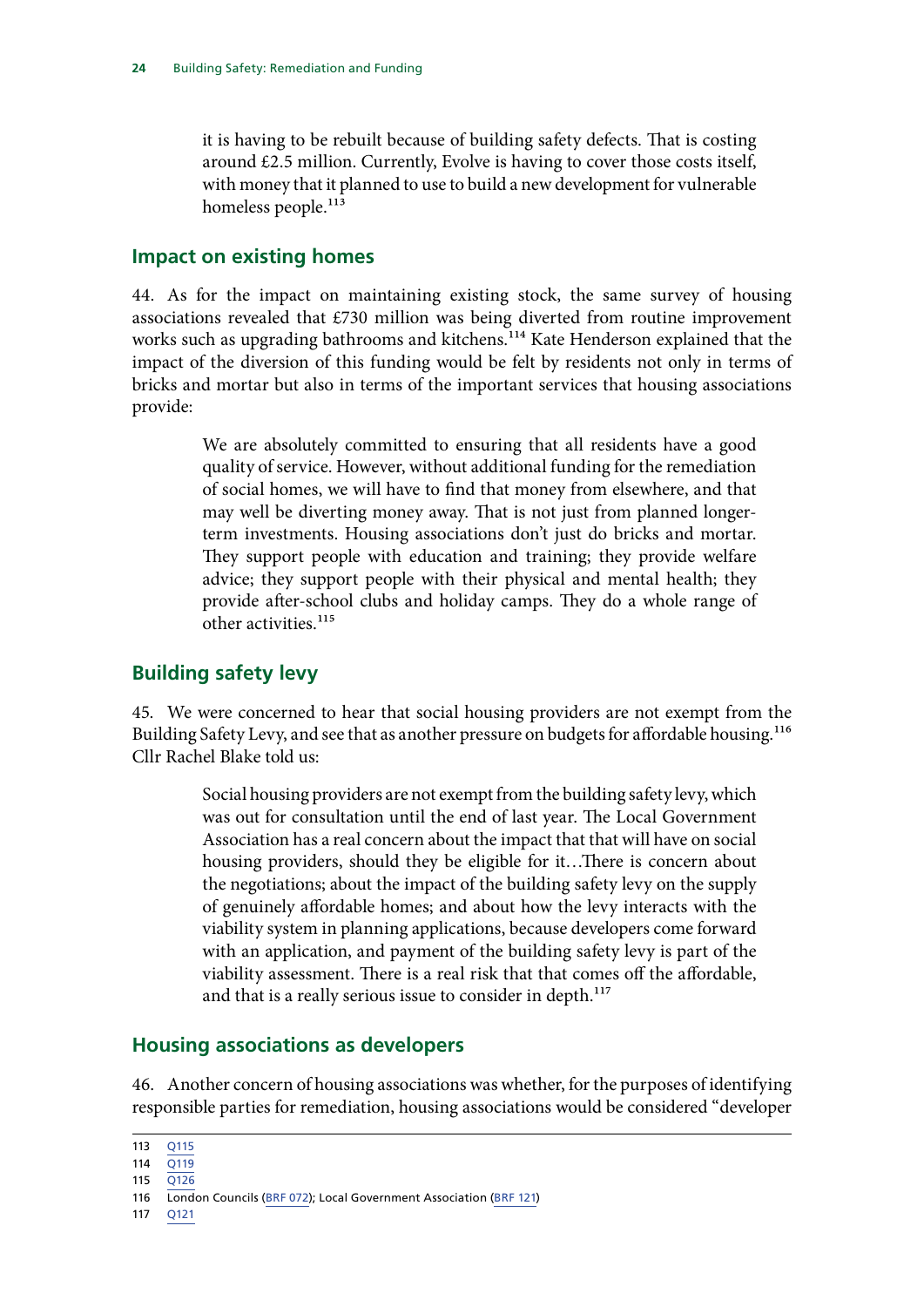<span id="page-28-0"></span>freeholders" and therefore be expected to fund and undertake necessary remediation.<sup>118</sup> This would again put pressure on housing budgets. The National Housing Federation said it was right for housing associations with their own construction arms to cover costs for buildings they built that need to be fixed, which they have already agreed to do, but that it would be wrong for housing associations to pay where they are the "customer of a developer, commissioning a building through a "design and build" contract or acquiring homes through section 106".<sup>119</sup> It continued:

> In both instances, the responsibility for the design and delivery of a building that is safe and compliant with building regulations sits squarely with the lead contractors. If housing associations were instead made to absorb these costs, not only would it divert funding away from building new social housing and other key services, it could delay remediation. Not-forprofit housing associations have finite capacity and resources to remediate buildings each year, so any proposal to increase their liability for remedial works may add more years to their programmes.

#### **Affordable Homes Programme**

47. Despite our repeated appeals to Government to include social landlords within eligibility criteria for building safety funds,<sup>120</sup> instead of accepting our recommendations the Government has put further pressure on social housing budgets. A leaked letter from the Treasury Chief Secretary to the Secretary of State indicates that the Secretary of State has agreed to make DLUHC's budget the backstop if a funding arrangement with industry is not agreed; the package is dependent on no further contributions from the taxpayer.<sup>121</sup> This backstop has been widely interpreted to refer to the Government's Affordable Homes Programme.<sup>122</sup> Far from taking action, then, to address the impact of the building safety crisis on the provision of affordable housing, the Government has only added more risk that the crisis will directly lead to even fewer affordable homes being built in the future.

48. When we put our concerns about the impact on social housing to the Secretary of State, he said the Government had a "responsibility to interrogate" the assertion that one in 10 new affordable homes would be axed, but did not give any indication that his own Department had attempted to quantify how many new affordable homes would be affected, instead saying: "it is one of those cases where we need to kick the tyres to assess exactly what the impact will be".<sup>123</sup> Nor did he answer whether the Government had conducted an impact assessment on the maintenance of existing stock, instead pointing to a commitment in the Levelling Up White Paper to improve housing quality in general and the forthcoming social housing Bill.<sup>124</sup> Of the Affordable Homes Programme, the Secretary of State said "[w]e will do everything we can to protect it" at its current level,  $^{125}$ but fell short of providing a guarantee, saying: "I have learnt that you can never give a cast

<sup>118</sup> Local Government Association ([BRF 121\)](https://committees.parliament.uk/writtenevidence/106486/html/)

<sup>119</sup> National Housing Federation ([BRF 085\)](https://committees.parliament.uk/writtenevidence/106253/html/)

<sup>120</sup> HCLG Committee, Second Report of Session 2019–21, [Cladding: progress of remediation](https://committees.parliament.uk/publications/5702/documents/56234/default/), HC 172, para 25; HCLG Committee, Seventh Report of Session 2019–21, [Cladding remediation—follow-up](https://publications.parliament.uk/pa/cm5801/cmselect/cmcomloc/1249/124902.htm), HC 1249, para 47

<sup>121</sup> Twitter, [https://twitter.com/lewis\\_goodall/status/1479547522712580108?s=20&t=nGakSxvyJpiEF6ejjtmL8g](https://twitter.com/lewis_goodall/status/1479547522712580108?s=20&t=nGakSxvyJpiEF6ejjtmL8g)

<sup>122</sup> ["Gove's building safety plan: the full rundown of what he said in his speech"](https://www.insidehousing.co.uk/insight/goves-building-safety-plan-the-full-rundown-of-what-he-said-in-his-speech-73887), *Inside Housing*, 10 January 2022; [Q124;](https://committees.parliament.uk/oralevidence/3363/html/) Liverpool City Region Housing Associations ([BRF 092\)](https://committees.parliament.uk/writtenevidence/106263/html/)

<sup>123</sup> [Q216](https://committees.parliament.uk/oralevidence/3448/html/)

<sup>124</sup> [Q218](https://committees.parliament.uk/oralevidence/3448/html/)

<sup>125</sup> [Q220](https://committees.parliament.uk/oralevidence/3448/html/)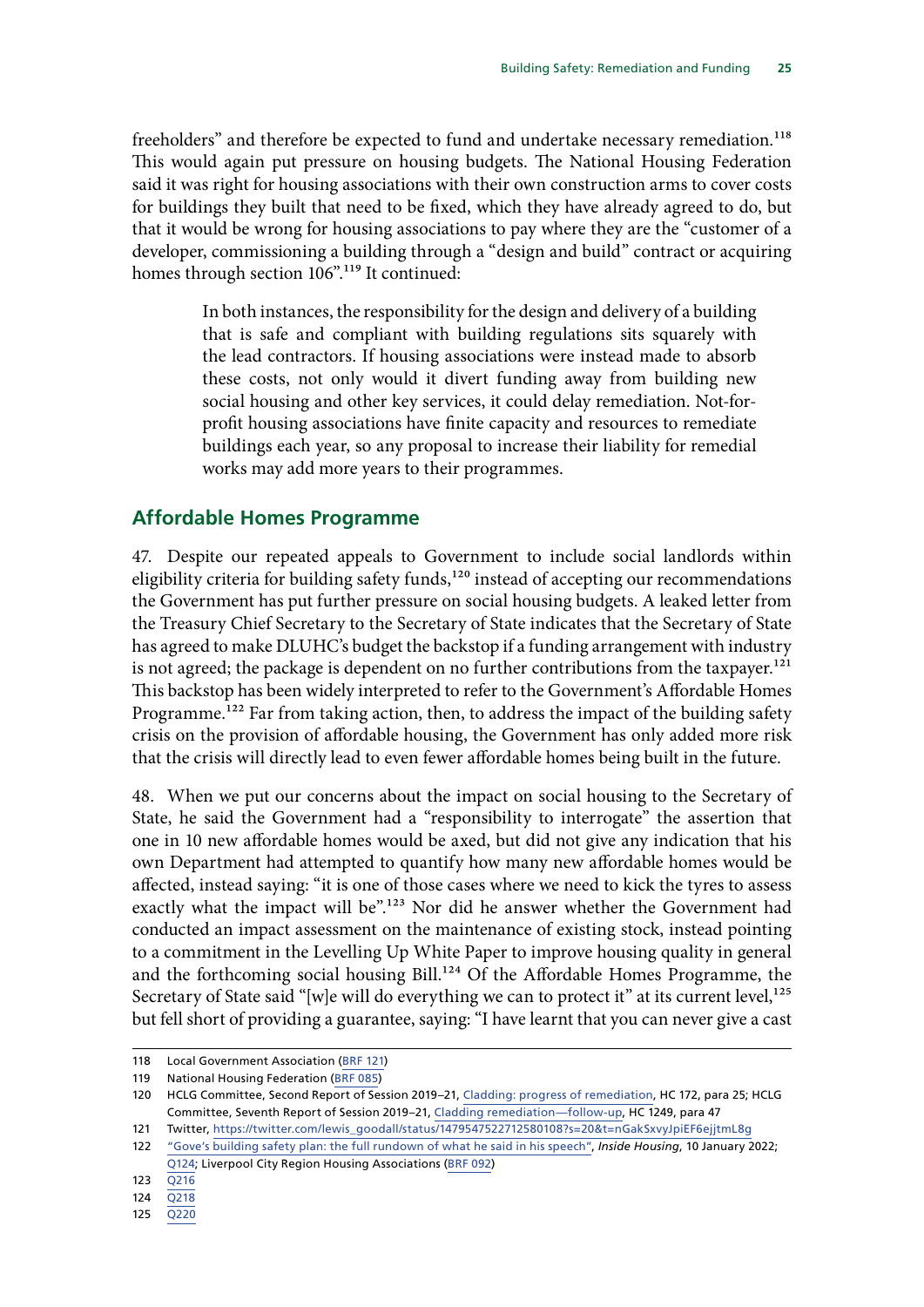iron guarantee. You can only commit to best endeavours. If, for any reason, I have to resile from that, I will come and let the Committee know".126 On 7 March the Committee held an evidence session on the Department's Annual Report and Accounts. We took the opportunity to press the Permanent Secretary on arrangements for the residential property developer tax and levy and the implications for the Department if it did not receive full funding from the industry. The Permanent Secretary told us the Department's preference was for industry to meet any shortfall rather than relying on the Affordable Housing Programme.<sup>127</sup>

49. **The Government must stop pitting the building safety crisis against the housing crisis. Without access to funds for remediation where social tenants live, residents of social housing are paying the price through the diversion of funds from maintaining their homes and other vital services provided by housing associations and councils. Those on waiting lists and those who are homeless are paying the price through the decimation of planned new builds for affordable homes, with one in 10 planned developments axed. The principle that a leaseholder should be protected from costs, while a tenant, perhaps a neighbour in the same block, should contribute through their rent, is deeply unfair.** *Social landlords must have full access to funds for building safety remediation—ideally our recommended Comprehensive Building Safety Fund.*

<span id="page-29-1"></span><span id="page-29-0"></span>50. *Social housing providers must be exempt from the Building Safety Levy and any other taxes or levies connected to building safety remediation. Social housing providers must be exempt from requirements to fund and undertake necessary remediation on buildings they played a role in developing where they were the customer of a developer.*

<span id="page-29-2"></span>51. *The Government must commit to protecting the Affordable Homes Programme at its current level should it fail to recover sufficient funds from industry.*

```
126 Q221
127 LUHC Committee, Formal meeting (oral evidence session): DLUHC Annual Report and Accounts 2020–21
```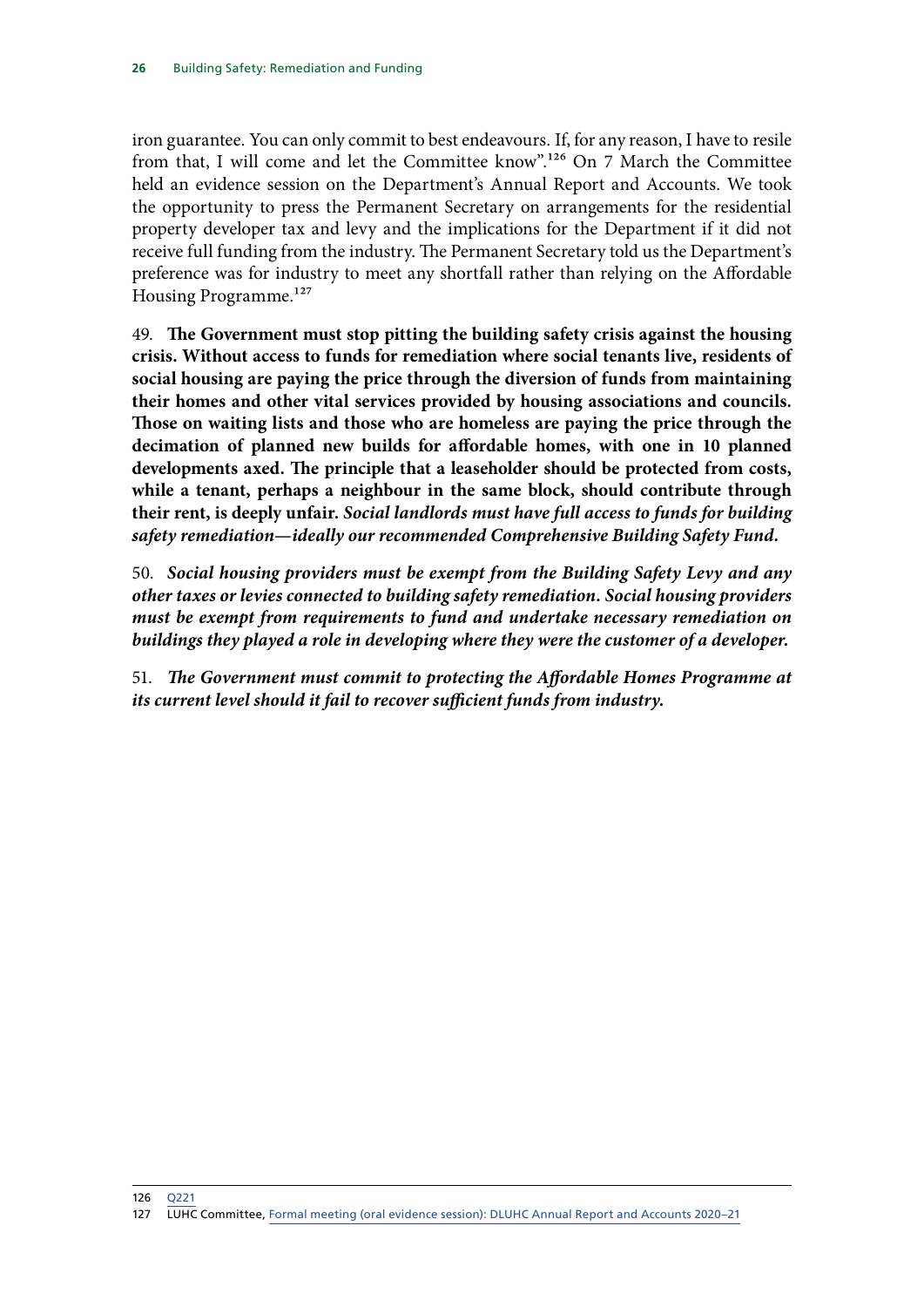# <span id="page-30-0"></span>**7** Guidance on building safety

52. In our previous report, *Cladding Remediation—Follow-up*, we highlighted the significant impact that uncertainty around building safety was having on the wider housing market.<sup>128</sup> Some of that impact concerned lenders' decisions around the need to complete an EWS1 form on selling or re-mortgaging, and we were told that the problem was also in relation to the "underlying uncertainty" around building safety, which affects the entire property chain.<sup>129</sup>

#### **Withdrawal of consolidated advice note**

53. Following the Grenfell Tower fire, the Government published advice notes for building owners on the measures they should take to ensure their buildings were safe. The Consolidated Advice Note provided guidance on how to assess a building's external walls, smoke control systems and identified the types of short-term interim measures that could be put in place if significant risks to life safety were identified. The Consolidated Advice Note led lenders to ask for EWS1 forms on buildings of any height (not just those over 18m, for which the form was designed). We have repeatedly heard criticism of the EWS1 process, and in our previous report, *Cladding Remediation—Follow-up*, we noted delays in EWS1 surveys due to a lack of qualified, insured surveyors, the high costs of the surveys being passed on to residents, and mission creep.<sup>130</sup> We also wrote to the former Secretary of State in May 2021 with our concerns.<sup>131</sup> Despite this, we still received evidence for this inquiry of ongoing issues with the EWS1 process,<sup>132</sup> which have prevented leaseholders from being able to sell or mortgage their flats,<sup>133</sup> and incurred an extra cost to leaseholders.<sup>134</sup>

54. On 10 January, in his statement in the House of Commons on Building Safety, the Secretary of State said:

> We must also restore common sense to the assessment of building safety overall. The Government are clear—we must find ways for there to be fewer unnecessary surveys. Medium-rise buildings are safe, unless there is clear evidence to the contrary. ... [T]oday I am withdrawing the Government's consolidated advice note. It has been wrongly interpreted and has driven a cautious approach to building safety in buildings that are safe that goes beyond what we consider necessary. We are supporting new, proportionate guidance for assessors, developed by the British Standards Institution, which will be published this week.<sup>135</sup>

The position now is that, where a detailed assessment of external walls of existing multistorey, multi-occupied residential buildings is deemed necessary, it should be carried out in accordance with the guidance included in Publicly Available Specification (PAS) 9980.<sup>136</sup>

<sup>128</sup> HCLG Committee, Seventh Report of Session 2019–21, [Cladding remediation—follow-up,](https://publications.parliament.uk/pa/cm5801/cmselect/cmcomloc/1249/124902.htm) HC 1249, paras 41–44

<sup>129</sup> HCLG Committee, Seventh Report of Session 2019–21, [Cladding remediation—follow-up,](https://publications.parliament.uk/pa/cm5801/cmselect/cmcomloc/1249/124902.htm) HC 1249, para 42

<sup>130</sup> HCLG Committee, Seventh Report of Session 2019–21, [Cladding remediation—follow-up,](https://publications.parliament.uk/pa/cm5801/cmselect/cmcomloc/1249/124902.htm) HC 1249, paras 41–44

<sup>131</sup> [Letter from the Chair to the Secretary of State dated 21 May 2022 concerning the EWS1 process](https://committees.parliament.uk/publications/5990/documents/67920/default/)

<sup>132</sup> Gavin Thompson, and Avery ([BRF 010\)](https://committees.parliament.uk/writtenevidence/43188/html/); Ms Caroline Milne [\(BRF 017\)](https://committees.parliament.uk/writtenevidence/43480/html/); Anonymous ([BRF 036](https://committees.parliament.uk/writtenevidence/43803/html/))

<sup>133</sup> Dr Mark Azavedo ([BRF 009](https://committees.parliament.uk/writtenevidence/43186/html/)); G15, and MTVH [\(BRF 029](https://committees.parliament.uk/writtenevidence/43731/html/)); Miss Sophie Bichener ([BRF 047\)](https://committees.parliament.uk/writtenevidence/64325/html/); Mr Colin Spilling ([BRF](https://committees.parliament.uk/writtenevidence/90500/html/)  [058\)](https://committees.parliament.uk/writtenevidence/90500/html/); Ms Turner ([BRF 065\)](https://committees.parliament.uk/writtenevidence/106210/html/); Angela Levitsky [\(BRF 068\)](https://committees.parliament.uk/writtenevidence/106217/html/); Dr David Bateman ([BRF 083](https://committees.parliament.uk/writtenevidence/106249/html/)); Bristol City Council [\(BRF 113](https://committees.parliament.uk/writtenevidence/106350/html/))

<sup>134</sup> Mr Joseph Douglas [\(BRF 081\)](https://committees.parliament.uk/writtenevidence/106245/html/)

<sup>135</sup> HC Deb, 10 January 2022, [col 284](https://hansard.parliament.uk/Commons/2022-01-10/debates/2B1490CB-A149-4E31-866E-B2C7DA5EE2F8/BuildingSafety) [Commons Chamber]

<sup>136</sup> British Standards Institute, [PAS 9980:2022](https://www.bsigroup.com/en-GB/standards/pas-9980/) (accessed 25 February 2022)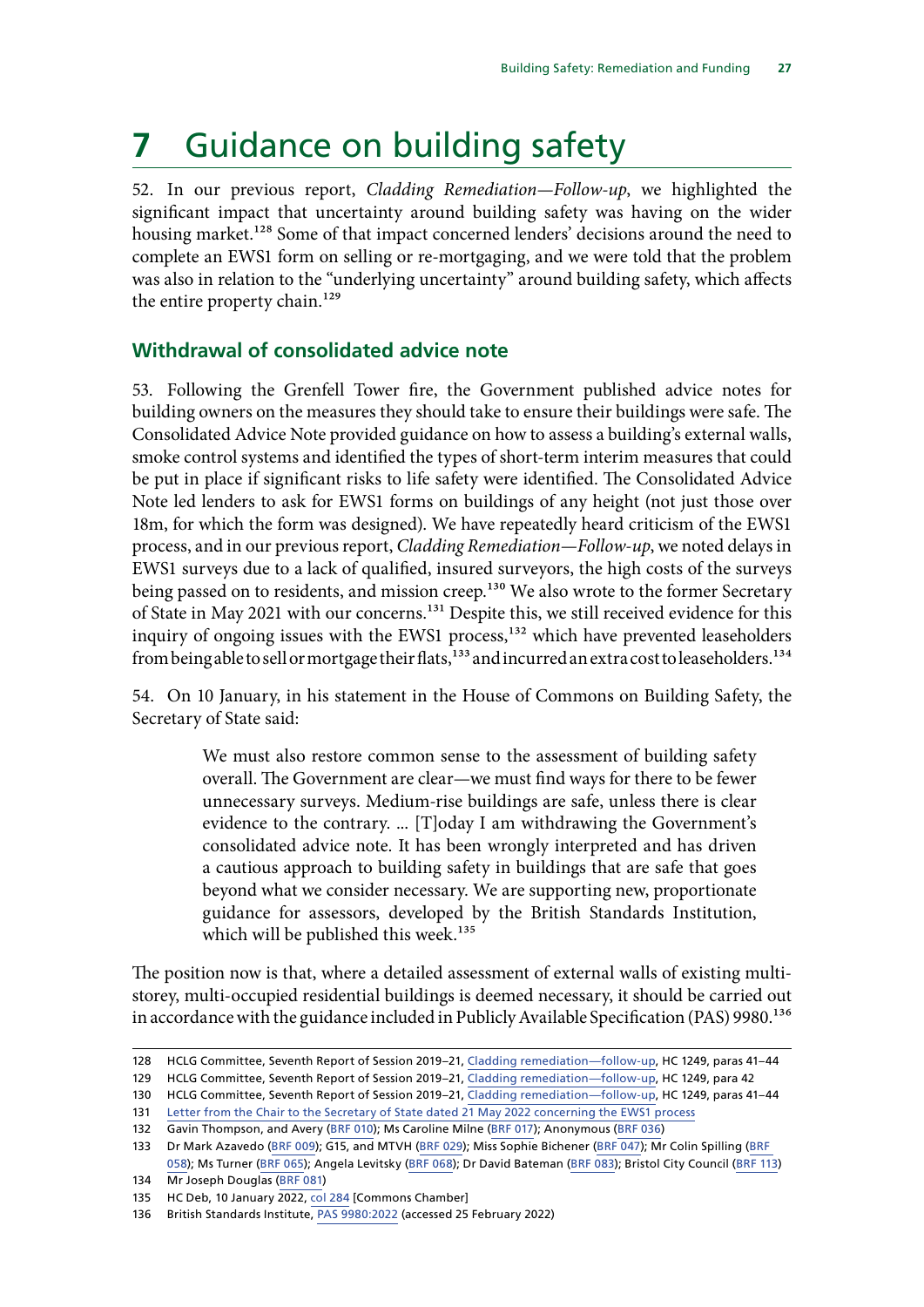The Secretary of State also announced that the Government would introduce, before Easter, a "scheme to indemnify building assessors conducting external wall assessments".137

55. In November 2021, Sir Ken Knight, Chair of the Independent Expert Advice Panel on building safety, told us that he hoped the PAS 9980 would replace the consolidated advice note and "quickly overtake the EWS1 assessment needed separately by each occupier and that it is on a more proportionate basis".<sup>138</sup> However, despite the introduction of the PAS 9980, the EWS1 form will continue to be used. The British Standards Institute, who created the PAS 9980, states:

> PAS 9980 is not intended as an alternative to the EWS1 form, which is for valuation purposes and is administered by RICS. However, if the likes of RICS and others wish to refer to the PAS in the future that is a matter for themselves to consider.<sup>139</sup>

56. Richard Collins, interim CEO of Royal Institution of Chartered Surveyors, told us he thought that the EWS1 form and process would continue for as long as there continued to be concerns about high-rise buildings being unsafe.<sup>140</sup> He said that the PAS 9980 "quite rightly introduces a much broader fire safety assessment process" but noted that the process was lengthy and will take more work than the EWS1 process to complete.<sup>141</sup> He concluded: "we think that the slightly simpler process—the EWS1 process, which looks at cladding—will continue and that is for the benefit of all parts of market. I think it has broad support from lenders, valuers and conveyancers".142

57. Other stakeholders were concerned that this new, longer PAS 9980 process may not remove the market uncertainty generated by the EWS1 process, with some expressing scepticism that it would necessarily introduce a more proportionate approach.<sup>143</sup> We also heard concerns that there was a lack of qualified fire risk assessors and that this was delaying the commencement of some remediation work.<sup>144</sup> It was emphasised to us that more qualified assessors were essential,<sup>145</sup> but while we were informed that there was capacity to train 2,000 additional assessors, we were not informed what the overall capacity for undertaking fire risk assessments was.<sup>146</sup> In addition, we received concerns that the professional indemnity insurance scheme being introduced by the Government would only cover those conducting the EWS1 process and not the PAS 9980 process.<sup>147</sup> We were told that uncertainty about the indemnity scheme was having an impact on the number of assessors who could do fire risk assessments.<sup>148</sup>

58. The Secretary of State told us that it was a decision by lenders to require an EWS1 form, and that the Department had been talking to lenders about reducing the use of EWS1

148 [Q59](https://committees.parliament.uk/oralevidence/3363/html/)

<sup>137</sup> HC Deb, 10 January 2022, [col 284](https://hansard.parliament.uk/Commons/2022-01-10/debates/2B1490CB-A149-4E31-866E-B2C7DA5EE2F8/BuildingSafety) [Commons Chamber]

<sup>138</sup> Oral evidence taken on 22 November 2021, HC (2021–22) 894, [Q43](https://committees.parliament.uk/oralevidence/3055/html/)

<sup>139</sup> British Standards Institute, [PAS 9980:2022](https://www.bsigroup.com/en-GB/standards/pas-9980/) (accessed 25 February 2022)

<sup>140</sup> [Q155;](https://committees.parliament.uk/oralevidence/3363/html/) See also: Miss Alison Hills ([BRF 049](https://committees.parliament.uk/writtenevidence/81548/html/)); London Councils [\(BRF 072\)](https://committees.parliament.uk/writtenevidence/106227/html/)

<sup>141</sup> [Q155;](https://committees.parliament.uk/oralevidence/3363/html/) See also: Gavin Thompson, and Avery ([BRF 010](https://committees.parliament.uk/writtenevidence/43188/html/)); Mr Nigel Campkin [\(BRF 021\)](https://committees.parliament.uk/writtenevidence/43584/html/); Association of Residential Managing Agents [\(BRF 035](https://committees.parliament.uk/writtenevidence/43789/html/)); Richard Price [\(BRF 053](https://committees.parliament.uk/writtenevidence/86070/html/)); Royal Institute of British Architects ([BRF 063\)](https://committees.parliament.uk/writtenevidence/106208/html/); FirstPort [\(BRF](https://committees.parliament.uk/writtenevidence/106230/html/)  [073](https://committees.parliament.uk/writtenevidence/106230/html/))

 $142 \overline{0155}$ 

<sup>143</sup> G15, and MTVH [\(BRF 029](https://committees.parliament.uk/writtenevidence/43731/html/)); Dr Mustafa Selçuk Çıdık and Dr Steve Phillips ([BRF 064](https://committees.parliament.uk/writtenevidence/106209/html/))

<sup>144</sup> [Q28](https://committees.parliament.uk/oralevidence/3354/html/)

 $145 \overline{065}$ 

<sup>146</sup> [Q169](https://committees.parliament.uk/oralevidence/3363/html/)

<sup>147</sup> [Q165;](https://committees.parliament.uk/oralevidence/3363/html/) See also British Insurance Brokers' Association [\(BRF 088\)](https://committees.parliament.uk/writtenevidence/106257/html/)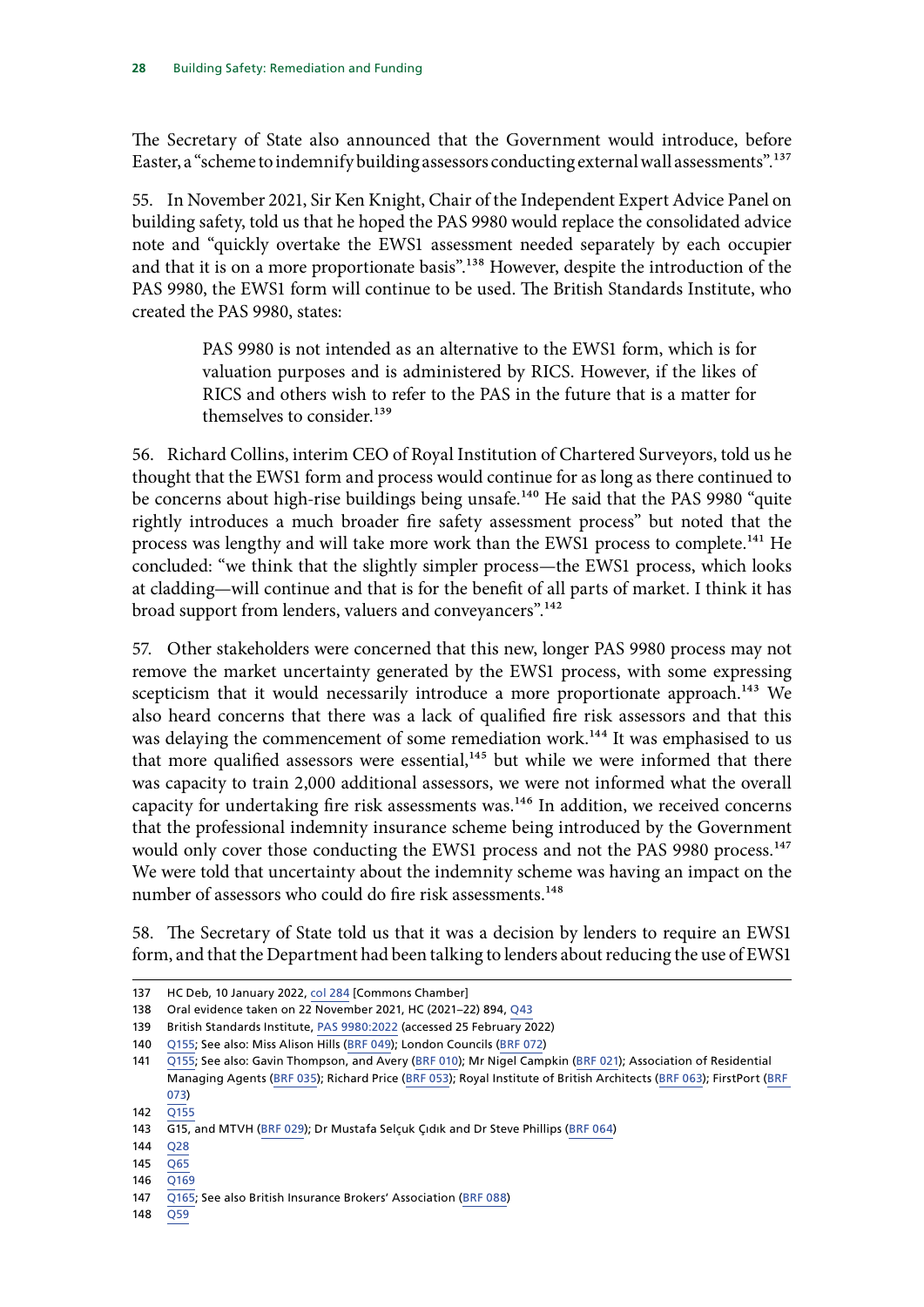<span id="page-32-0"></span>forms. He said that the introduction of the PAS 9980 "will not lead to the elimination of EWS1 forms overnight...the sector's estimate is that 5% of properties 11 to 18 metres may still require EWS1 forms at the moment. That will diminish over time [as more fire risk assessments under the PAS 9980 are undertaken]".<sup>149</sup> He also told us that work was being undertaken to share information across lenders so that "once one potential lender has said, "You need this work required on this building", you do not need multiple lenders to do the same".150

59. The Secretary of State also informed us "in terms of meeting the need for trained personnel, we have provided nearly £700,000 worth of funding to RICS to help train more assessors. There are now 1,000 additional candidates in training in order to do this work".151 In addition, he told us that the professional indemnity insurance scheme was currently under review in respect of it covering the PAS 9980 assessments, and he undertook to inform us of the conclusions of that work.<sup>152</sup>

<span id="page-32-1"></span>60. **Given that the introduction of the PAS 9980 will not result in the elimination of EWS1 forms, we remain concerned that uncertainty will remain about the safety of buildings and will continue to stymie those trying to sell their homes. We welcome the work being done with lenders to try to share information and reduce the demand for EWS1 forms. We also welcome the funding that has been provided to the Royal Institution of Chartered Surveyors to train assessors. However, we are concerned that these assessors are still in training and will not be able to undertake surveys for some time. This raises questions about how quickly the backlog of buildings requiring assessments can be cleared. Furthermore it is uncertain whether their work in respect of PAS 9980 assessments will be covered by the professional indemnity insurance scheme that has been established.** *In addition to the Secretary of State's commitment*  to update us on the coverage of the professional indemnity insurance scheme, the *Government must ensure that there is professional indemnity insurance cover for those conducting PAS 9980 assessments—whether as an extension of the scheme for external wall assessors or as a separate scheme. We ask the Government to monitor and report back to this Committee with its assessment of the impact of the introduction of PAS 9980 on the numbers of buildings that need to be inspected and remediated. We also*  ask the Government to report back to the Committee with its estimate of the number of *currently qualified fire risk assessors and how this will increase in the coming months.*

#### **Decision-making**

61. We also heard from witnesses that the regulator, rather than building owners, should be the one to decide which buildings required fire risk assessments. Liam Spender, UK Cladding Action Group told us:

> The only way you do that [decide who has responsibility for assessing which buildings are at risk] is you give a central body the power to set the standard and make sure whoever is doing the inspection meets the standard, so the same way you would mark an exam. Then you ensure consistency of decisions. Getting a regulator with teeth is part of the solution.<sup>153</sup>

<sup>149</sup> [Q225](https://committees.parliament.uk/oralevidence/3448/html/); See also [Q205](https://committees.parliament.uk/oralevidence/3448/html/)

<sup>150</sup> [Q205](https://committees.parliament.uk/oralevidence/3448/html/)

<sup>151</sup> [Q226](https://committees.parliament.uk/oralevidence/3448/html/)

<sup>152</sup> [Q227](https://committees.parliament.uk/oralevidence/3448/html/)

<sup>153</sup> [Q106](https://committees.parliament.uk/oralevidence/3354/html/)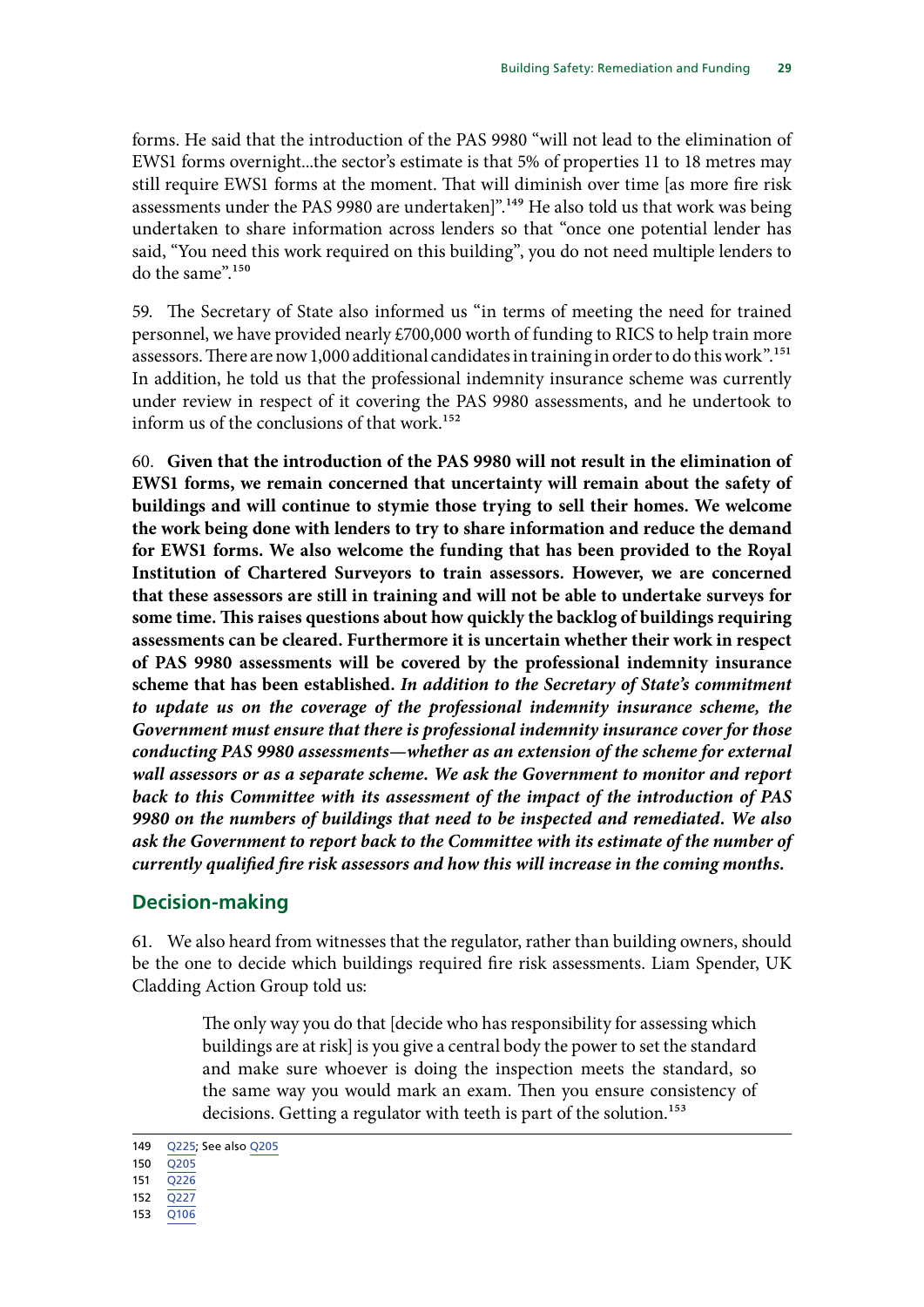Andrew Bulmer, CEO of the Institute of Residential Property Managers added:

The regulator should set the standard and the methodology for making sure that those that are undertaking the risk assessments adhere to that standard.<sup>154</sup>

62. The Secretary of State told us that discussions were ongoing with the Health and Safety Executive on how the new Building Safety Regulator should work. This included whether it was the regulator or building owners who would have responsibility for deciding whether a fire risk assessment was required. When pressed he said that that this was an issue that needed resolution and would let us know when a decision had been taken.<sup>155</sup>

<span id="page-33-0"></span>63. *The evidence we received clearly indicates that it should be the regulator—and not building owners—who decides whether a building needs a fire risk assessment. As such, we recommend that the Building Safety Regulator decides whether a building needs a fire risk assessment; sets the standard that a building need to meet; sets out the methodology for undertaking assessments; and provides a review process which enables consistency of decisions.*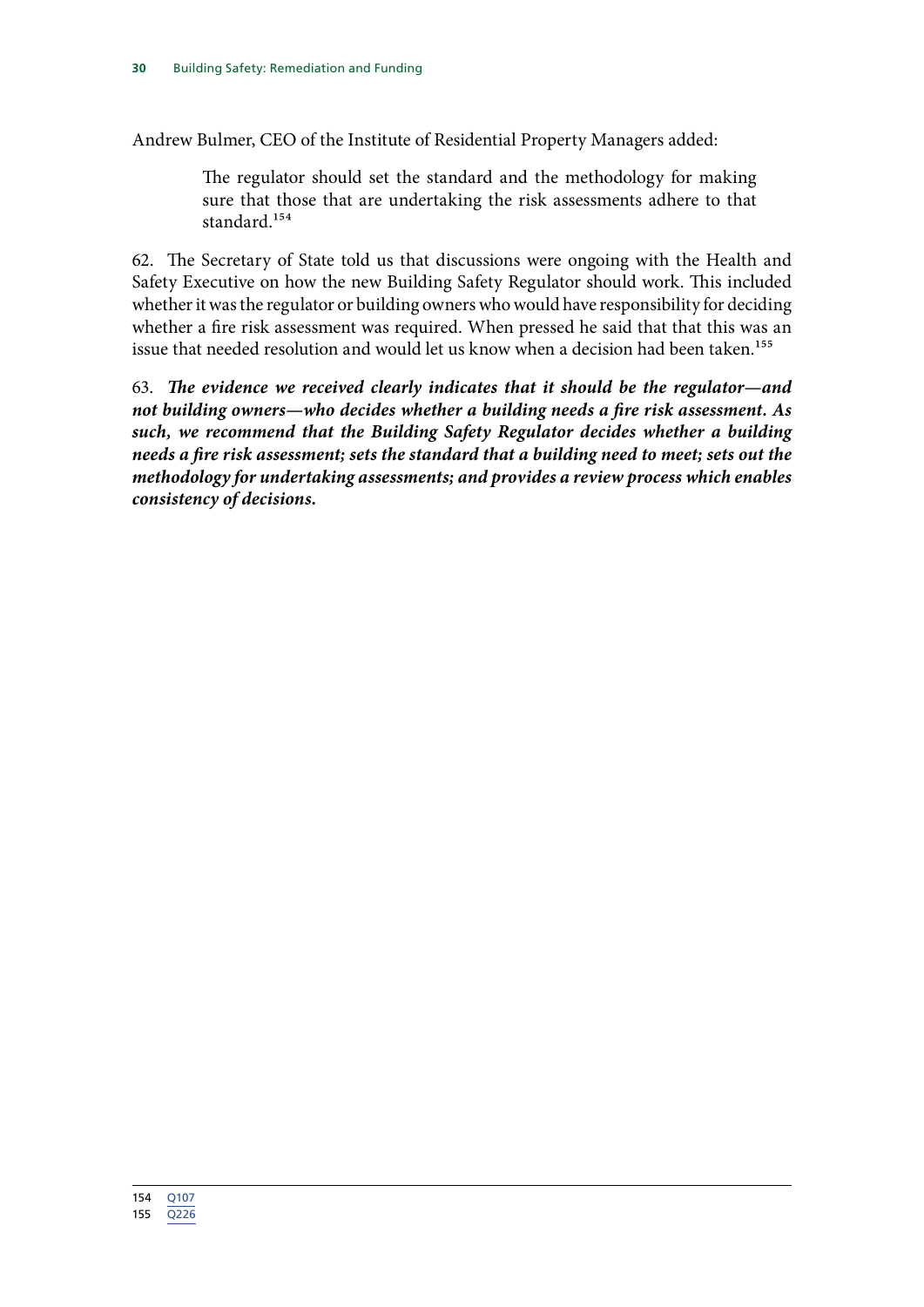### <span id="page-34-0"></span>Conclusions and recommendations

#### Introduction

- 1. [We repeat our previous calls for further mental health support for those affected by](#page-11-0) [the building safety crisis.](#page-11-0) (Paragraph 5)
- 2. *[In the absence of PAS-79 guidance which was withdrawn in August 2021, it is imperative](#page-11-1) [that the British Standards Institute publish its new standard as soon as possible. We](#page-11-1) [urge the Government to report on its consultation on Personal Emergency Evacuation](#page-11-1) [Plans at the earliest opportunity.](#page-11-1)* (Paragraph 6)

#### Protecting leaseholders from future costs

- 3. [The Secretary of State said the Government would protect leaseholders from](#page-14-1) [remediation costs, but too many leaseholders will fall through the cracks of the](#page-14-1) [Government's piecemeal measures. As the Government's proposals currently stand,](#page-14-1) [the only leaseholders who will not pay for building safety remediation are those who](#page-14-1) [have already not paid anything, who either live in their flats or only own one other](#page-14-1) [property, whose flats do not also have any non-cladding defects, and whose flats are](#page-14-1) [in blocks at least 11m high.](#page-14-1) (Paragraph 12)
- 4. [Leaseholders are no more to blame for non-cladding defects than they are for faulty](#page-14-2) [cladding on homes they bought in good faith. Buy-to-let landlords are no more to](#page-14-2) [blame than other leaseholders for historic building safety defects, and landing them](#page-14-2) [with potentially unaffordable bills will only slow down or prevent works to make](#page-14-2) [buildings safe. Leaseholders of buildings under 11m in height are no more to blame](#page-14-2) [than other leaseholders.](#page-14-2) (Paragraph 13)
- 5. [Our longstanding view is that leaseholders should not pay a penny to rectify faults not](#page-14-3) [of their doing and to make their homes safe. The amendments tabled to the Building](#page-14-3) [Safety Bill show that the Government does not share that view.](#page-14-3) *The Government [should scrap the cap on non-cladding costs for leaseholders.](#page-14-3)* (Paragraph 14)
- 6. *[We do not agree with the Government's proposal that only buy-to-let landlords with](#page-14-4) [one other property should be included in the statutory protections for leaseholders.](#page-14-4) [Should the Government continue to treat buy-to-let landlords differently to other](#page-14-4) [leaseholders there are other options available to exclude wealthy property tycoons](#page-14-4) [from the protections without making landlords of more modest means liable, such](#page-14-4) [as basing eligibility on the value of the company that owns the properties, or on](#page-14-4) [the landlord owning a higher number of rental properties. We recommend that](#page-14-4) [the Government publish an impact assessment of these options before undertaking](#page-14-4) [a course of action. The Government should also publish an impact assessment on](#page-14-4) [how its current proposals to exclude buy-to-let landlords with fewer than one other](#page-14-4) [property could affect the progress of remediation.](#page-14-4)* (Paragraph 15)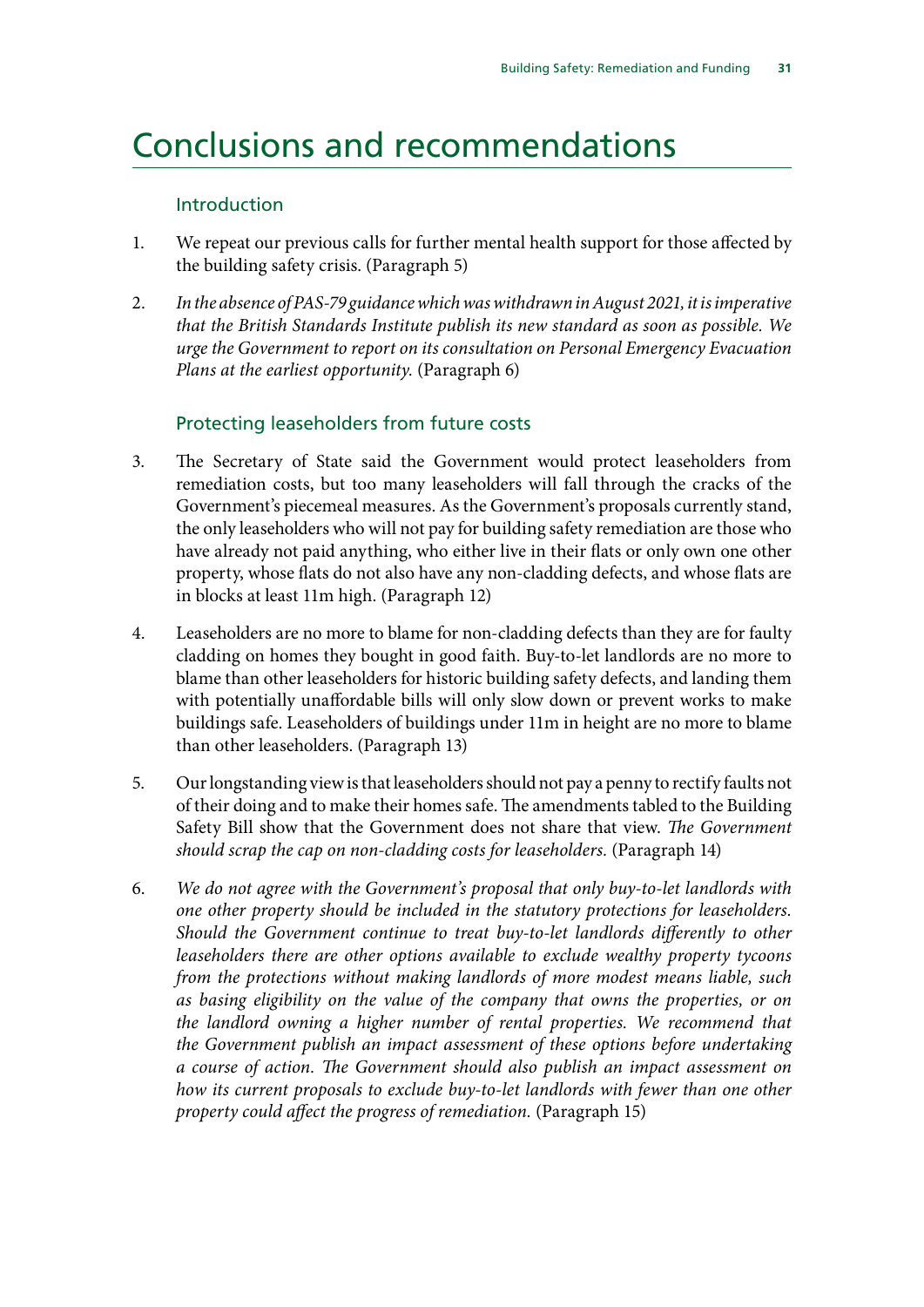- 7. *[Our preferred option would be for the Government to table amendments to the](#page-15-0) [Building Safety Bill to ensure that all leaseholders in buildings of any height have](#page-15-0) [statutory protection from future costs for remediating historic building safety defects,](#page-15-0) [both cladding and non-cladding.](#page-15-0)* (Paragraph 16)
- 8. *[Instead of its piecemeal method of funding remediation according to building height](#page-15-1) [and type of defect, the Government should implement our previously recommended](#page-15-1) [Comprehensive Building Safety Fund. The fund should cover the costs of remediating](#page-15-1) [all building safety defects on buildings of any height where the original "polluter\(s\)"](#page-15-1) [cannot be traced. Overseas owners of affected properties should not be eligible for any](#page-15-1) [funds for remediation.](#page-15-1)* (Paragraph 17)

#### Data

9. [It is completely unacceptable that, nearly five years after the Grenfell tragedy, the](#page-17-0) [Government still does not seem to know how many buildings have unsafe cladding](#page-17-0) [or other historic building safety defects. We commend the Secretary of State for](#page-17-0) [finally seeking information from developers and manufacturers, and commend](#page-17-0) [industry for now working at pace to provide this information.](#page-17-0) *The Government [must publish, within two months, all available data on the number of buildings of all](#page-17-0) [heights with historic building safety defects—cladding and non-cladding—including](#page-17-0) [data it has received from developers and manufacturers.](#page-17-0)* (Paragraph 21)

#### Who should pay?

- 10. [We commend the Government for finally taking action to require industry](#page-21-1) [players to remediate and pay for faults of their own doing, and we commend those](#page-21-1) [organisations who have already done so. However, developers and manufacturers are](#page-21-1) [not the only sectors that contributed to the building safety crisis, and we appreciate](#page-21-1) [the Secretary of State's openness to pursuing other sectors. The whole industry must](#page-21-1) [take collective responsibility for remediation funding: while some organisations](#page-21-1) [may feel they are more innocent than others, no party in this crisis is more innocent](#page-21-1) [than the leaseholders whom such funding is supposed to protect.](#page-21-1) *Government [should identify all relevant parties who played a role in the building safety crisis,](#page-21-1) [such as product suppliers, installers, contractors, and subcontractors. It should legally](#page-21-1) [require them, as it has done for developers, to \(i\) contribute payment to put right any](#page-21-1) [individual faults in which they played a part and \(ii\) contribute to collective funding](#page-21-1) [for building safety remediation—ideally our recommended Comprehensive Building](#page-21-1) [Safety Fund. So that efforts to identify responsible parties do not delay remediation](#page-21-1) [works, the Government should, where necessary, fund works upfront and recoup its](#page-21-1) [costs.](#page-21-1)* (Paragraph 29)
- 11. [Governments share responsibility for the building safety crisis on account of their](#page-21-2) [regulatory failings. Everyone involved would instantly have more funds to spend](#page-21-2) [on remediation if the Government played its part by removing VAT on building](#page-21-2) [safety activity, which would enable homes to be made safer.](#page-21-2) *The Government should [remove VAT on building safety activity.](#page-21-2)* (Paragraph 30)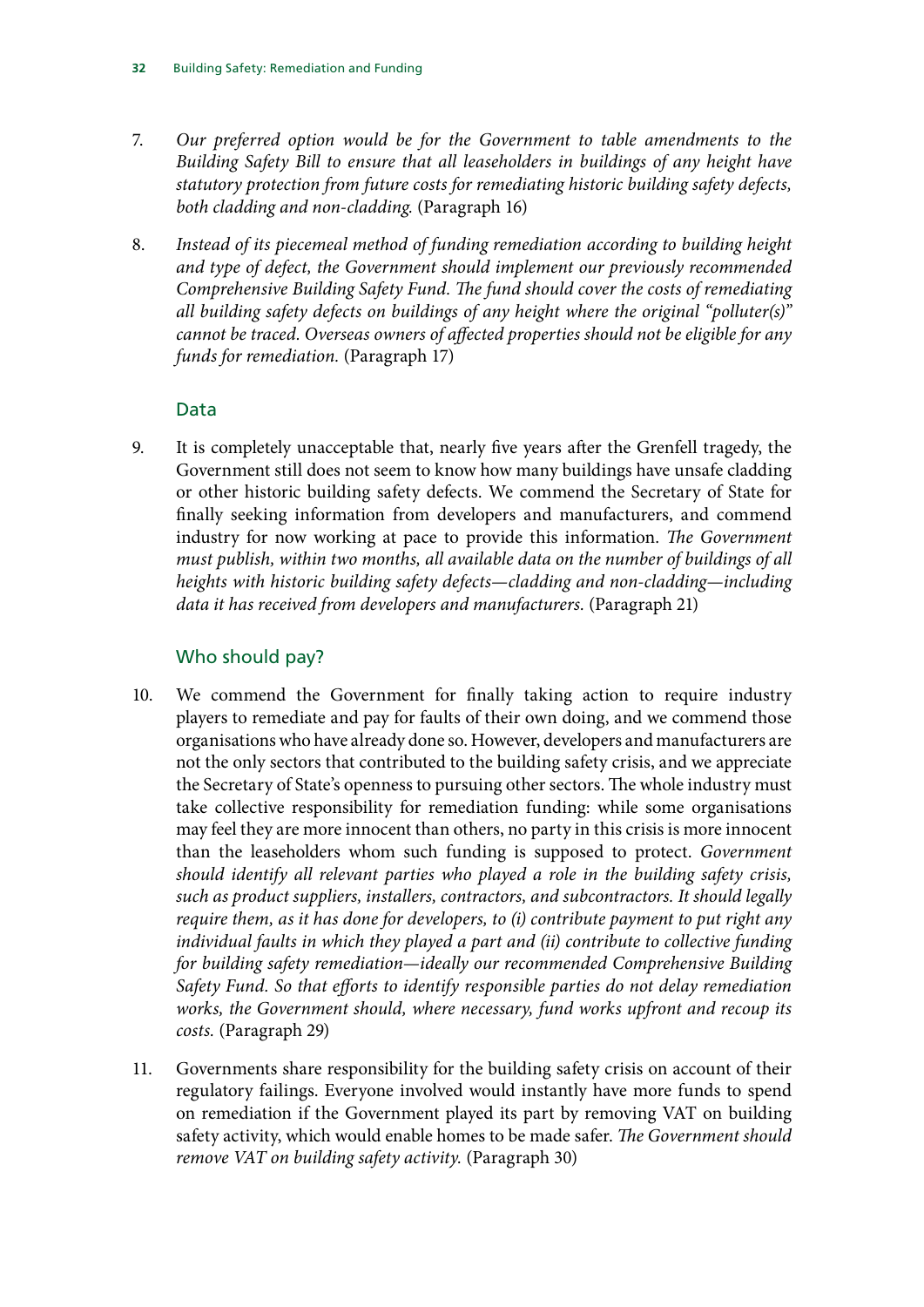- 12. [While insurance premiums for leaseholders have gone up, buildings have become](#page-22-0) [safer as a result of remediation works that have been carried out. The risk to insurers](#page-22-0) [has reduced as a result. Insurers should be required to contribute to funds for](#page-22-0) [remediation as they covered the actions of developers who failed to comply with](#page-22-0) [building safety and have since received increased premiums despite remediation](#page-22-0) works being undertaken. *[The Government should ask the Financial Conduct](#page-22-0) [Authority to publish an analysis to illustrate on an annual basis since the Grenfell fire](#page-22-0) [how the level of pay-outs by insurers for fire safety claims in medium and high-rise](#page-22-0) [buildings compares with the increase in premiums for buildings insurance for medium](#page-22-0) [and high-rise buildings.](#page-22-0)* (Paragraph 31)
- 13. *[Product manufacturers found to have been criminally responsible for defective](#page-22-1) [products extending back 30 years must be legally required to automatically replace](#page-22-1) [faulty materials free of charge, including compensating others who have already paid](#page-22-1) [to replace the materials in question.](#page-22-1)* (Paragraph 32)
- 14. [The Government rightly proposes to take strong action against UK firms, however](#page-22-2) [its options against overseas firms who have also contributed to the building safety](#page-22-2) [crisis are more limited. The Secretary of State told us that to reveal its options](#page-22-2) [would be showing too much of the Government's hand.](#page-22-2) *The Government must take [steps to hold overseas developers and other relevant foreign firms to account. When](#page-22-2) [it is appropriate to do so, the Government should set out the actions it has taken.](#page-22-2)*  (Paragraph 33)

#### Costs already paid out

- 15. [As they stand, the Government's proposals create a bizarre lucky dip in which](#page-25-0) [some leaseholders may see their costs capped at £10,000 \(£15,000 in London\);](#page-25-0) [some, because they have not yet paid for cladding remediation, may pay nothing](#page-25-0) [at all; and others, who have already paid for cladding remediation, will have paid](#page-25-0) [well in excess of the proposed non-cladding cap. Leaseholders who have already](#page-25-0) [paid for remediation and other interim measures to make their homes safe are no](#page-25-0) [more responsible for the crisis than leaseholders who will now be protected in law](#page-25-0) from such costs. *[The Government should collect and publish data on the costs paid](#page-25-0) [out by leaseholders since the Grenfell fire and the costs that leaseholders have not](#page-25-0) [yet been billed for. It would have had to collect data on the amount paid out for its](#page-25-0) [proposed cap on non-cladding costs, so the administrative burden is not a reason not](#page-25-0) [to.](#page-25-0)* (Paragraph 39)
- 16. *[The Government should table new amendments to the Building Safety Bill to ensure](#page-25-1) [that, where the "polluter\(s\)" still exist, industry players must compensate leaseholders](#page-25-1) [for remediation and interim costs already paid out and must pay for works that have](#page-25-1) [been started or specified. In line with principles already set out by Government, where](#page-25-1) [the original polluter no longer exists or cannot be identified, funding for building](#page-25-1) [safety remediation—ideally our recommended Comprehensive Building Safety](#page-25-1) [Fund—should cover the costs of compensating leaseholders for costs already paid](#page-25-1) [out, including interim measures and exorbitant rises in insurance premiums.](#page-25-1)* The [additional costs for leaseholders generated by increases in insurance premiums are](#page-25-1) [another reason why insurers should be required to contribute to funds for building](#page-25-1)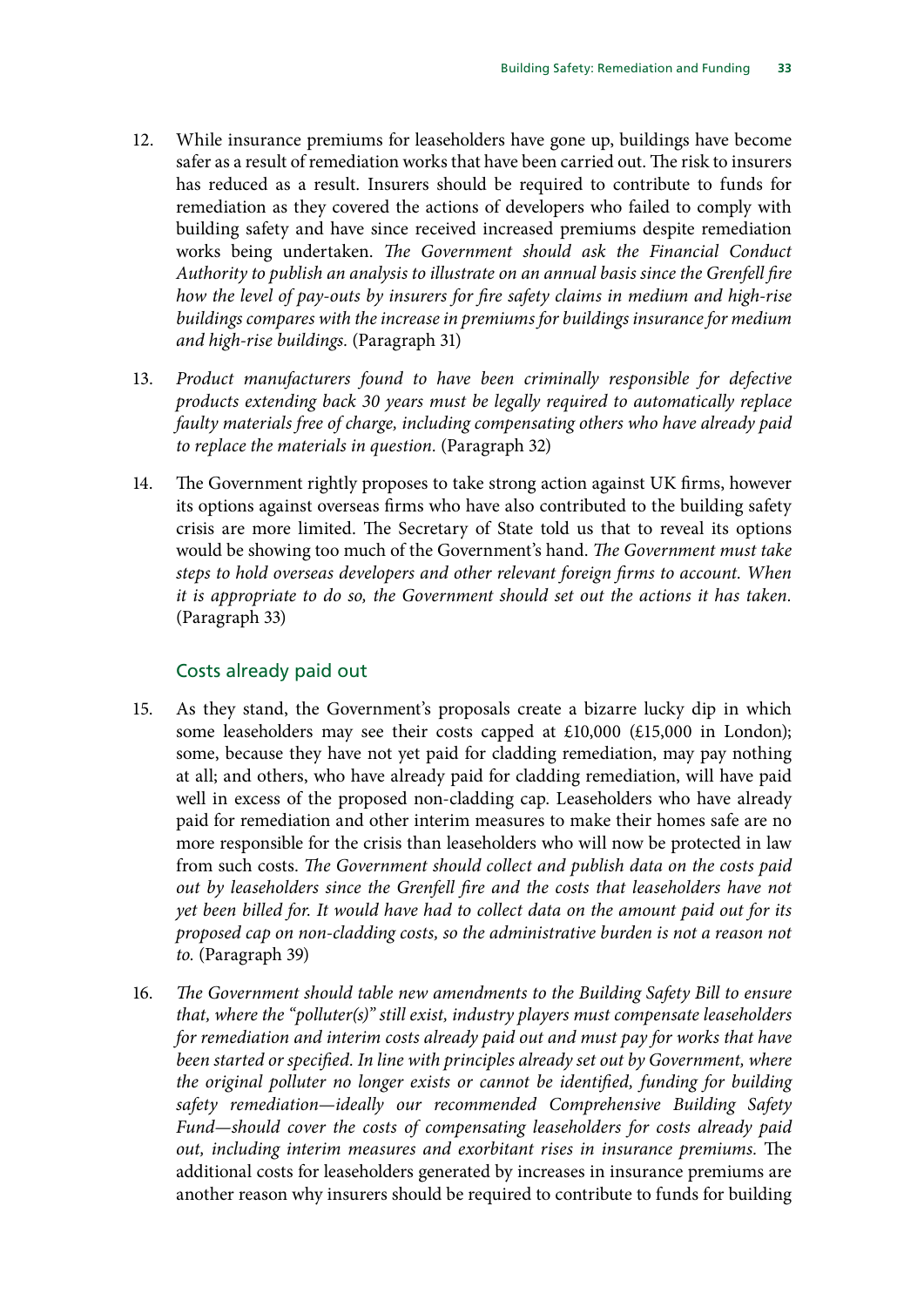[safety remediation.](#page-25-1) (Paragraph 40)

#### Impact on social housing

- 17. [The Government must stop pitting the building safety crisis against the housing](#page-29-0) [crisis. Without access to funds for remediation where social tenants live, residents of](#page-29-0) [social housing are paying the price through the diversion of funds from maintaining](#page-29-0) [their homes and other vital services provided by housing associations and councils.](#page-29-0) [Those on waiting lists and those who are homeless are paying the price through the](#page-29-0) [decimation of planned new builds for affordable homes, with one in 10 planned](#page-29-0) [developments axed. The principle that a leaseholder should be protected from costs,](#page-29-0) [while a tenant, perhaps a neighbour in the same block, should contribute through](#page-29-0) their rent, is deeply unfair. *[Social landlords must have full access to funds for building](#page-29-0) [safety remediation—ideally our recommended Comprehensive Building Safety Fund.](#page-29-0)*  (Paragraph 49)
- 18. *[Social housing providers must be exempt from the Building Safety Levy and any other](#page-29-1) [taxes or levies connected to building safety remediation. Social housing providers](#page-29-1) [must be exempt from requirements to fund and undertake necessary remediation on](#page-29-1) [buildings they played a role in developing where they were the customer of a developer.](#page-29-1)* (Paragraph 50)
- 19. *[The Government must commit to protecting the Affordable Homes Programme at its](#page-29-2) [current level should it fail to recover sufficient funds from industry.](#page-29-2)* (Paragraph 51)

#### Guidance on building safety

20. [Given that the introduction of the PAS 9980 will not result in the elimination of](#page-32-1) [EWS1 forms, we remain concerned that uncertainty will remain about the safety of](#page-32-1) [buildings and will continue to stymie those trying to sell their homes. We welcome](#page-32-1) [the work being done with lenders to try to share information and reduce the demand](#page-32-1) [for EWS1 forms. We also welcome the funding that has been provided to the Royal](#page-32-1) [Institution of Chartered Surveyors to train assessors. However, we are concerned](#page-32-1) [that these assessors are still in training and will not be able to undertake surveys](#page-32-1) [for some time. This raises questions about how quickly the backlog of buildings](#page-32-1) [requiring assessments can be cleared. Furthermore it is uncertain whether their work](#page-32-1) [in respect of PAS 9980 assessments will be covered by the professional indemnity](#page-32-1) [insurance scheme that has been established.](#page-32-1) *In addition to the Secretary of State's [commitment to update us on the coverage of the professional indemnity insurance](#page-32-1) [scheme, the Government must ensure that there is professional indemnity insurance](#page-32-1) [cover for those conducting PAS 9980 assessments—whether as an extension of the](#page-32-1) [scheme for external wall assessors or as a separate scheme. We ask the Government](#page-32-1) [to monitor and report back to this Committee with its assessment of the impact of](#page-32-1) [the introduction of PAS 9980 on the numbers of buildings that need to be inspected](#page-32-1) [and remediated. We also ask the Government to report back to the Committee with](#page-32-1) [its estimate of the number of currently qualified fire risk assessors and how this will](#page-32-1) [increase in the coming months.](#page-32-1)* (Paragraph 60)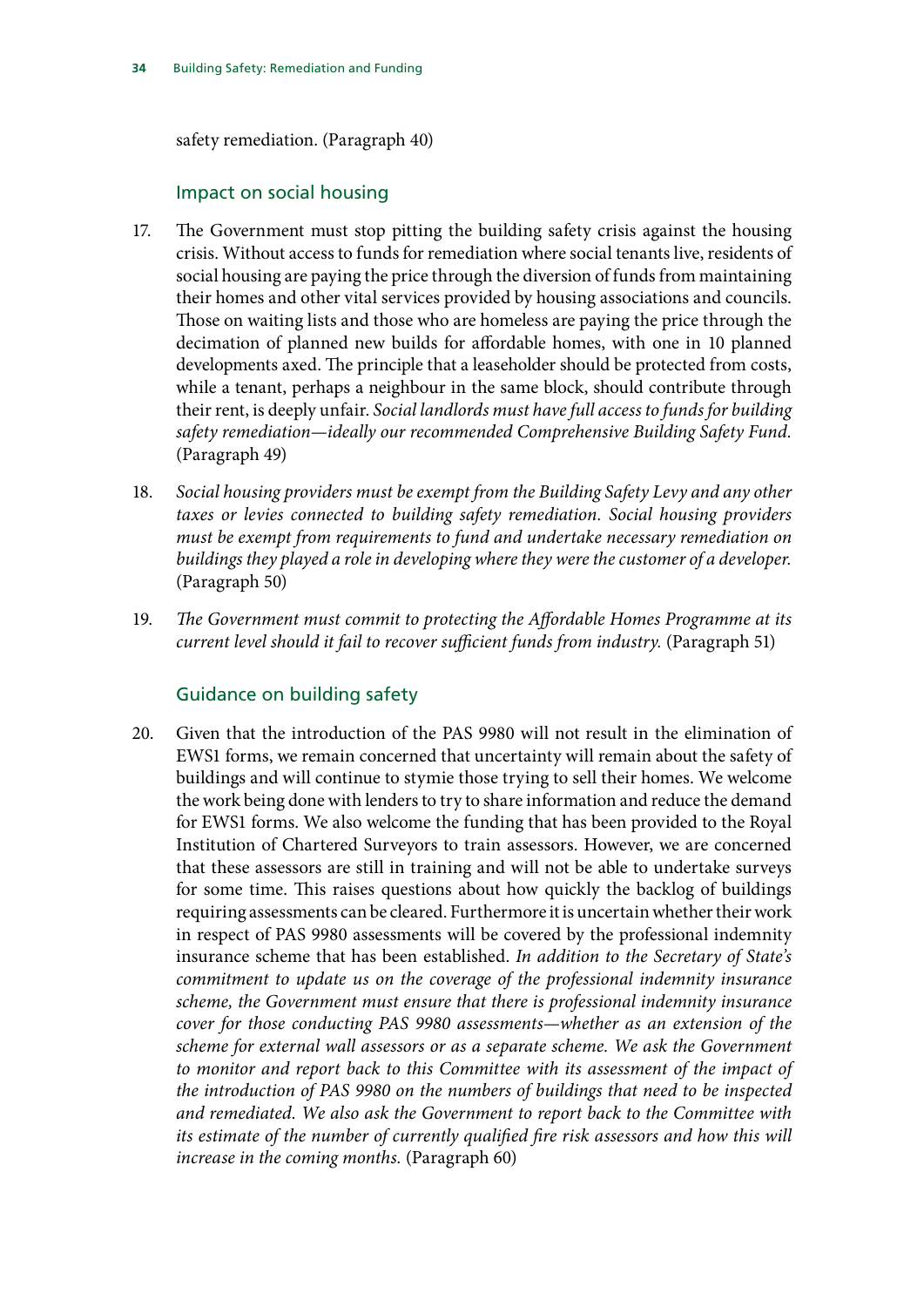21. *[The evidence we received clearly indicates that it should be the regulator—and not](#page-33-0) [building owners—who decides whether a building needs a fire risk assessment. As](#page-33-0) [such, we recommend that the Building Safety Regulator decides whether a building](#page-33-0) [needs a fire risk assessment; sets the standard that a building need to meet; sets out](#page-33-0) [the methodology for undertaking assessments; and provides a review process which](#page-33-0) [enables consistency of decisions.](#page-33-0)* (Paragraph 63)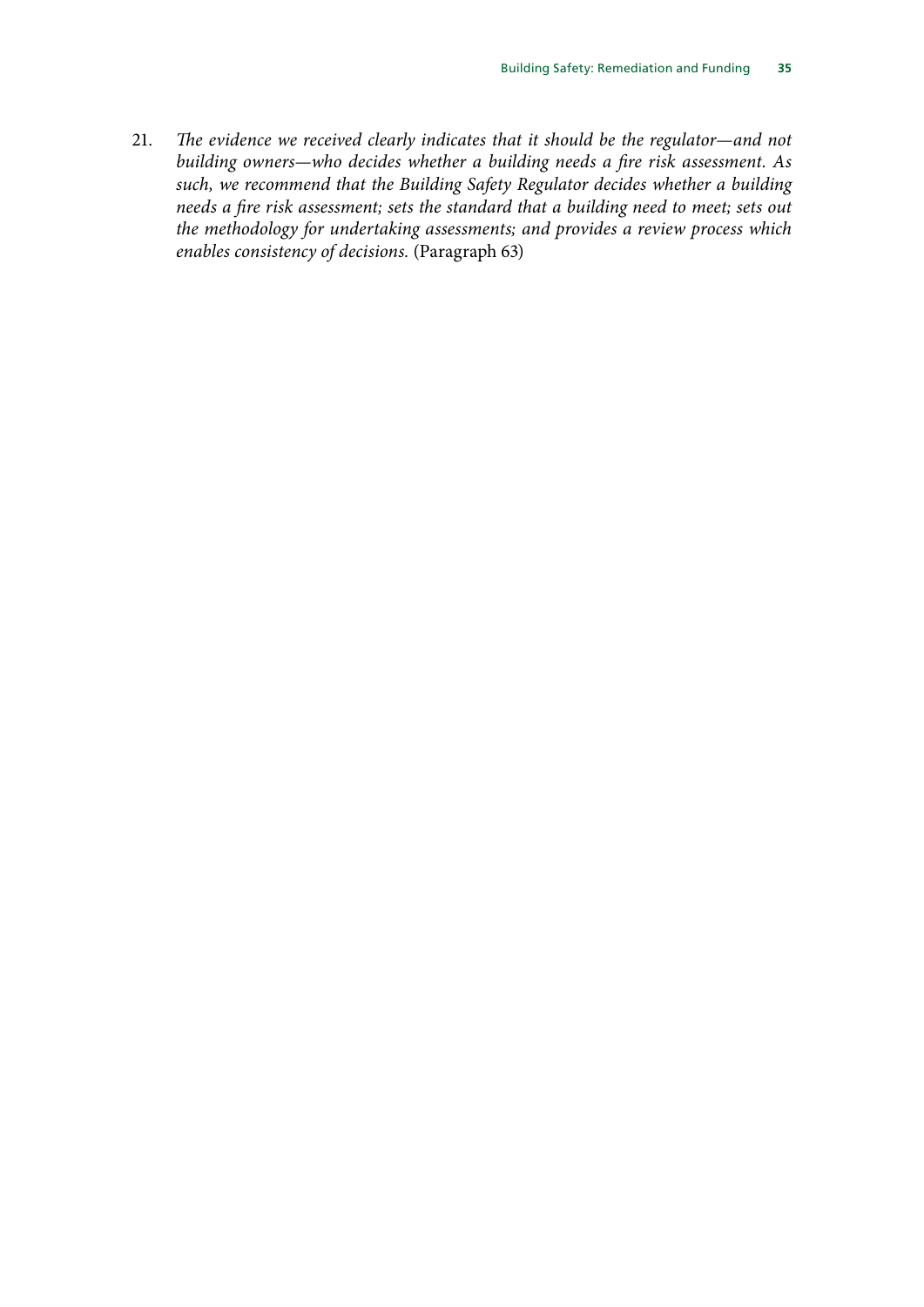### <span id="page-39-0"></span>Formal minutes

The following declarations of interest were made at meetings relating to Building Safety: Remediation and Funding:

#### **31 January 2022**

Clive Betts declared that he is a Vice-President of the Local Government Association (also declared on 2 and 21 February).

Ian Byrne declared that he employs a councillor in his office (also declared on 2 and 21 February).

Bob Blackman declared that he is a Vice-President of the Local Government Association and that he employs a councillor in his office (also declared on 21 February).

Andrew Lewer declared that he is a Vice-President of the Local Government Association (also declared on 2 and 21 February) and that the National Residential Landlords Association provides the secretariat for the Private Rented Sector All-Party Parliamentary Group which he chairs.

#### **2 February 2022**

Mohammad Yasin declared that he is a member of the Bedford Town Deal Board.

Matt Vickers declared that he has family members who are councillors, and employs a councillor in his office.

Ben Everitt declared that he is Chair of the All-Party Parliamentary Group for Housing Market and Housing Delivery, and that he met with Richard Collins the previous week as part of a roundtable.

#### **21 February 2022**

Kate Hollern declared that she employs a councillor in her office.

Brendan Clarke-Smith declared that he employs councillors in his office.

Mary Robinson declared that she employs a councillor in her office.

#### **Monday 7 March 2022**

#### **Members present:**

Mr Clive Betts, in the Chair

Ian Byrne

Florence Eshalomi

Andrew Lewer

Bob Blackman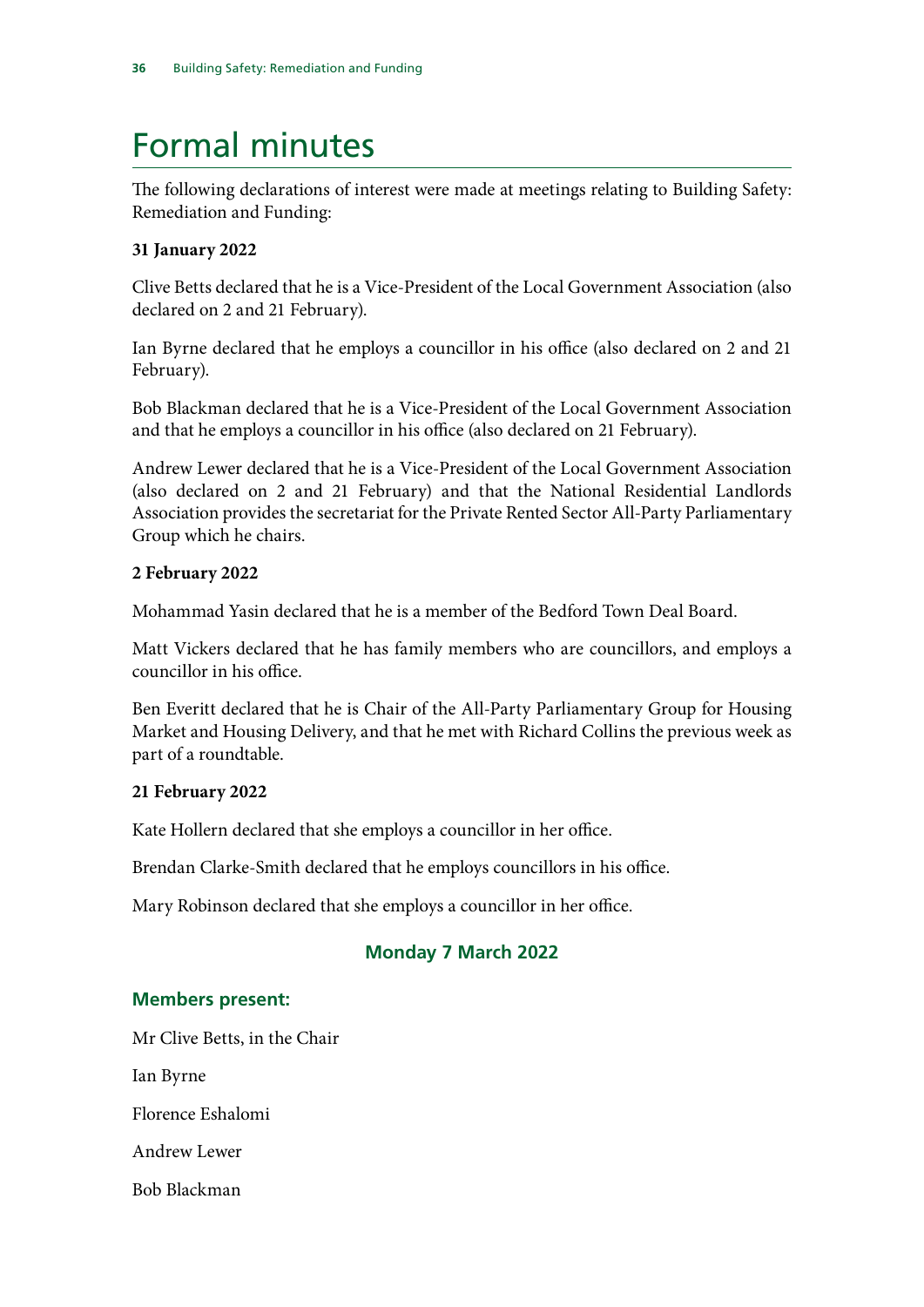Matt Vickers

Mohammad Yasin

Draft report (*Building Safety: Remediation and Funding*) proposed by the Chair, brought up and read.

*Ordered*, That the report be read a second time, paragraph by paragraph.

Paragraphs 1 to 63 read and agreed to.

*Resolved*, That the Report be the Seventh Report of the Committee to the House.

*Ordered*, That the Chair make the Report to the House.

*Ordered*, That embargoed copies of the Report be made available, in accordance with the provisions of Standing Order No. 134.

[Adjourned until Wednesday 9 March at 9.45am]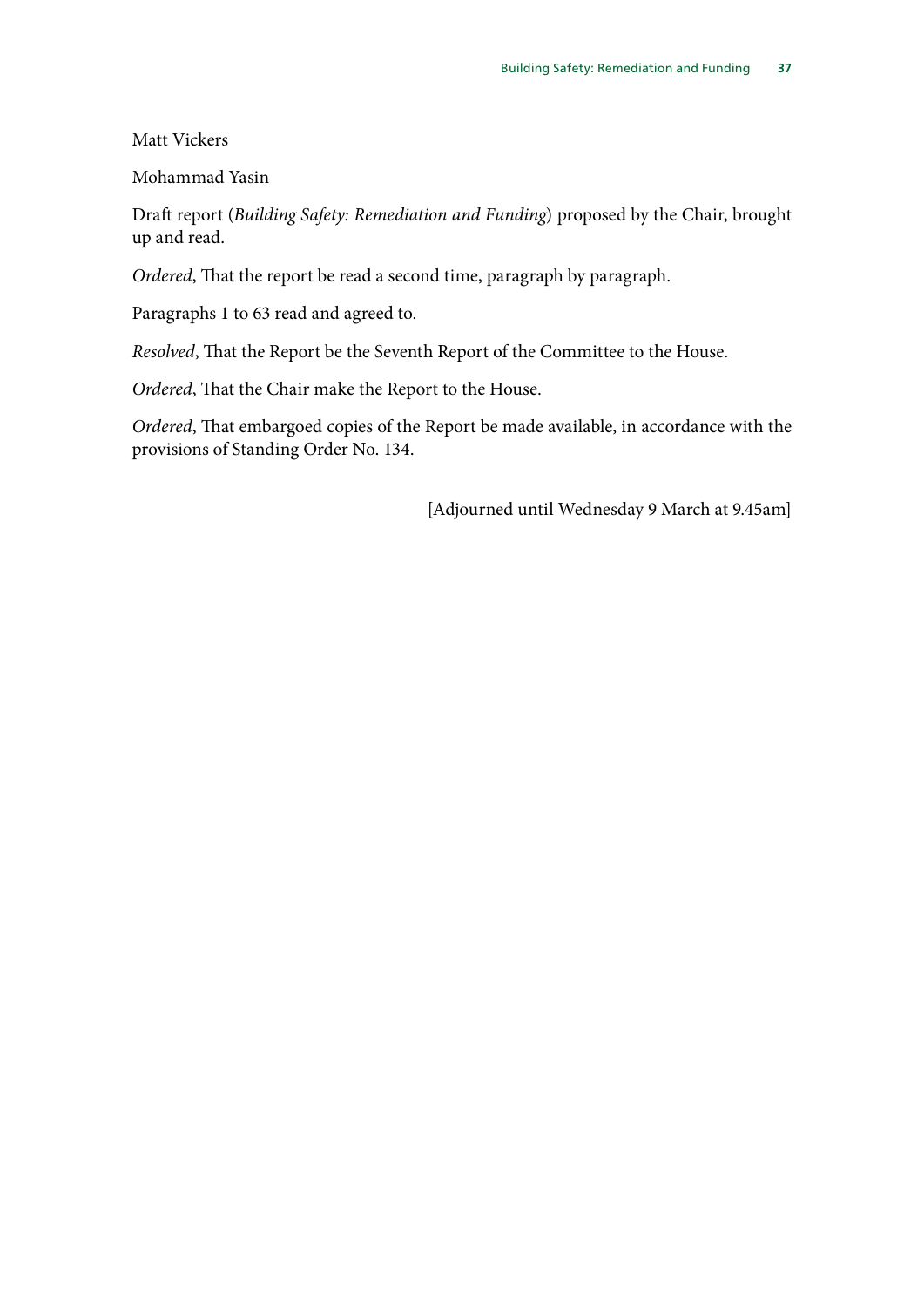### <span id="page-41-0"></span>Witnesses

The following witnesses gave evidence. Transcripts can be viewed on the [inquiry publications](https://committees.parliament.uk/work/6451/default/publications/oral-evidence/) [page](https://committees.parliament.uk/work/6451/default/publications/oral-evidence/) of the Committee's website.

#### **Monday 31 January 2022**

**David O'Leary**, Policy Director, Home Builders Federation; **Peter Caplehorn**, Chief Executive, Construction Products Association; **John Mulryan**, Group Managing Director, Ballymore **Community** COMEX 2014 12:38

**Liam Spender**, Representative, UK Cladding Action Group; **Ben Beadle**, Chief Executive Officer, National Residential Landlords Association; **Andrew Bulmer**, CEO, Institute of Residential Property Management [Q66–109](https://committees.parliament.uk/oralevidence/3354/html/)

#### **Wednesday 2 February 2022**

**Kate Henderson**, Chief Executive, National Housing Federation; **Geeta Nada**, Chief Executive, and chair of the G15 group of London housing associations, Metropolitan Thames Valley; **Cllr Rachel Blake**, Member of the Community Wellbeing Board, Local Government Association (LGA)  $Q110-131$ 

**Richard Collins**, Interim Chief Executive, Royal Institution of Chartered Surveyors (RICS); **James Dalton**, Director General Insurance Policy, Association of British Insurers (ABI); **Charles Roe**, Director of Mortgages, UK Finance Q132-172

#### **Monday 21 February 2022**

**Rt Hon Michael Gove MP**, Secretary of State, Department for Levelling Up, Housing and Communities [Q173–236](https://committees.parliament.uk/oralevidence/3448/html/)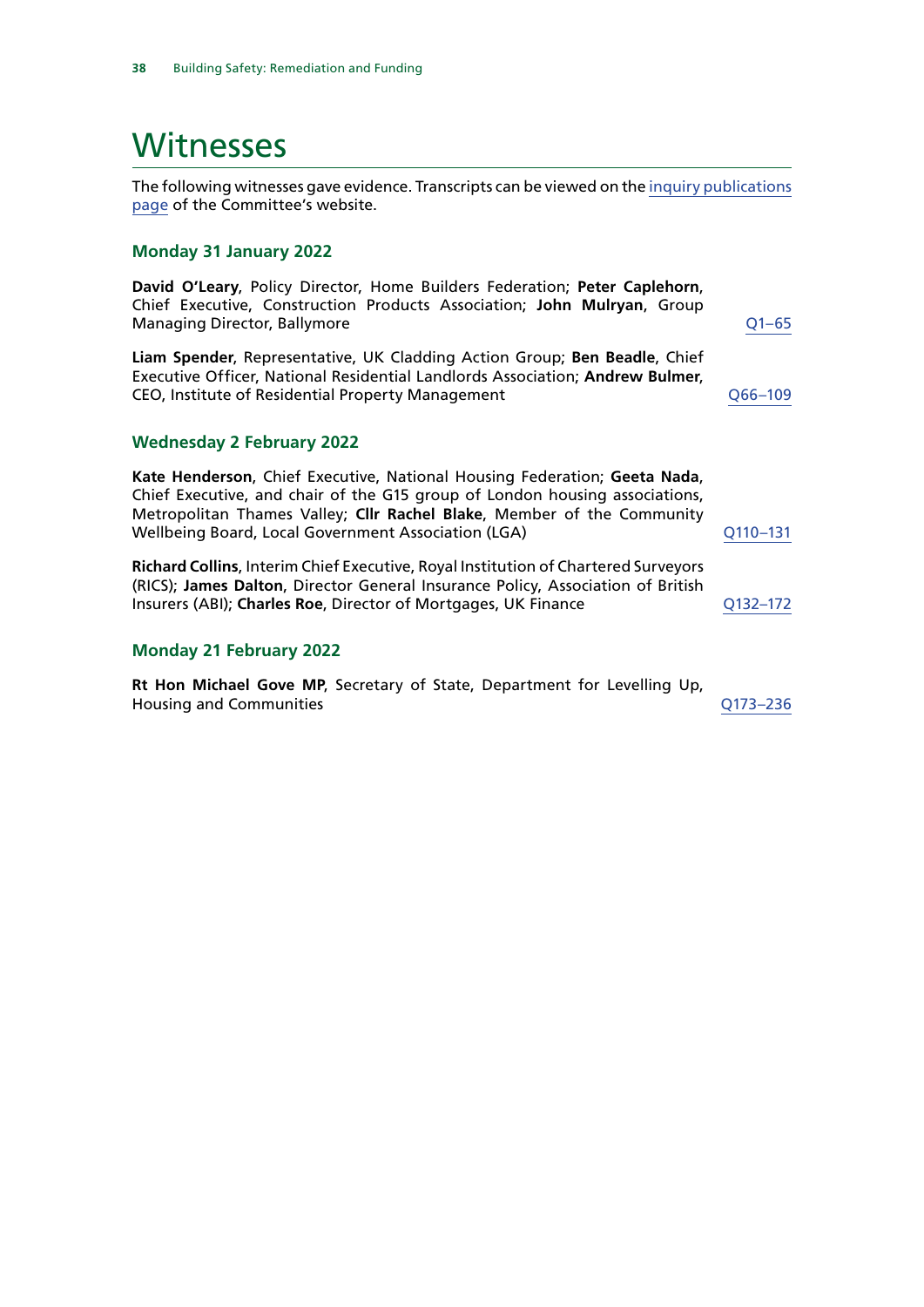### <span id="page-42-0"></span>Published written evidence

The following written evidence was received and can be viewed on the [inquiry publications](https://committees.parliament.uk/work/6451/default/publications/written-evidence/) [page](https://committees.parliament.uk/work/6451/default/publications/written-evidence/) of the Committee's website.

BRF numbers are generated by the evidence processing system and so may not be complete.

- Anonymous, [\(BRF0059](https://committees.parliament.uk/writtenevidence/98817/html/))
- Anonymous, [\(BRF0098\)](https://committees.parliament.uk/writtenevidence/106270/html/)
- Anonymous, [\(BRF0036](https://committees.parliament.uk/writtenevidence/43803/html/))
- Anonymous, [\(BRF0006](https://committees.parliament.uk/writtenevidence/43097/html/))
- Anonymous, [\(BRF0001\)](https://committees.parliament.uk/writtenevidence/42859/html/)
- Association of British Insurers [\(BRF0091\)](https://committees.parliament.uk/writtenevidence/106262/html/)
- Association of Residential Managing Agents [\(BRF0035](https://committees.parliament.uk/writtenevidence/43789/html/))
- Azavedo, Dr Mark (Associate Fellow, KITA, National University of Malaysia) ([BRF0009](https://committees.parliament.uk/writtenevidence/43186/html/))
- Bateman, Dr. David (Managing Director, Bateman Homes Limited) [\(BRF0083\)](https://committees.parliament.uk/writtenevidence/106249/html/)
- Berentzen, Mr Mark ([BRF0054](https://committees.parliament.uk/writtenevidence/86071/html/))
- Bichener, Miss Sophie [\(BRF0047](https://committees.parliament.uk/writtenevidence/64325/html/))
- Billen, Mr Nigel (Volunteer Director, The Shaftsbury Management Company Ltd) ([BRF0075](https://committees.parliament.uk/writtenevidence/106233/html/))
- Bint, R [\(BRF0030](https://committees.parliament.uk/writtenevidence/43734/html/))
- Brenan, Mr James (Solicitor , Spencer West LLP) [\(BRF0062](https://committees.parliament.uk/writtenevidence/106207/html/))
- Bristol City Council [\(BRF0113](https://committees.parliament.uk/writtenevidence/106350/html/))
- British Insurance Brokers' Association (BIBA) ([BRF0088](https://committees.parliament.uk/writtenevidence/106257/html/))
- British Property Federation [\(BRF0012](https://committees.parliament.uk/writtenevidence/43308/html/))
- Brown, Mr Miles (Teacher, Haverstock school) ([BRF0082\)](https://committees.parliament.uk/writtenevidence/106247/html/)
- Bruce, Mr Malcolm [\(BRF0023](https://committees.parliament.uk/writtenevidence/43682/html/))
- Bullock, Mr P ([BRF0033\)](https://committees.parliament.uk/writtenevidence/43770/html/)
- Campkin, Mr Jonathan (Media manager, Football Club) [\(BRF0003](https://committees.parliament.uk/writtenevidence/43034/html/))
- Campkin, Mr Nigel (Retired) ([BRF0021\)](https://committees.parliament.uk/writtenevidence/43584/html/)
- Chartered Institute of Architectural Technologists [\(BRF0108\)](https://committees.parliament.uk/writtenevidence/106281/html/)
- Chartered Institute of Housing ([BRF0086](https://committees.parliament.uk/writtenevidence/106255/html/))
- Çıdık, Dr. Mustafa Selçuk (Lecturer in Construction Management, The Bartlett School of Sustainable Construction, University College London); and Phillips, Dr. Steve (Senior Lecturer in Building Surveying, School of The Built Environment and Architecture, London South Bank University) [\(BRF0064\)](https://committees.parliament.uk/writtenevidence/106209/html/)
- Christine, Mr. and Mrs. (Retired) [\(BRF0050\)](https://committees.parliament.uk/writtenevidence/86064/html/)
- Churchill Retirement Living [\(BRF0111](https://committees.parliament.uk/writtenevidence/106348/html/))
- 28 Construction Industry Council [\(BRF0110\)](https://committees.parliament.uk/writtenevidence/106288/html/)
- Delahunty, ([BRF0093\)](https://committees.parliament.uk/writtenevidence/106265/html/)
- Dixon, Mr Steve Anderson ([BRF0020\)](https://committees.parliament.uk/writtenevidence/43560/html/)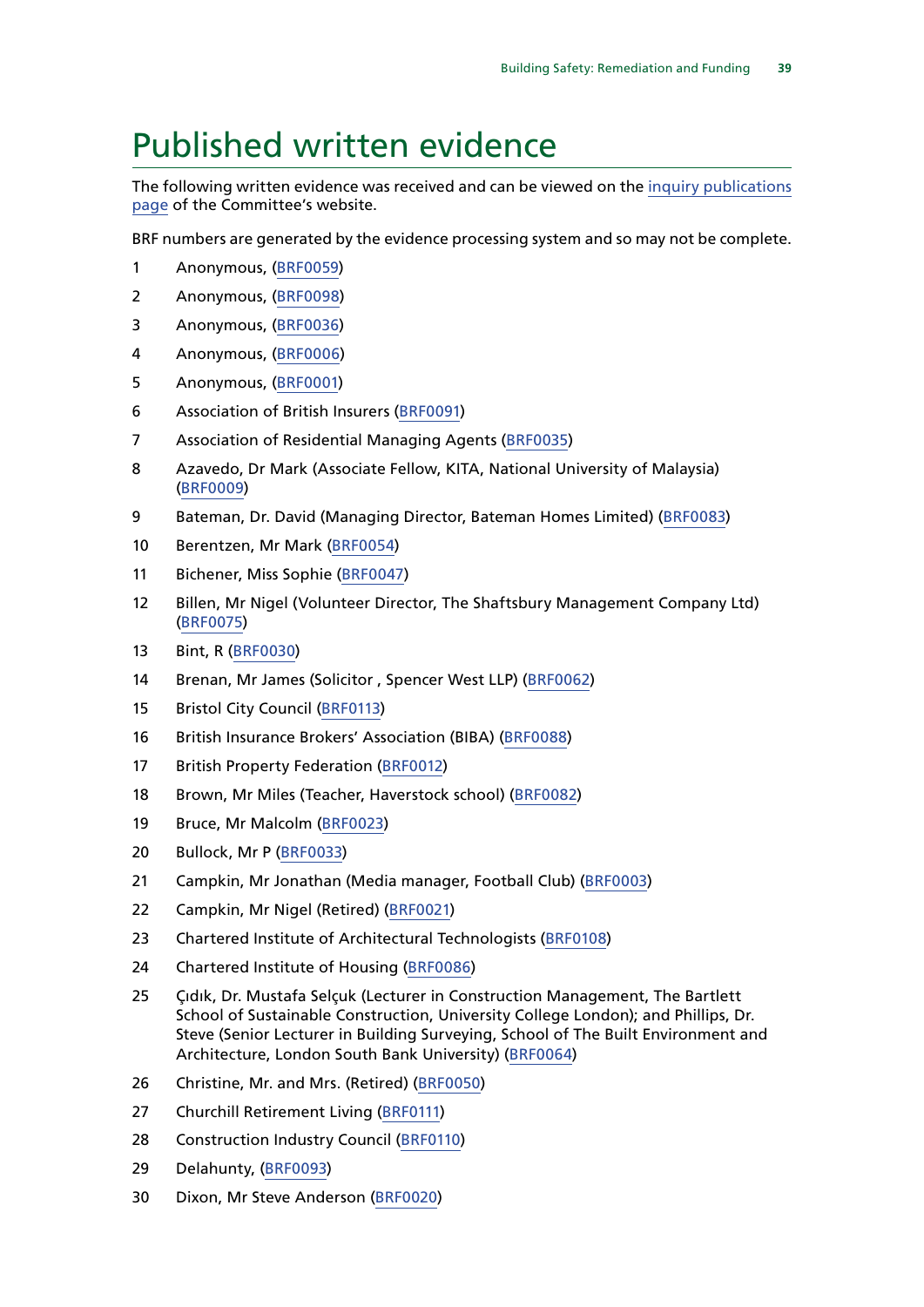- Douglas, Mr Joseph [\(BRF0081\)](https://committees.parliament.uk/writtenevidence/106245/html/)
- Duke's Palace Wharf (Norwich) Management Company ([BRF0056\)](https://committees.parliament.uk/writtenevidence/86076/html/)
- Durston, Mr Paul (Retired Police Officer, Metropolitan Police) [\(BRF0016\)](https://committees.parliament.uk/writtenevidence/43478/html/)
- Duschenes, Marc (former CEO, Ground Rent Income Fund plc) [\(BRF0107](https://committees.parliament.uk/writtenevidence/106279/html/))
- End Our Cladding Scandal [\(BRF0119](https://committees.parliament.uk/writtenevidence/106474/html/))
- Evans, Ms Rowena [\(BRF0028](https://committees.parliament.uk/writtenevidence/43728/html/))
- Evolution Cove Residents Association ([BRF0014\)](https://committees.parliament.uk/writtenevidence/43355/html/)
- FIRSTPORT ([BRF0073](https://committees.parliament.uk/writtenevidence/106230/html/))
- Farmery, Mr Paul ([BRF0080](https://committees.parliament.uk/writtenevidence/106243/html/))
- Federation of Private Residents Associations [\(BRF0031](https://committees.parliament.uk/writtenevidence/43744/html/))
- Fidler, A ([BRF0109](https://committees.parliament.uk/writtenevidence/106282/html/))
- Fraser, Julie [\(BRF0115](https://committees.parliament.uk/writtenevidence/106364/html/))
- G15 and MTVH [\(BRF0029\)](https://committees.parliament.uk/writtenevidence/43731/html/)
- GMV Management Ltd ([BRF0074\)](https://committees.parliament.uk/writtenevidence/106231/html/)
- Gayer, Mr Marc (Landlord and Individual Investor) [\(BRF0002\)](https://committees.parliament.uk/writtenevidence/42993/html/)
- Goar, Richard (Train driver, Avanti West Coast) ([BRF0095\)](https://committees.parliament.uk/writtenevidence/106267/html/)
- Graham, Mrs Tracey [\(BRF0025\)](https://committees.parliament.uk/writtenevidence/43712/html/)
- Heritage Court (Warstone) RTM Company Limited [\(BRF0040\)](https://committees.parliament.uk/writtenevidence/58209/html/)
- Hills, Miss Alison (Solicitor-Advocate, Slater & Gordon Lawyers) ([BRF0049\)](https://committees.parliament.uk/writtenevidence/81548/html/)
- Home Builders Federation [\(BRF0112](https://committees.parliament.uk/writtenevidence/106349/html/))
- Hothi, Mr Kulwinder ([BRF0052\)](https://committees.parliament.uk/writtenevidence/86069/html/)
- Housing Safety and Wellbeing Task Force [\(BRF0116](https://committees.parliament.uk/writtenevidence/106368/html/))
- International Underwriting Association [\(BRF0084\)](https://committees.parliament.uk/writtenevidence/106251/html/)
- Ipswich Cladiators [\(BRF0094](https://committees.parliament.uk/writtenevidence/106266/html/))
- Islington Gates Leaseholder Management Company ([BRF0027\)](https://committees.parliament.uk/writtenevidence/43727/html/)
- Janeczko, Ms ([BRF0106](https://committees.parliament.uk/writtenevidence/106278/html/))
- Jenkins, Mr Joe [\(BRF0041\)](https://committees.parliament.uk/writtenevidence/58211/html/)
- Karbon Homes [\(BRF0034](https://committees.parliament.uk/writtenevidence/43771/html/))
- Leasehold Knowledge Partnership [\(BRF0118](https://committees.parliament.uk/writtenevidence/106473/html/))
- Levitsky, Angela ([BRF0068](https://committees.parliament.uk/writtenevidence/106217/html/))
- Lipman, Mr Reece (Filmmaker, Self Employed / Freelance) [\(BRF0079\)](https://committees.parliament.uk/writtenevidence/106242/html/)
- Liverpool City Region Housing Associations; and Onward Homes [\(BRF0092\)](https://committees.parliament.uk/writtenevidence/106263/html/)
- Local Government Association (LGA) [\(BRF0121](https://committees.parliament.uk/writtenevidence/106486/html/))
- London Councils ([BRF0072](https://committees.parliament.uk/writtenevidence/106227/html/))
- London First ([BRF0069](https://committees.parliament.uk/writtenevidence/106218/html/))
- Lupton, Professor Sarah (Professor, Cardiff University) [\(BRF0087\)](https://committees.parliament.uk/writtenevidence/106256/html/)
- Mayor of London ([BRF0077\)](https://committees.parliament.uk/writtenevidence/106240/html/)
- Mengerink, Mr Peter; and Randle, Ms Jane [\(BRF0076\)](https://committees.parliament.uk/writtenevidence/106239/html/)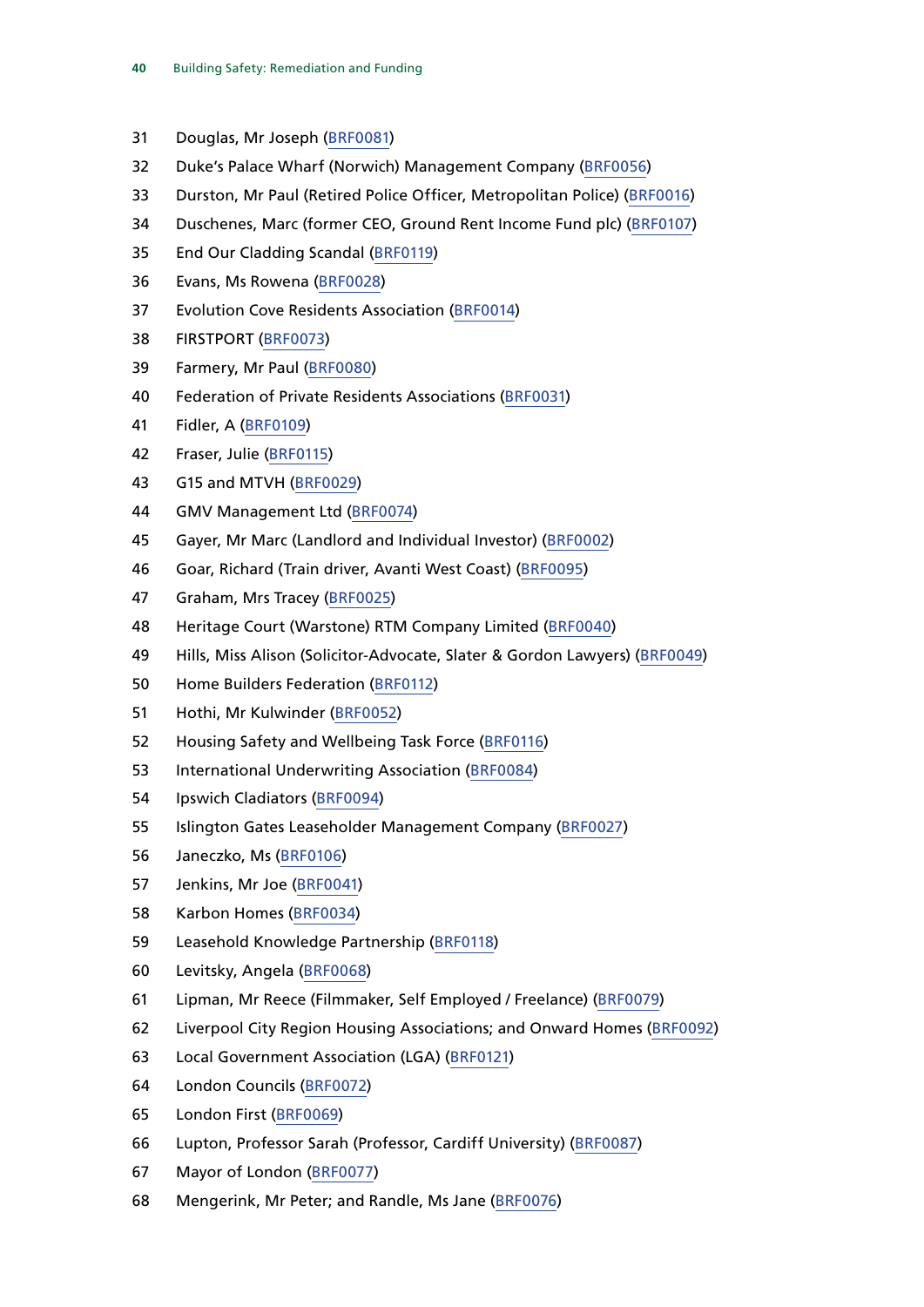- Midland Heart ([BRF0026\)](https://committees.parliament.uk/writtenevidence/43718/html/)
- Milne, Ms Caroline ([BRF0017](https://committees.parliament.uk/writtenevidence/43480/html/))
- Mistry [\(BRF0097](https://committees.parliament.uk/writtenevidence/106269/html/))
- Moat Homes [\(BRF0060\)](https://committees.parliament.uk/writtenevidence/106204/html/)
- Morley, Ros ([BRF0070](https://committees.parliament.uk/writtenevidence/106219/html/))
- Morris, Juliet [\(BRF0004\)](https://committees.parliament.uk/writtenevidence/43075/html/)
- Moseley, Mrs Sue (Retired Teacher) ([BRF0019\)](https://committees.parliament.uk/writtenevidence/43502/html/)
- Mountifield, [\(BRF0089](https://committees.parliament.uk/writtenevidence/106259/html/))
- National Federation of Roofing Contractors (NFRC) [\(BRF0071](https://committees.parliament.uk/writtenevidence/106226/html/))
- National Fire Chiefs Council [\(BRF0120\)](https://committees.parliament.uk/writtenevidence/106475/html/)
- National Housing Federation [\(BRF0085\)](https://committees.parliament.uk/writtenevidence/106253/html/)
- New Atlas Wharf Leaseholders [\(BRF0044\)](https://committees.parliament.uk/writtenevidence/58226/html/)
- New Providence Wharf Leasehold and Residents' Association [\(BRF0043](https://committees.parliament.uk/writtenevidence/58225/html/))
- Nicholson, Mr Richard [\(BRF0007](https://committees.parliament.uk/writtenevidence/43116/html/))
- 83 Parker, Mr David (Consultant / Director, NHS) [\(BRF0042](https://committees.parliament.uk/writtenevidence/58220/html/))
- 84 Parkman, Mr Laurence (Retired) ([BRF0067\)](https://committees.parliament.uk/writtenevidence/106212/html/)
- Pike, Miss Steph ([BRF0102\)](https://committees.parliament.uk/writtenevidence/106274/html/)
- Price, Richard [\(BRF0053](https://committees.parliament.uk/writtenevidence/86070/html/))
- Speaight QC, Mr Anthony [\(BRF0101\)](https://committees.parliament.uk/writtenevidence/106273/html/)
- Kenwood, Mr Richard and Hedger, Mr Graham [\(BRF0011](https://committees.parliament.uk/writtenevidence/43224/html/))
- RISC Authority ([BRF0038\)](https://committees.parliament.uk/writtenevidence/45414/html/)
- Rodgers, Mr Raymond ([BRF0008](https://committees.parliament.uk/writtenevidence/43180/html/))
- Royal Institute of British Architects ([BRF0063\)](https://committees.parliament.uk/writtenevidence/106208/html/)
- 92 Spectrum Resident's Association [\(BRF0100\)](https://committees.parliament.uk/writtenevidence/106272/html/)
- Spilling, Mr Colin (Retired) [\(BRF0058](https://committees.parliament.uk/writtenevidence/90500/html/))
- Steadman, Ms Denise (Retired) [\(BRF0066](https://committees.parliament.uk/writtenevidence/106211/html/))
- Taylor Wimpey [\(BRF0114](https://committees.parliament.uk/writtenevidence/106351/html/))
- 96 The Panorama House RTM Company Limited ([BRF0048](https://committees.parliament.uk/writtenevidence/73193/html/))
- 97 The Wharf Block A Tenants Association ([BRF0057\)](https://committees.parliament.uk/writtenevidence/86083/html/)
- 98 The Wren Insurance Association Limited ([BRF0039](https://committees.parliament.uk/writtenevidence/48117/html/))
- Thompson, Gavin [\(BRF0010\)](https://committees.parliament.uk/writtenevidence/43188/html/)
- Tomlinson, Emily ([BRF0099](https://committees.parliament.uk/writtenevidence/106271/html/))
- Triathlon Homes LLP ([BRF0096](https://committees.parliament.uk/writtenevidence/106268/html/))
- Turner, Ms ([BRF0065\)](https://committees.parliament.uk/writtenevidence/106210/html/)
- UK Cladding Action Group ([BRF0117\)](https://committees.parliament.uk/writtenevidence/106472/html/)
- Vaughan, Anna [\(BRF0015\)](https://committees.parliament.uk/writtenevidence/43476/html/)
- Velicky (Member, Group of New Atlas Wharf Leaseholders) ([BRF0045](https://committees.parliament.uk/writtenevidence/58227/html/))
- Walsh, Kirsty [\(BRF0104\)](https://committees.parliament.uk/writtenevidence/106276/html/)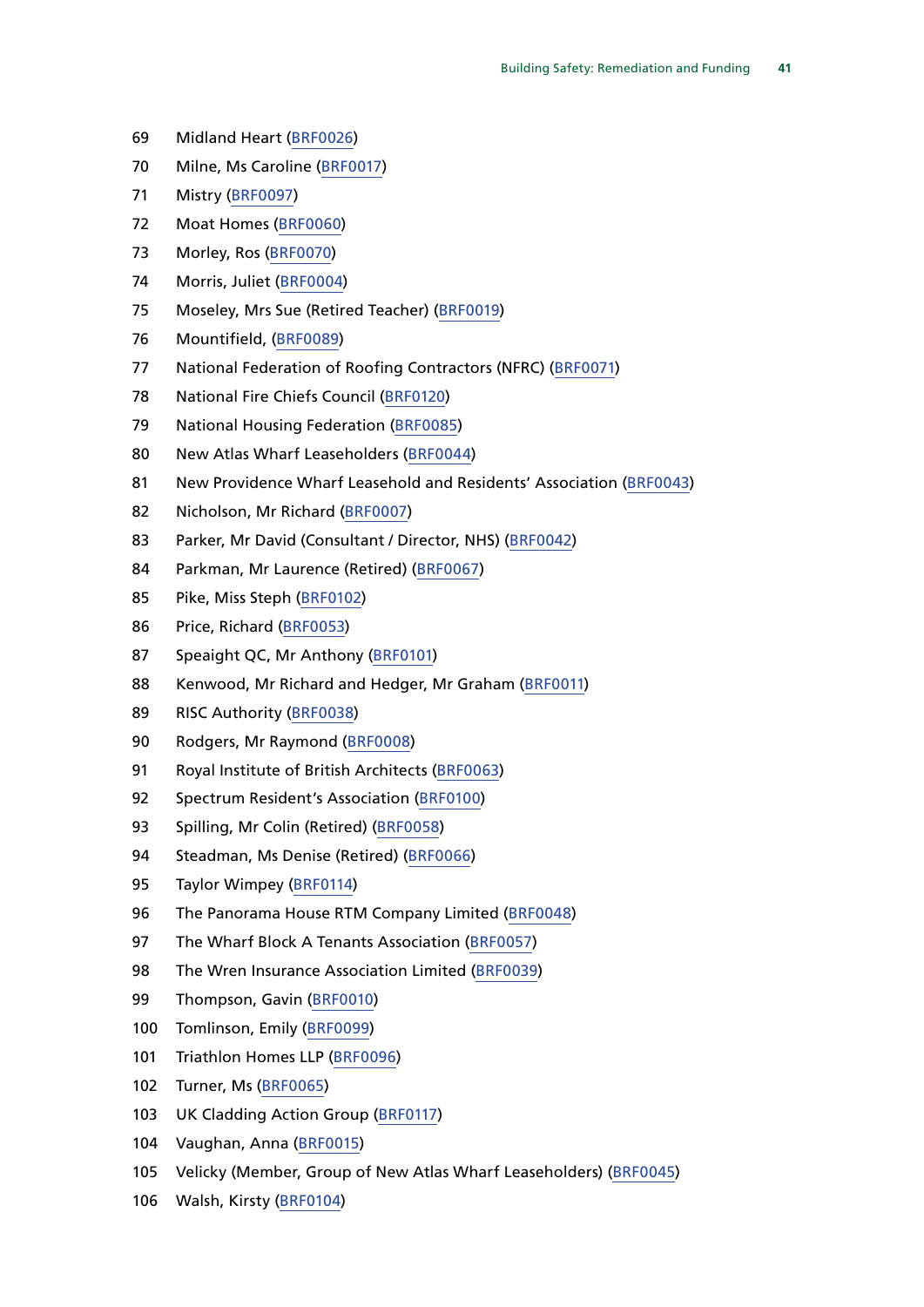- Wang, Mrs Jing ([BRF0061](https://committees.parliament.uk/writtenevidence/106206/html/))
- Wittcomb, Mr Mark [\(BRF0013](https://committees.parliament.uk/writtenevidence/43340/html/))
- McMillan, Ms Pauline ([BRF0055\)](https://committees.parliament.uk/writtenevidence/86072/html/)